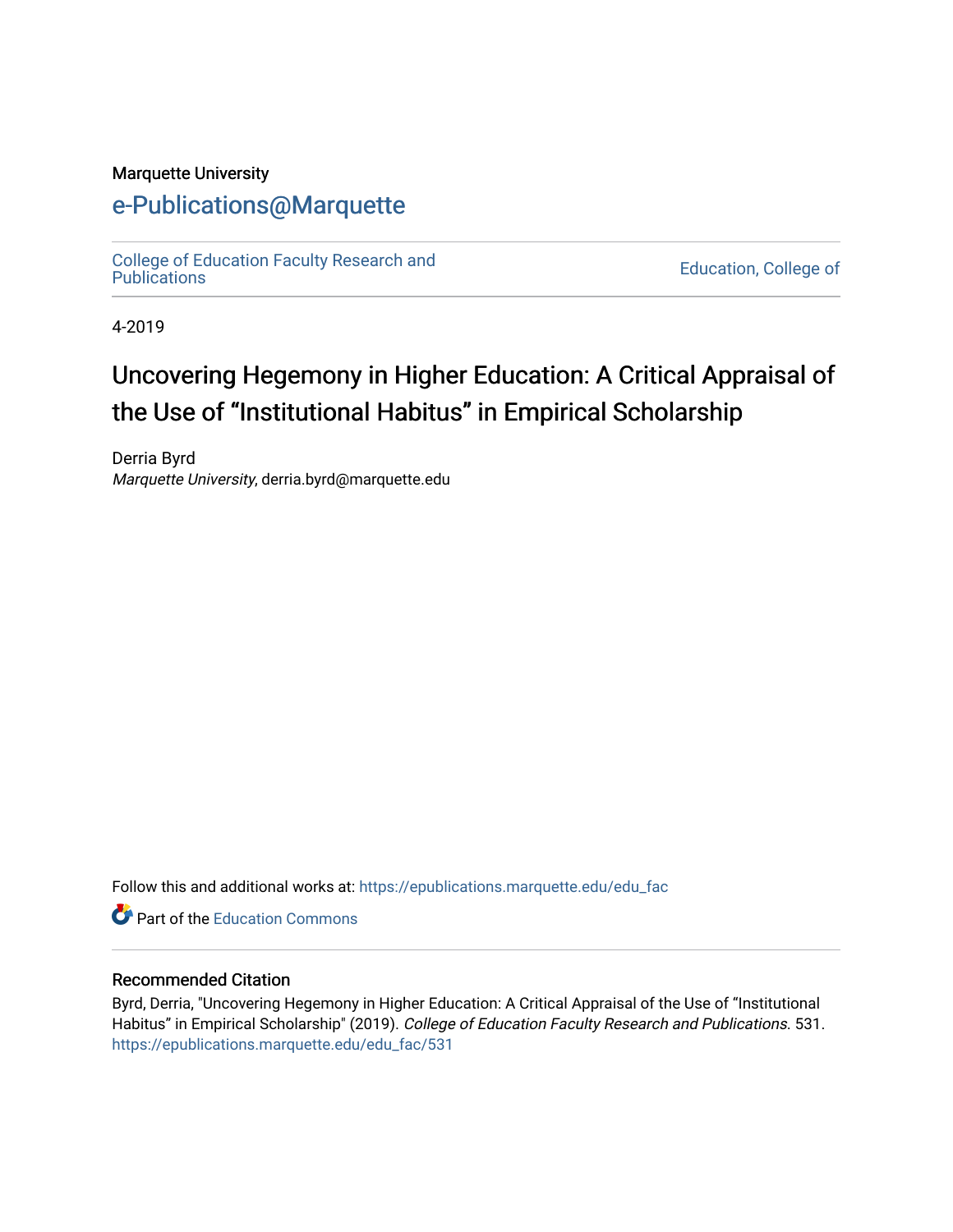**Marquette University**

# **e-Publications@Marquette**

# *Education Faculty Research and Publications/College of Education*

*This paper is NOT THE PUBLISHED VERSION;* **but the author's final, peer-reviewed manuscript.** The published version may be accessed by following the link in the citation below.

*Review of Educational Research*, Vol. 89, No. 2 (April 2019): 171-210. [DOI.](https://journals.sagepub.com/doi/10.3102/0034654318812915) This article is © SAGE Publications and permission has been granted for this version to appear in [e-Publications@Marquette.](http://epublications.marquette.edu/) SAGE Publications does not grant permission for this article to be further copied/distributed or hosted elsewhere without the express permission from SAGE Publications.

# Uncovering Hegemony in Higher Education: A Critical Appraisal of the Use of "Institutional Habitus" in Empirical Scholarship

Derria Byrd: assistant professor of educational policy and leadership in the College of Education at Marquette University in Milwaukee, WI

# Abstract

This article critically examines the empirical scholarship that applies institutional habitus, a conceptual extension of Bourdieu's theory of practice, to investigations of higher education. Given Bourdieu's extensive scholarly focus on higher education as well as the field's undertheorization of its own exclusionary history, application of institutional habitus to higher education is particularly apt. This critical appraisal finds that the reviewed scholarship corroborates the concept's value by drawing attention to the role of institutional habitus in differentially privileging and rewarding students based on their possession of institutionally legitimized knowledge, values, and behaviors. Nevertheless, this review reveals a series of missed opportunities, including a tendency to conflate individual and institutional habitus and limited attention to the impact of institutions' own social status. These oversights dampen the theoretical and empirical richness of the concept and obscure a significant influence on institutional beliefs and behavior as well as a mechanism of exclusion for marginalized populations. After discussing contributions and critiques of the reviewed scholarship, I propose a definition of institutional habitus that centers the social position of educational institutions as the primary avenue through which social power influences institutional practice and offer a set of guiding principles to inform the application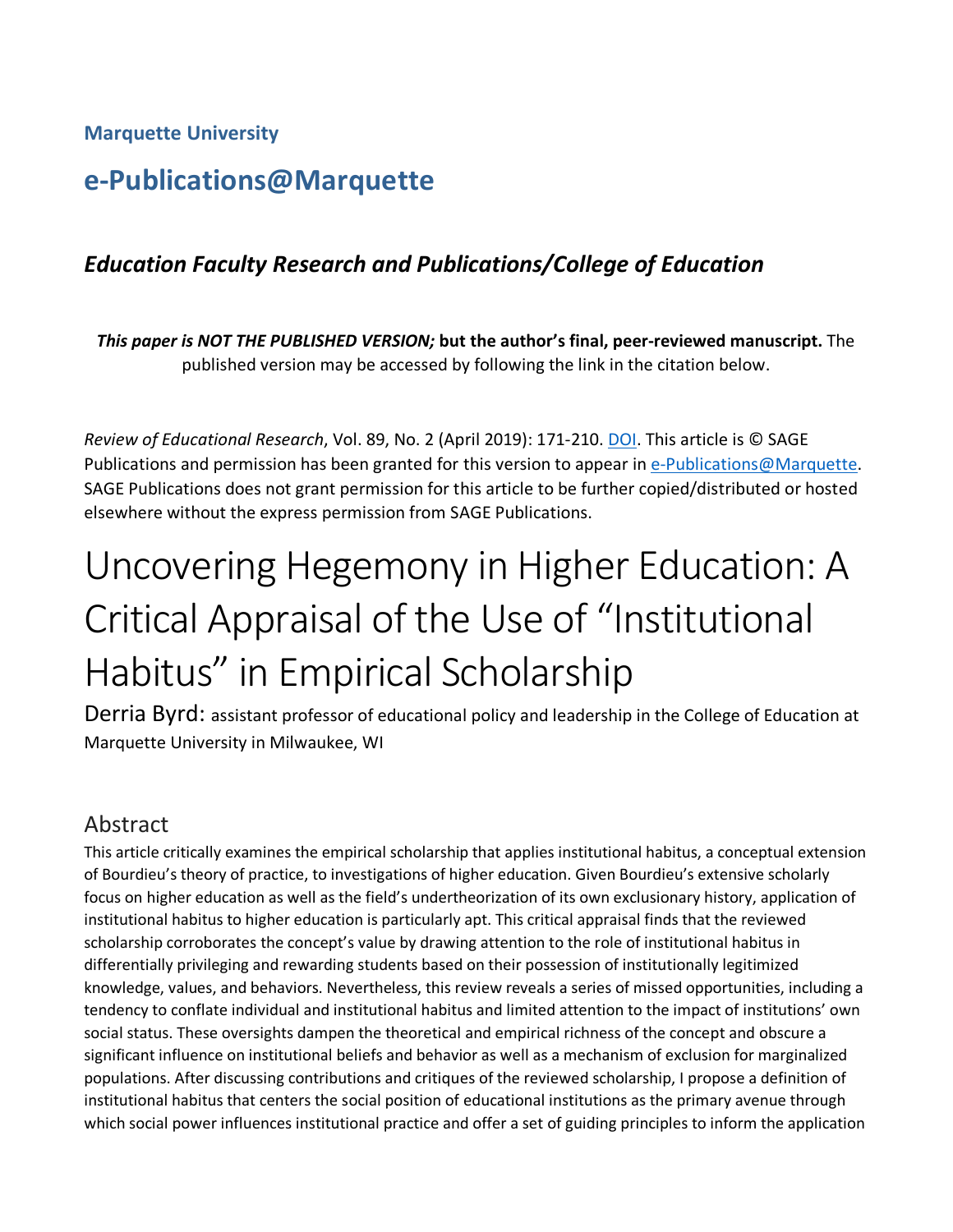of institutional habitus within education research. It is argued that such robust operationalization of institutional habitus would greatly enhance organizational analysis within educational contexts by helping scholars and practitioners to identify and remediate the institutional mechanisms that facilitate student failure. In clarifying this problem, different, and perhaps more equitable, solutions may emerge.

## Keywords [institutional habitus,](https://0-journals-sagepub-com.libus.csd.mu.edu/keyword/Institutional+Habitus) [higher education,](https://0-journals-sagepub-com.libus.csd.mu.edu/keyword/Higher+Education) [educational inequity,](https://0-journals-sagepub-com.libus.csd.mu.edu/keyword/Educational+Inequity) [Bourdieu,](https://0-journals-sagepub-com.libus.csd.mu.edu/keyword/Bourdieu) [organizational](https://0-journals-sagepub-com.libus.csd.mu.edu/keyword/Organizational+Analysis)  [analysis,](https://0-journals-sagepub-com.libus.csd.mu.edu/keyword/Organizational+Analysis) [education research](https://0-journals-sagepub-com.libus.csd.mu.edu/keyword/Education+Research)

Pierre Bourdieu's scholarship has been embraced in explorations of educational inequities in a variety of national settings and in educational contexts that range from early childhood to adult education [\(Bailey &](https://0-journals-sagepub-com.libus.csd.mu.edu/doi/full/10.3102/0034654318812915)  [Dynarski, 2011;](https://0-journals-sagepub-com.libus.csd.mu.edu/doi/full/10.3102/0034654318812915) [Furlong & Cartmel, 2009;](https://0-journals-sagepub-com.libus.csd.mu.edu/doi/full/10.3102/0034654318812915) [Horn & Berger, 2004;](https://0-journals-sagepub-com.libus.csd.mu.edu/doi/full/10.3102/0034654318812915) [Light & Strayer, 2002;](https://0-journals-sagepub-com.libus.csd.mu.edu/doi/full/10.3102/0034654318812915) [Schofer & Meyer,](https://0-journals-sagepub-com.libus.csd.mu.edu/doi/full/10.3102/0034654318812915)  [2005;](https://0-journals-sagepub-com.libus.csd.mu.edu/doi/full/10.3102/0034654318812915) [Shavit, 2007;](https://0-journals-sagepub-com.libus.csd.mu.edu/doi/full/10.3102/0034654318812915) [Tett, 2004\)](https://0-journals-sagepub-com.libus.csd.mu.edu/doi/full/10.3102/0034654318812915). These studies identify ways in which educational institutions recognize, reward, and inculcate systems of thought and behavior that [Bourdieu \(1974\)](https://0-journals-sagepub-com.libus.csd.mu.edu/doi/full/10.3102/0034654318812915) termed *habitus*, a "system of implicit and deeply interiorized values which . . . helps to define attitudes towards the cultural capital and educational institutions" (p. 32). Habitus helps to link social power relations to individual decisions, experiences, and practices within education. Investigations of educational inequity that apply habitus attend to a critical yet underutilized element of [Bourdieu's \(1977b\)](https://0-journals-sagepub-com.libus.csd.mu.edu/doi/full/10.3102/0034654318812915) theory of practice.

Much of the education research that engages habitus focuses on individual habitus (e.g., [Gaddis, 2013;](https://0-journals-sagepub-com.libus.csd.mu.edu/doi/full/10.3102/0034654318812915) [Reay,](https://0-journals-sagepub-com.libus.csd.mu.edu/doi/full/10.3102/0034654318812915)  [2004\)](https://0-journals-sagepub-com.libus.csd.mu.edu/doi/full/10.3102/0034654318812915). Yet, the concept offers room for elaboration as *institutional habitus*, which expands on habitus to attend to ways in which power and culture influence institutional action. A limited number of scholars have applied institutional habitus in higher education research to investigate the ways in which social power, acting through educational institutions, interacts with student habitus and generates differential educational experiences and outcomes, thereby linking these realities to the broader social context in which they exist. The aim of this article is to critically appraise the empirical scholarship in which institutional habitus is employed to explore higher education decision making, transitions, experiences, and outcomes.

Based on my analysis, I argue that institutional habitus as currently employed in higher education scholarship conflates institutional habitus with individual habitus, which misattributes the source of its influence. Much of the reviewed scholarship frames the concept as the influence of a class group as mediated through an educational setting. Although this conceptualization has important uses, I assert that institutional habitus must be understood not merely as reflection of a collective, yet individual, class-based habitus but as an outgrowth of an institution's social position—that is, the opportunities and restrictions associated with an institution's status within its own hierarchically organized social spaces. It is the institution's social status rather than its students' that should be centered with institutional habitus. Schools' social positions are shaped by their possession of various capitals (i.e., valued economic, social, cultural, and reputational resources) that place them in differential status positions relative to each other. These positions influence organizational self-concept, including assumptions about institutional capacities and challenges and perceptions of students. The influence of such beliefs on institutional behavior and decision making is institutional habitus, which centers the interplay of institutional position and practice as situated within the hierarchical social spaces (i.e., fields) that influence this interplay.

This argument proceeds in four parts. First, after a summary of Bourdieu's theory of social and cultural reproduction, I introduce the methods used to identify and examine the reviewed scholarship. After describing two framings of institutional habitus in these studies, I discuss contributions and absences in this scholarship. Given the absences, I advocate for theoretical and empirical development of the concept guided by a proposed definition of institutional habitus that reflects the intent and purposes of Bourdieu's framework. This argument is influenced by [Emirbayer and Johnson \(2008\)](https://0-journals-sagepub-com.libus.csd.mu.edu/doi/full/10.3102/0034654318812915) who offer recommendations for the fruitful application of Bourdieu's framework given the "misappropriation of [Bourdieu's] ideas and . . . the lack of appreciation of their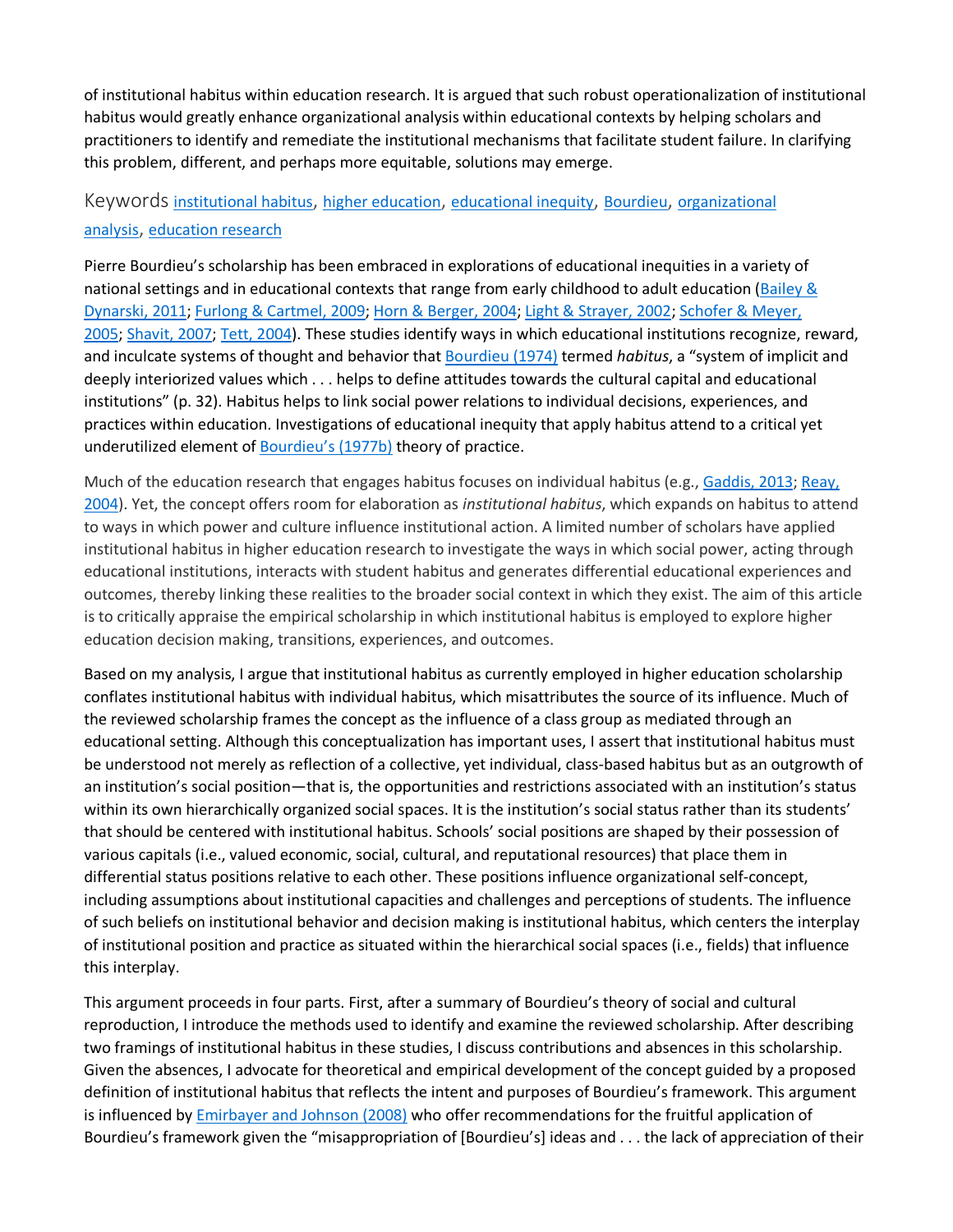potential usefulness" in organizational studies (p. 2). I conclude by reiterating the value of institutional habitus as a theoretical concept despite challenges in current conceptualizations. The potential for expanded insight from use of this definition, with its sharper recognition of the complexities of institutional behavior, can support the development of collective and structural responses that enhance student experiences and outcomes and advance equity in higher education.

# Bourdieu's Social and Cultural Reproduction Framework

[Bourdieu \(1985\)](https://0-journals-sagepub-com.libus.csd.mu.edu/doi/full/10.3102/0034654318812915) sought to uncover the central role of culture in groups' collective efforts to (re)produce or challenge the social hierarchy in which they are positioned. His theory is grounded in several key concepts field, capital, and habitus—that integrate culture, power, and structure in an analysis of the production of social action or practice. Field is the context in which advantage-oriented strategy<sup>1</sup> takes place. It embodies the social hierarchy that informs capital valuations and the use of symbolic power, the ability to simultaneously reinforce the legitimacy of social meanings that advantage dominant groups and facilitate marginalized groups' acceptance of their subordinated positions [\(Bourdieu, 1986,](https://0-journals-sagepub-com.libus.csd.mu.edu/doi/full/10.3102/0034654318812915) [1990b;](https://0-journals-sagepub-com.libus.csd.mu.edu/doi/full/10.3102/0034654318812915) [Bourdieu & Wacquant, 1992\)](https://0-journals-sagepub-com.libus.csd.mu.edu/doi/full/10.3102/0034654318812915). Power relations among agents<sup>2</sup> and institutions structure a field's social space according to the distribution of valued resources (or capitals) across social beings whose relative positions are determined by their possession of these resources. Social power is embodied in a variety of resources that become capital when they function as the basis of efforts to maintain or enhance positions in a field [\(Bourdieu, 1989/1996\)](https://0-journals-sagepub-com.libus.csd.mu.edu/doi/full/10.3102/0034654318812915). Capital is self-fulfilling as it establishes the potential for accumulation and exchange based on the valued social, cultural, economic, and symbolic resources already possessed [\(Bourdieu, 1986;](https://0-journals-sagepub-com.libus.csd.mu.edu/doi/full/10.3102/0034654318812915) [Swartz, 1997\)](https://0-journals-sagepub-com.libus.csd.mu.edu/doi/full/10.3102/0034654318812915).

Habitus, which is acquired through implicit and explicit socialization early in life, undergirds the rationale for thought and action within specific fields. Habitus has three critical aspects: (1) internalization of a cultural scheme that advantages dominant groups; (2) a system of dispositions that reflects orientations appropriate to this scheme; and (3) a system of practices, including perception and action, that tend to reproduce the patterns of this scheme [\(Bourdieu & Passeron, 1990\)](https://0-journals-sagepub-com.libus.csd.mu.edu/doi/full/10.3102/0034654318812915). This durable set of transposable and unconscious dispositions and behaviors structures perception, establishes commonsense practices, and thus, influences how agents engage with their environments [\(Bourdieu, 1977a,](https://0-journals-sagepub-com.libus.csd.mu.edu/doi/full/10.3102/0034654318812915) [1990a\)](https://0-journals-sagepub-com.libus.csd.mu.edu/doi/full/10.3102/0034654318812915). In particular, habitus as "history turned into nature" clarifies the ways in which past experiences shape contemporary practices in ways that normalize and reinforce current arrangements [\(Bourdieu, 1977a,](https://0-journals-sagepub-com.libus.csd.mu.edu/doi/full/10.3102/0034654318812915) p. 78).

I focus on habitus in this article for several reasons. Habitus emphasizes the significance of interaction between students (as cultured individuals) and educational institutions (as cultured organizations; [McDermott,](https://0-journals-sagepub-com.libus.csd.mu.edu/doi/full/10.3102/0034654318812915)  [1987;](https://0-journals-sagepub-com.libus.csd.mu.edu/doi/full/10.3102/0034654318812915) [Reay, David, & Ball, 2001\)](https://0-journals-sagepub-com.libus.csd.mu.edu/doi/full/10.3102/0034654318812915). According to [Bourdieu \(1977a\),](https://0-journals-sagepub-com.libus.csd.mu.edu/doi/full/10.3102/0034654318812915) the true meaning of interpersonal interactions are not fully apprehended when they are taken as discrete events rather than as manifestations of social power relations [\(Bourdieu, 1977a\)](https://0-journals-sagepub-com.libus.csd.mu.edu/doi/full/10.3102/0034654318812915). Finally, habitus is frequently employed in education research but remains undertheorized [\(Grodsky & Jackson, 2009;](https://0-journals-sagepub-com.libus.csd.mu.edu/doi/full/10.3102/0034654318812915) [Reay, 2004\)](https://0-journals-sagepub-com.libus.csd.mu.edu/doi/full/10.3102/0034654318812915).

The analytic task is to reveal the education system's contribution to the reproduction that preserves power relations between dominant and marginalized groups [\(Bourdieu, 1977a\)](https://0-journals-sagepub-com.libus.csd.mu.edu/doi/full/10.3102/0034654318812915). By attending to how the meanings, practices, and effects of social hierarchies are reified in everyday practices, [Bourdieu's \(1977a\)](https://0-journals-sagepub-com.libus.csd.mu.edu/doi/full/10.3102/0034654318812915) theory of practice helps analysts to make visible and challenge the perpetuation of intergenerational inequities that educational institutions facilitate [\(Bourdieu, 1986,](https://0-journals-sagepub-com.libus.csd.mu.edu/doi/full/10.3102/0034654318812915) [1993b;](https://0-journals-sagepub-com.libus.csd.mu.edu/doi/full/10.3102/0034654318812915) [Swartz, 1997\)](https://0-journals-sagepub-com.libus.csd.mu.edu/doi/full/10.3102/0034654318812915). Therefore, the theorist's social and cultural reproduction framework provides useful tools with which to analyze sources of the constrained opportunity confronted by students from marginalized social groups. Response to the changing composition of student bodies and the concomitant change in student demands in higher education require different pedagogies, curricula, and orientations, which weaken the hold of tradition in higher education and create the potential for new social and power relations [\(Bourdieu, 1984/1988\)](https://0-journals-sagepub-com.libus.csd.mu.edu/doi/full/10.3102/0034654318812915).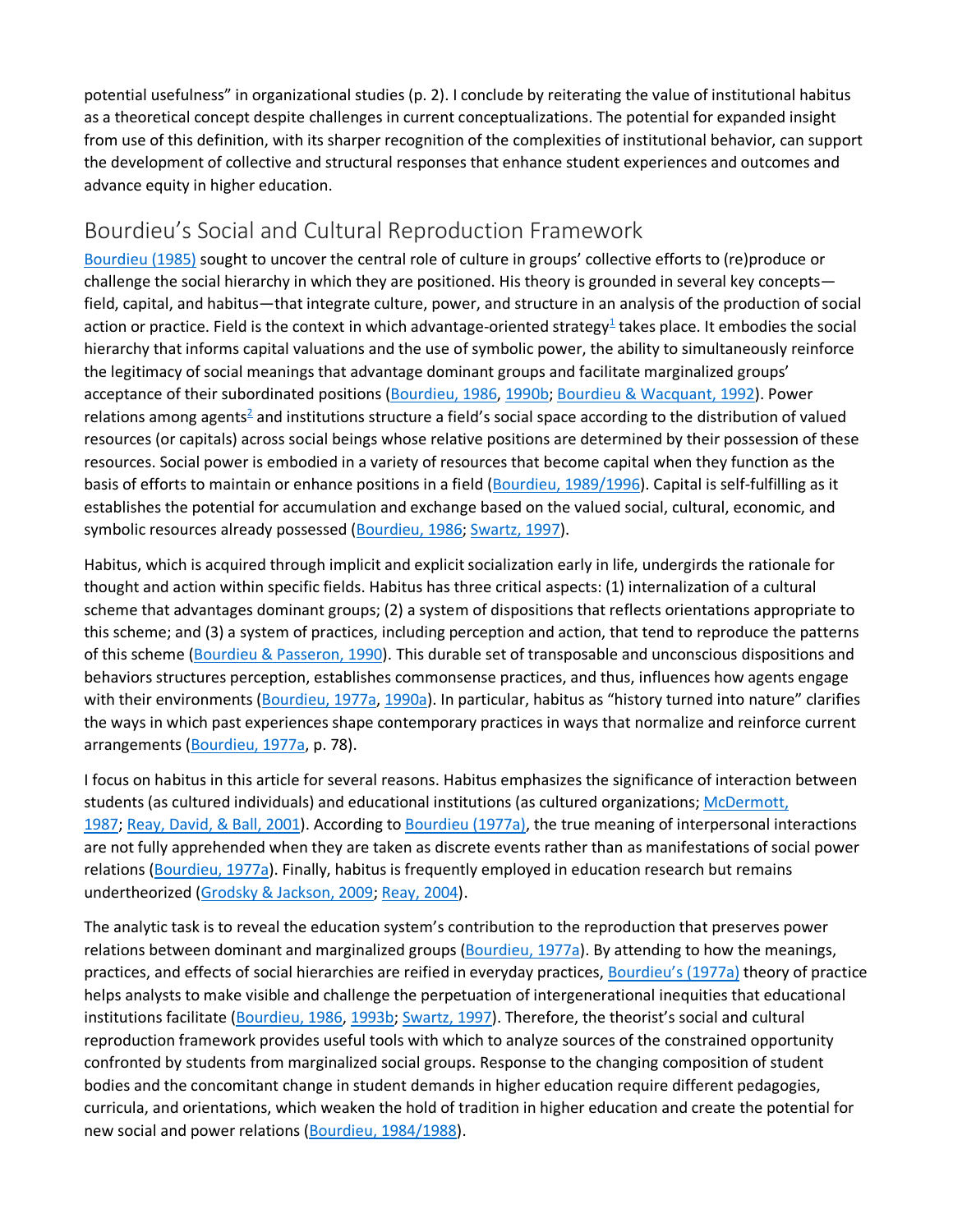## Bourdieu and Higher Education

The application of Bourdieu's scholarship to higher education is apt for several reasons. Higher education and its contribution to the social structure were of central concern to Bourdieu. Three of his major works—*Homo Academicus* (1988), *Academic Discourse* [\(Bourdieu, Passeron, & de Saint Martin,1994\)](https://0-journals-sagepub-com.libus.csd.mu.edu/doi/full/10.3102/0034654318812915), *The State Nobility* (1996)—demystified the micro-level processes and practices within higher education that reflect the field of power and facilitate reproduction. For Bourdieu, a hierarchically organized higher education system, rather than the actions of individual institutions, helped to legitimize social inequity [\(Davies & Rizk, 2018\)](https://0-journals-sagepub-com.libus.csd.mu.edu/doi/full/10.3102/0034654318812915). Given Bourdieu's scholarship as "arguably the most sustained theorisation of higher education" [\(Marginson, 2008,](https://0-journals-sagepub-com.libus.csd.mu.edu/doi/full/10.3102/0034654318812915) p. 303), scholars in a range of national contexts have used his framework to examine, most often, classed practices in higher education (e.g., [Oliver & Kettley, 2010;](https://0-journals-sagepub-com.libus.csd.mu.edu/doi/full/10.3102/0034654318812915) [Wakeling, 2005\)](https://0-journals-sagepub-com.libus.csd.mu.edu/doi/full/10.3102/0034654318812915). In fact, one scholar argued that "[s]tudies that have explored issues of equity in higher education have overwhelmingly drawn on Pierre Bourdieu's concepts and ideas" [\(Donnelly, 2018,](https://0-journals-sagepub-com.libus.csd.mu.edu/doi/full/10.3102/0034654318812915) p. 3). Nevertheless, there is work to be done considering that higher educational scholarship from a sociological perspective "remains underdeveloped and marginal . . . is 'notable for its theoretical parsimony'" [\(Maton, 2005,](https://0-journals-sagepub-com.libus.csd.mu.edu/doi/full/10.3102/0034654318812915) p. 688). Treating higher education and the institutions that comprise it as a field of study contributes significantly to the theoretical development of research and perspectives on higher education.

Finally, institutional habitus in higher education contexts is the product of an exclusionary historical context which has an inevitable impact on marginalized students [\(Horvat & Antonio, 1999\)](https://0-journals-sagepub-com.libus.csd.mu.edu/doi/full/10.3102/0034654318812915). Despite changing student populations, there has been an "absence of significant challenges to the dominant hegemony" in higher education [\(Watson, Nind, Humphris, & Borthwick, 2009,](https://0-journals-sagepub-com.libus.csd.mu.edu/doi/full/10.3102/0034654318812915) p. 666). The struggles of racially and socioeconomically marginalized students are linked to persistent, alienating beliefs and practices that reflect the prevalence of a White middle class orientation within higher education [\(Archer, 2003;](https://0-journals-sagepub-com.libus.csd.mu.edu/doi/full/10.3102/0034654318812915) [Watson et al., 2009\)](https://0-journals-sagepub-com.libus.csd.mu.edu/doi/full/10.3102/0034654318812915). Bourdieu argued that working class students who struggled in French higher education did so, not for lack of intellectual capacity, but because institutions did not valorize their home socialization [\(Bourdieu, 1989/1996;](https://0-journals-sagepub-com.libus.csd.mu.edu/doi/full/10.3102/0034654318812915) [Robbins, 1993;](https://0-journals-sagepub-com.libus.csd.mu.edu/doi/full/10.3102/0034654318812915) [Thomas,](https://0-journals-sagepub-com.libus.csd.mu.edu/doi/full/10.3102/0034654318812915)  [2002\)](https://0-journals-sagepub-com.libus.csd.mu.edu/doi/full/10.3102/0034654318812915). [Yosso \(2005\)](https://0-journals-sagepub-com.libus.csd.mu.edu/doi/full/10.3102/0034654318812915) introduced "community cultural wealth" to capture the overlapping "accumulated assets and resources in the histories and lives of Communities of Color" [\(Acevedo-Gil, 2014,](https://0-journals-sagepub-com.libus.csd.mu.edu/doi/full/10.3102/0034654318812915) p. 77). Although not readily recognized within Bourdieu's framework, these resources function as nondominant capital even in contexts that favor dominant capital [\(Carter, 2003;](https://0-journals-sagepub-com.libus.csd.mu.edu/doi/full/10.3102/0034654318812915) [Yosso, 2005\)](https://0-journals-sagepub-com.libus.csd.mu.edu/doi/full/10.3102/0034654318812915). For example, through resistance capital and familial capital, respectively, students challenge inequities in their environments and draw on a cultural consciousness to maintain ties with and connections to larger cultural communities.

This context of higher education is rarely the subject of direct empirical observation because it requires deep investigation of the values, history, and practices of institutional culture [\(Hurtado, Griffin, Arellano, & Cuellar,](https://0-journals-sagepub-com.libus.csd.mu.edu/doi/full/10.3102/0034654318812915)  [2008\)](https://0-journals-sagepub-com.libus.csd.mu.edu/doi/full/10.3102/0034654318812915) and analysis of lived racial ideologies, which researchers tend to eschew [\(Harper, 2012;](https://0-journals-sagepub-com.libus.csd.mu.edu/doi/full/10.3102/0034654318812915) [Yosso, Smith, Ceja,](https://0-journals-sagepub-com.libus.csd.mu.edu/doi/full/10.3102/0034654318812915)  [& Solorzano, 2009\)](https://0-journals-sagepub-com.libus.csd.mu.edu/doi/full/10.3102/0034654318812915). Institutional habitus as "a set of historical relations 'deposited'" in institutions [\(Bourdieu &](https://0-journals-sagepub-com.libus.csd.mu.edu/doi/full/10.3102/0034654318812915)  [Wacquant, 1992,](https://0-journals-sagepub-com.libus.csd.mu.edu/doi/full/10.3102/0034654318812915) p. 16) offers one avenue through which to examine "legacies of inclusion and exclusion" in higher education [\(Hurtado, Alvarez, Guillermo-Wann, Cuellar, & Arellano, 2012,](https://0-journals-sagepub-com.libus.csd.mu.edu/doi/full/10.3102/0034654318812915) p. 43). As a "product of history, whilst being simultaneously produced by the present," institutional habitus reflects higher education's historical legacy and recognizes ways in which this legacy continues its impact [\(Ingram, 2009,](https://0-journals-sagepub-com.libus.csd.mu.edu/doi/full/10.3102/0034654318812915) p. 432). Fruitful use of institutional habitus within education research would investigate how institutional practice reproduces educational inequities and is rooted in the power relations that conjure each institution's social position.

# Method

This critical review of empirical educational scholarship included studies situated within higher education as well as studies based in secondary contexts but focused on students' college preparation, choice, and transition [\(Usher & Pajares, 2008\)](https://0-journals-sagepub-com.libus.csd.mu.edu/doi/full/10.3102/0034654318812915). It was guided by two primary considerations: (1) how scholars conceptualized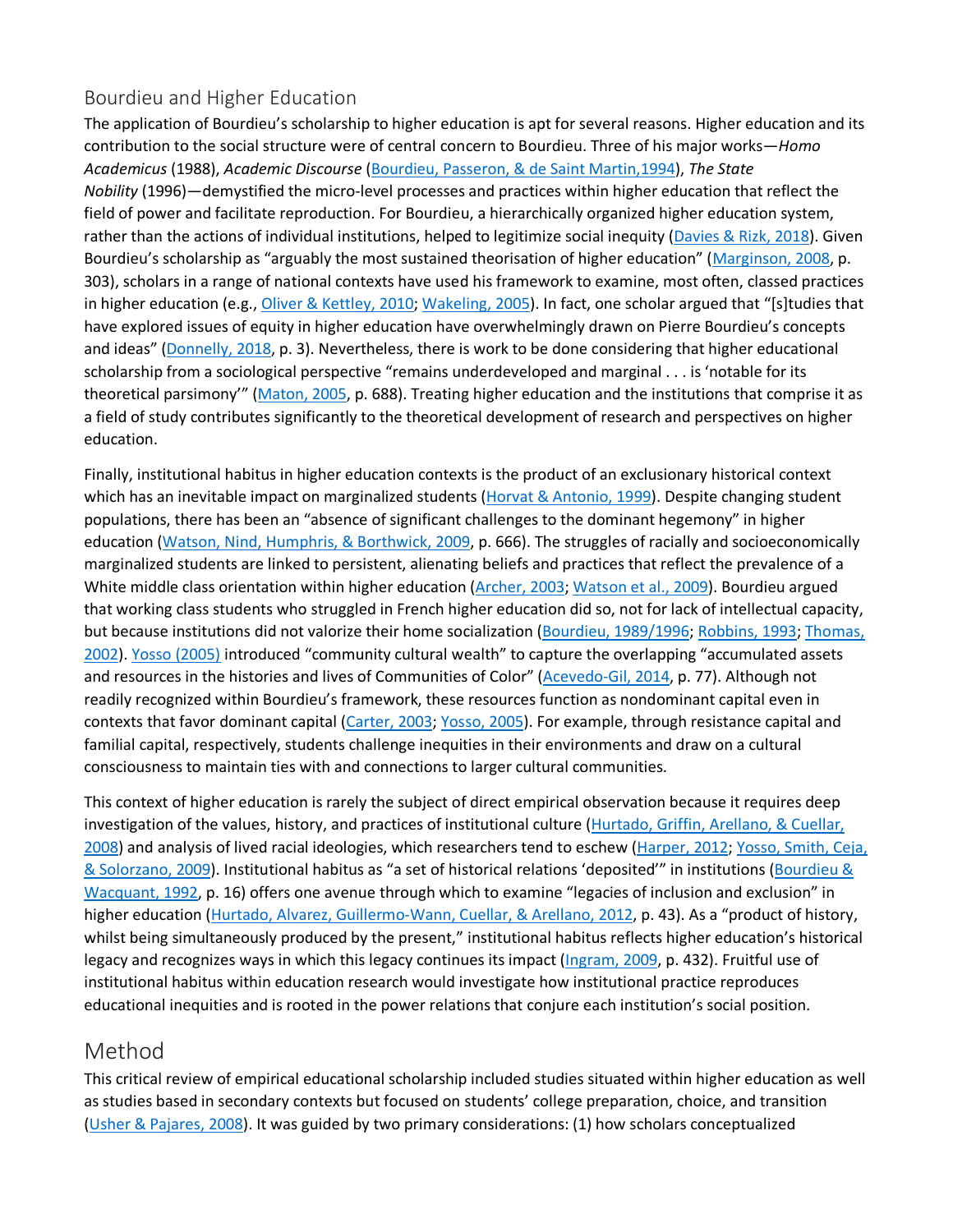institutional habitus and (2) the extent to which these studies leveraged Bourdieu's framework. The analysis focused on scholarship collected through searches of four social science and education research databases— Educational Resources Information Center, Academic Search, JSTOR, and ProQuest Research Library. Although this analysis focused primarily on peer-reviewed publications, I included conference proceedings and dissertations to include the range of empirical explorations of institutional habitus. Studies were identified through unique search phrases that paired "institutional habitus" or "organizational habitus" with "college" or "higher education." See [Table 1](https://0-journals-sagepub-com.libus.csd.mu.edu/doi/full/10.3102/0034654318812915) for an overview of these searches, which returned a total of 709 references: 638 peer-reviewed journal articles, 22 books and book chapters, 18 book reviews, 17 dissertations, 2 non–peerreviewed articles, 1 conference proceeding, and 11 other items (e.g., bibliographies). After discarding duplicates, there remained a combined database of 297 unique publications.

| Search phrase                               | Count |
|---------------------------------------------|-------|
| "Institutional habitus & college"           | 231   |
| "Institutional habitus & higher education"  | 276   |
| "Organizational habitus & college"          | 112   |
| "Organizational habitus & higher education" | 90    |
| Subtotal                                    | 709   |
| <b>Duplicates</b>                           | (297) |
| Screened                                    | 81    |
| Yield                                       | 42    |
| <b>Bibliographic branching</b>              | 1     |
| Reviewer recommendation                     | 1     |
| Total reviewed                              | 44    |

#### **Table 1** Preliminary search results

This database was further culled based on depth of empirical engagement to include only studies in which institutional habitus was explicitly employed in quantitative, qualitative, or mixed method inquiries related to higher education access, opportunity, experiences, and success [\(Lareau & Weininger, 2003\)](https://0-journals-sagepub-com.libus.csd.mu.edu/doi/full/10.3102/0034654318812915). This excluded synthetic and theoretical analyses and those outside education. At minimum, I required more than passing mention of institutional habitus. For example, [Tett \(2004\)](https://0-journals-sagepub-com.libus.csd.mu.edu/doi/full/10.3102/0034654318812915) was excluded because its only mention of institutional habitus came late in the article and included no citation or definition: "[E]lite institutions . . . are likely to regard such requirements as 'extravagant' and 'illegitimate' because they disturb the institutional habitus and field that assumes that its students will not need this kind of support" (p. 262).

## Analytic Procedures

Preliminary screening yielded 81 references, which were further assessed to clarify the definition, operationalization, and theorization of institutional habitus therein. Findings were arrived at through two rounds of a two-cycle analytic process [\(Saldaña, 2009\)](https://0-journals-sagepub-com.libus.csd.mu.edu/doi/full/10.3102/0034654318812915). In each round, the studies were coded with preliminary codes and then subjected to focused coding and thematic analysis based on emergent patterns (Bensimon, [Harris, & Rueda, 2007;](https://0-journals-sagepub-com.libus.csd.mu.edu/doi/full/10.3102/0034654318812915) [Charmaz, 2014\)](https://0-journals-sagepub-com.libus.csd.mu.edu/doi/full/10.3102/0034654318812915). In the first round, I began with descriptive codes for educational and national context, theory and method, terminology, and concept definition and its source. Subsequent elements of interest were added as the review proceeded. I developed a codebook to track the analytically relevant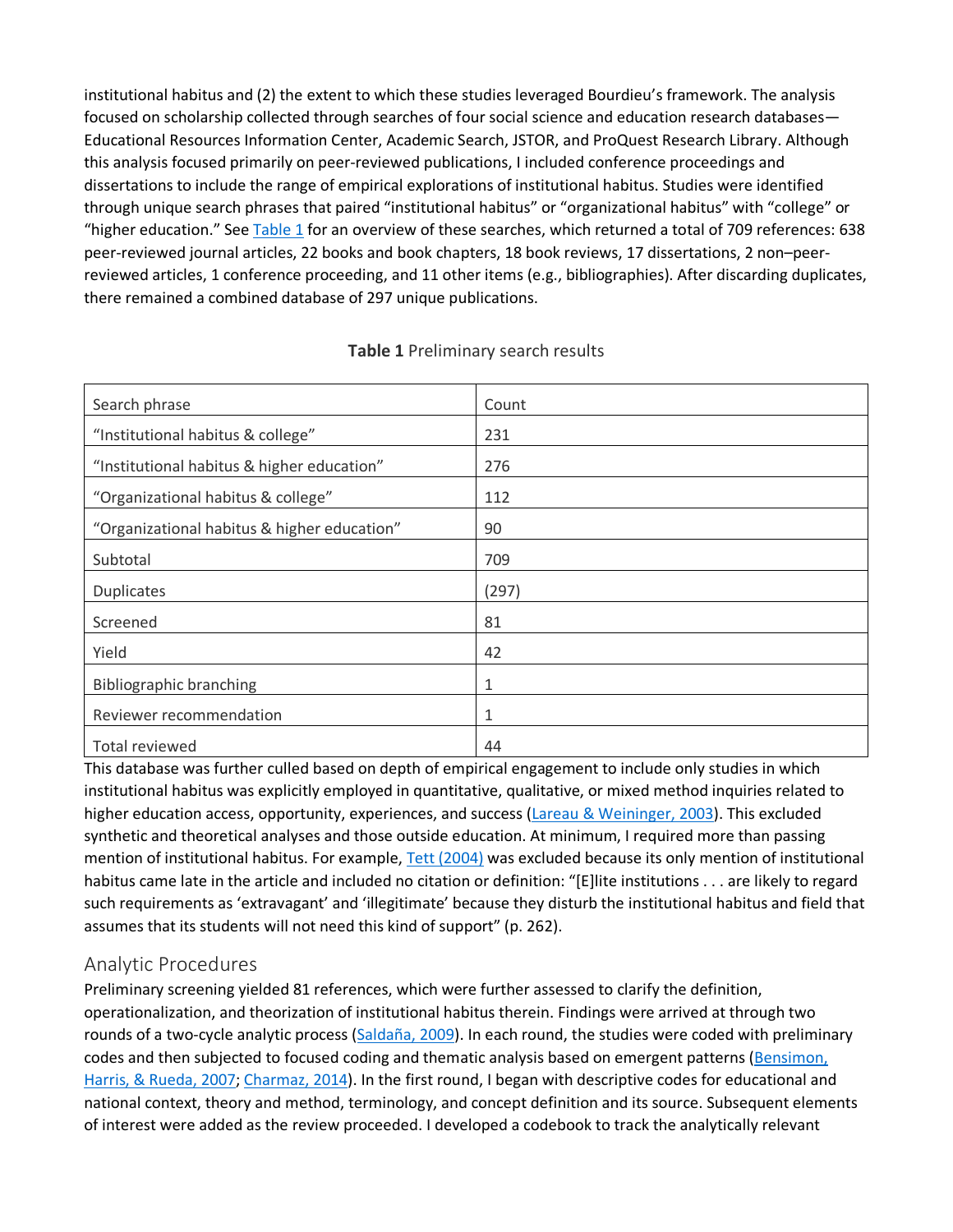elements of each study [\(Rogers, Malancharuvil-Berkes, Mosley, Hui,](https://0-journals-sagepub-com.libus.csd.mu.edu/doi/full/10.3102/0034654318812915) & Joseph, 2005). During the second round, I revisited all previously coded data and applied analytic codes that reflected my aim to scrutinize the use of institutional habitus, resulting in the contributions and critiques discussed below (see [Supplemental Table S1](http://0-journals.sagepub.com.libus.csd.mu.edu/doi/suppl/10.1177/0034654318812915) in the online version of the journal).

From this analysis emerged a final set of 44 studies of which I conducted full-text reviews. Of this 44, 42 were selected from the pool of 81 references. One was identified through bibliographic branching [\(Hoffman et al.,](https://0-journals-sagepub-com.libus.csd.mu.edu/doi/full/10.3102/0034654318812915)  [2015;](https://0-journals-sagepub-com.libus.csd.mu.edu/doi/full/10.3102/0034654318812915) [Rogers et al., 2005\)](https://0-journals-sagepub-com.libus.csd.mu.edu/doi/full/10.3102/0034654318812915), and another recommended by an anonymous reviewer. All 44 met the following criteria: English-language empirical research related to higher education with in-text reference to institutional habitus. The resultant database was composed of 36 articles, 2 books, 4 dissertations, 1 conference paper, 1 chapter that were published between 1997 and 2017 and situated in 11 national contexts, primarily England (16) or the United States (15). The studies were almost equally situated at the higher (21) or secondary (20) educational level (see [Table 2\)](https://0-journals-sagepub-com.libus.csd.mu.edu/doi/full/10.3102/0034654318812915). One non-higher education study was included because it was an early conceptualization of the concept (i.e., [Reay, 1998b\)](https://0-journals-sagepub-com.libus.csd.mu.edu/doi/full/10.3102/0034654318812915). The majority solely employed qualitative (26) or quantitative (7) methods, 8 combined methods, and 3 were described as mixed methods. Nearly half (20) engaged both students and school personnel, and 17 and 4 focused on each, respectively. Of those with school personnel, 9 included teachers, 9 included administrators (primarily principals), and 11 included other staff (e.g., tutors). The majority (29) reported samples differentiated by at least one demographic dimension (i.e., race, gender or socioeconomic status). (See [Supplemental Table S2](http://0-journals.sagepub.com.libus.csd.mu.edu/doi/suppl/10.1177/0034654318812915) in the online version of the journal for an overview of these articles.) [Tables](https://0-journals-sagepub-com.libus.csd.mu.edu/doi/full/10.3102/0034654318812915) 2 and [S2](http://0-journals.sagepub.com.libus.csd.mu.edu/doi/suppl/10.1177/0034654318812915) do not include theoretical pieces that informed this review.

| Characteristic                                   | $N$ $(\%)^a$ |
|--------------------------------------------------|--------------|
| <b>Empirical focus</b>                           |              |
| <b>Students</b>                                  | 19(43)       |
| School personnel                                 | 3(7)         |
| Educational contexts (e.g., schools or colleges) | 23(52)       |
| Via students                                     | 13 (30)      |
| Via school personnel                             | 5(11)        |
| Via students and school personnel                | 3(7)         |
| Only                                             | 2(5)         |
| <b>Educational level</b>                         |              |
| Higher education                                 | 21(48)       |
| Secondary                                        | 20(45)       |
| Elementary                                       | 2(5)         |
| Primary                                          | 1(2)         |
| National context(s)                              |              |
| England                                          | 16 (36)      |
| <b>United States</b>                             | 15 (34)      |

**Table 2** Overview of empirical elements reported in reviewed studies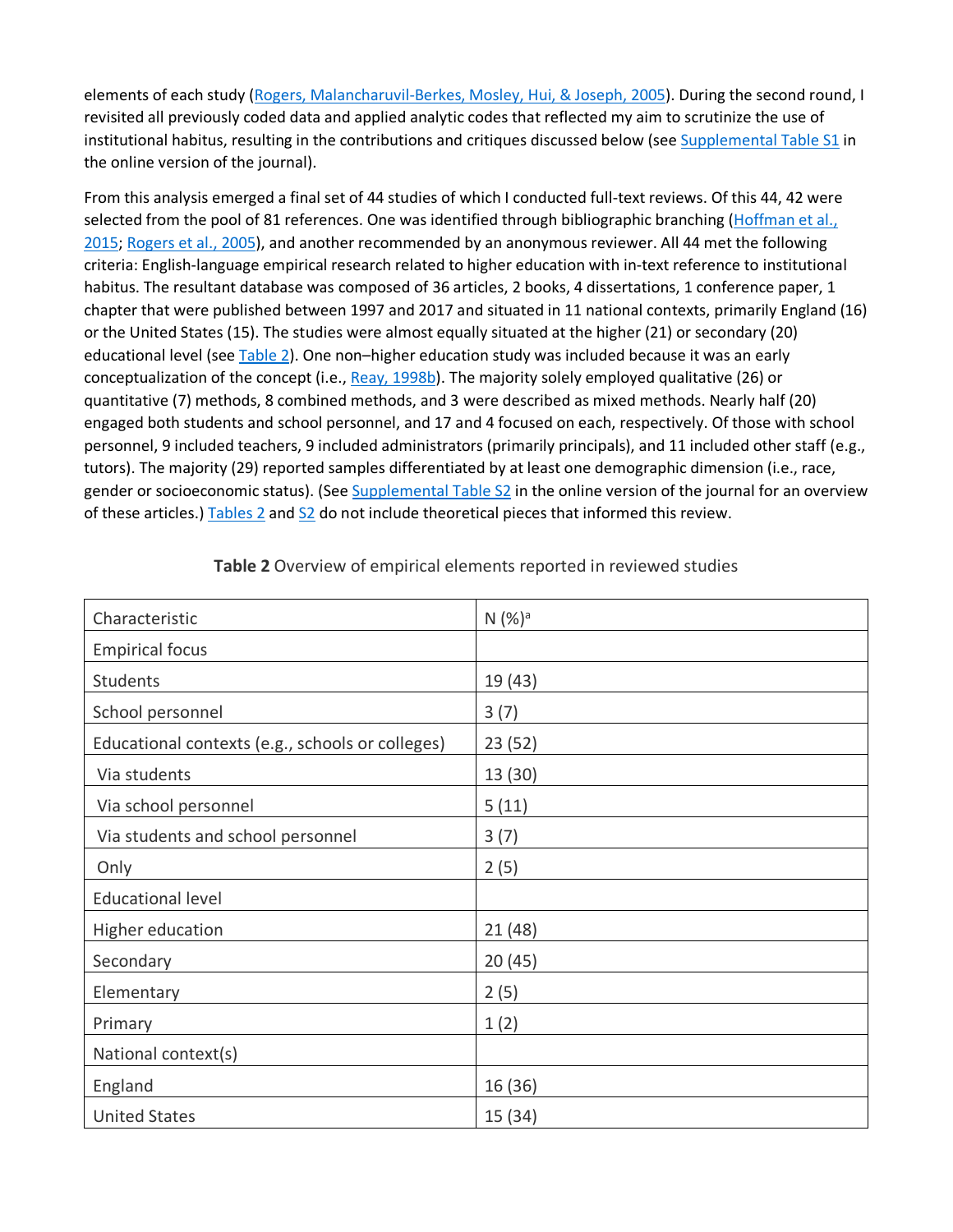| Ireland                                         | 5(11)   |
|-------------------------------------------------|---------|
| Australia                                       | 2(5)    |
| Hong Kong                                       | 1(2)    |
| South Africa                                    | 1(2)    |
| New Zealand                                     | 1(2)    |
| Croatia                                         | 1(2)    |
| Estonia                                         | 1(2)    |
| Germany                                         | 1(2)    |
| Methodology                                     |         |
| Qualitative                                     | 26(59)  |
| Quantitative                                    | 7(16)   |
| Dual approach <sup>b</sup>                      | 8(18)   |
| Mixed methods                                   | 3(7)    |
| Sample                                          |         |
| Students only                                   | 17 (39) |
| School personnel only                           | 4(9)    |
| Students and school personnel                   | 20(45)  |
| Significant others                              | 9(20)   |
| Parents                                         | 8(18)   |
| Parents only                                    | 1(2)    |
| Friends                                         | 2(5)    |
| Community members                               | 1(2)    |
| Educational contexts <sup>c</sup>               | 12(27)  |
| Educational contexts only <sup>c</sup>          | 1(2)    |
| School districts                                | 1(2)    |
| Sample demographics <sup>d</sup>                |         |
| Race/ethnicity                                  | 20(45)  |
| Race/ethnicity only                             | 3(7)    |
| Socioeconomic status (SES)                      | 19 (43) |
| SES only                                        | 3(7)    |
| Gender                                          | 15 (34) |
| Gender only                                     | 3(7)    |
| Multiple dimensions (e.g., race, gender, and/or | 19(43)  |
| SES)                                            |         |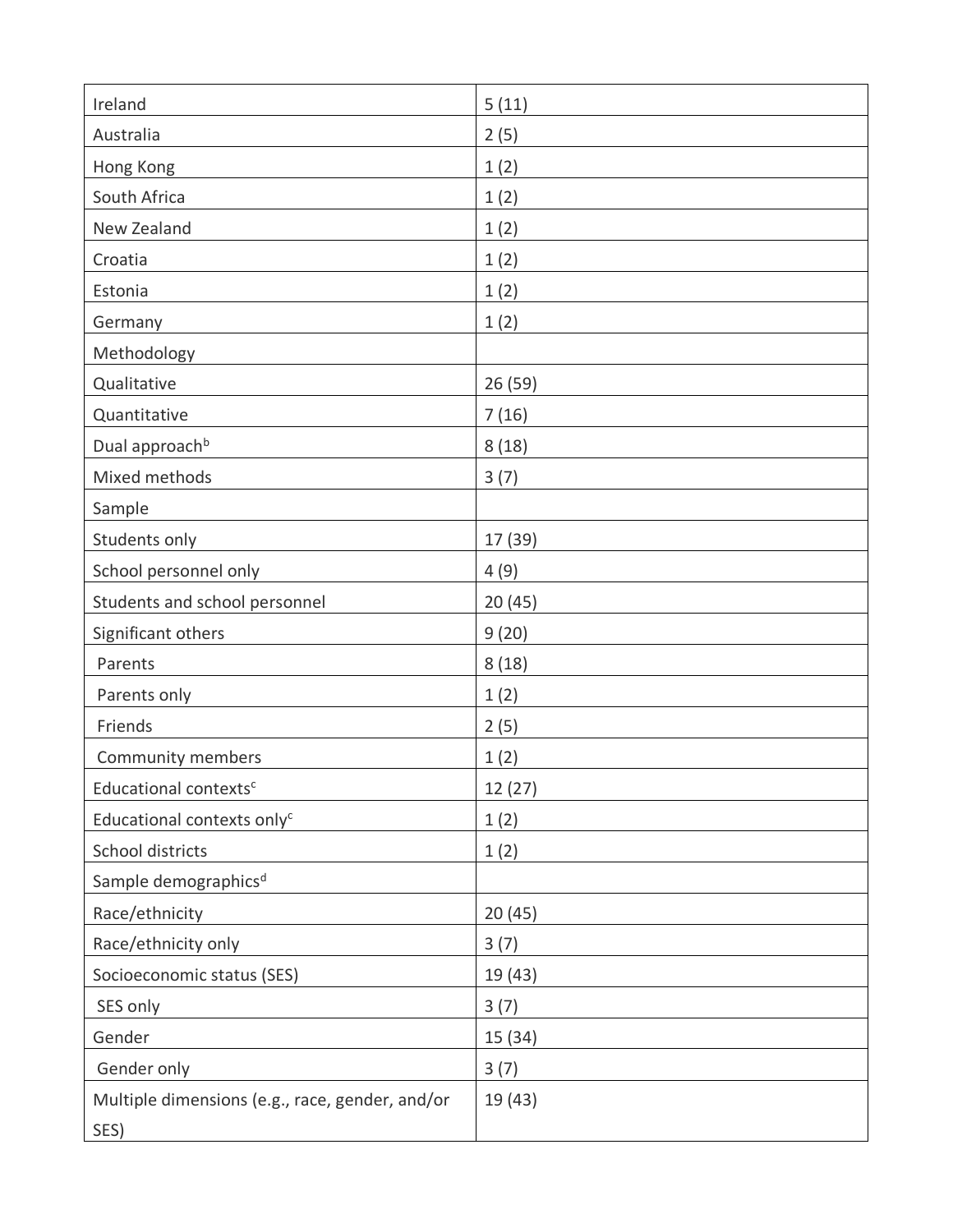| Any social dimension (i.e., race, gender, or SES)            | 29(66) |
|--------------------------------------------------------------|--------|
| School type (e.g., student intake, curricular                | 11(25) |
| focus, level)                                                |        |
| Other (e.g., educational level, age, Bourdieu <sup>e</sup> ) | 7 (16) |
| Intentionalf                                                 | 12(27) |
| No detail provided                                           | 8(18)  |

Note. N = 44. <sup>a</sup>N for each subgroup may total more than 44 due to overlap among categories. Percentages rounded to nearest hundredth. <sup>b</sup>Study employed both qualitative and quantitative methodologies but was not explicitly identified as "mixed methods." In addition to samples composed of school personnel and/or students, these studies also intentionally sampled the educational contexts (e.g., schools or colleges) in which the students and/or school personnel were situated. <sup>d</sup>Based on demographic detail provided for each study sample. <sup>e</sup>Study explicitly employed Bourdieu's framework in criteria sample construction. <sup>f</sup> At least one dimension of the sample demographics was empirically meaningful (i.e., linked to research question and/or focus of the inquiry).

# Conceptualizing Institutional Habitus

Below I present findings from critical analysis of 44 publications that engage institutional habitus in empirical analyses related to higher education. Since its introduction to education research in 1997 by Patricia McDonough, who studied the influence of classed high school contexts on students' college-going choices, attention to institutional habitus has been steady, averaging two publications each year. Most these studies (29) presented the concept as "institutional habitus" rather than "organizational habitus" though more than a third (13) employed the latter phrasing. In discussing the concept, most of the studies included discussion of Bourdieu's key ideas (24) with 17 offering only brief mention of the theorist. These works' scholarly lineage is limited to a handful of scholars [\(Trivedi, 2007\)](https://0-journals-sagepub-com.libus.csd.mu.edu/doi/full/10.3102/0034654318812915). For example, [McDonough \(1991,](https://0-journals-sagepub-com.libus.csd.mu.edu/doi/full/10.3102/0034654318812915) [1997;](https://0-journals-sagepub-com.libus.csd.mu.edu/doi/full/10.3102/0034654318812915) [McDonough & Antonio,](https://0-journals-sagepub-com.libus.csd.mu.edu/doi/full/10.3102/0034654318812915)  [1996\)](https://0-journals-sagepub-com.libus.csd.mu.edu/doi/full/10.3102/0034654318812915) was most cited (25) in definitions of institutional habitus, followed by Reay et al. [\(1998a,](https://0-journals-sagepub-com.libus.csd.mu.edu/doi/full/10.3102/0034654318812915) [1998b;](https://0-journals-sagepub-com.libus.csd.mu.edu/doi/full/10.3102/0034654318812915) [Reay,](https://0-journals-sagepub-com.libus.csd.mu.edu/doi/full/10.3102/0034654318812915)  [David, et al., 2001;](https://0-journals-sagepub-com.libus.csd.mu.edu/doi/full/10.3102/0034654318812915) [Reay, David, & Ball, 2005\)](https://0-journals-sagepub-com.libus.csd.mu.edu/doi/full/10.3102/0034654318812915) who were cited 22 times. The next most common was cited only seven times [\(Horvat & Antonio, 1999\)](https://0-journals-sagepub-com.libus.csd.mu.edu/doi/full/10.3102/0034654318812915). In addition to these general trends, this analysis revealed five key findings. I first address the first two—(1) two conceptual originators who introduced institutional habitus to education research and (2) two primary framings of institutional habitus—and enumerate the (3) contributions of this scholarship. Despite these contributions, however, this scholarship (4) contains critical oversights, which I discuss below, concluding with the (5) limited theoretical and empirical development of institutional habitus as a concept.

## Conceptual Originators

The scholarship reviewed here typically cited four studies that brought institutional habitus to education research. [McDonough \(1997\)](https://0-journals-sagepub-com.libus.csd.mu.edu/doi/full/10.3102/0034654318812915) offered *organizational habitus*[,](javascript:popRef() 3 which she defined as the "impact of a cultural group or social class on an individual's behavior, through an intermediate organization" (p. 107). $4$  McDonough critiqued [Bourdieu's \(1979/1984\)](https://0-journals-sagepub-com.libus.csd.mu.edu/doi/full/10.3102/0034654318812915) development of habitus, which, she argued, failed to account for the "link between individual agency and social structures, especially schools" (p. 107). For McDonough, organizational habitus specified this link. Building on [McDonough \(1997\),](https://0-journals-sagepub-com.libus.csd.mu.edu/doi/full/10.3102/0034654318812915) [Reay \(1998a,](https://0-journals-sagepub-com.libus.csd.mu.edu/doi/full/10.3102/0034654318812915) [1998b\)](https://0-journals-sagepub-com.libus.csd.mu.edu/doi/full/10.3102/0034654318812915) engaged *institutional habitus*, describing it as a "complex mix of curriculum offer, teaching practices and what children bring with them to the classroom" [\(1998b,](https://0-journals-sagepub-com.libus.csd.mu.edu/doi/full/10.3102/0034654318812915) p. 67). [Reay, David, et al. \(2001\)](https://0-journals-sagepub-com.libus.csd.mu.edu/doi/full/10.3102/0034654318812915) later addressed the influence of historical context on institutional habitus, including change over time.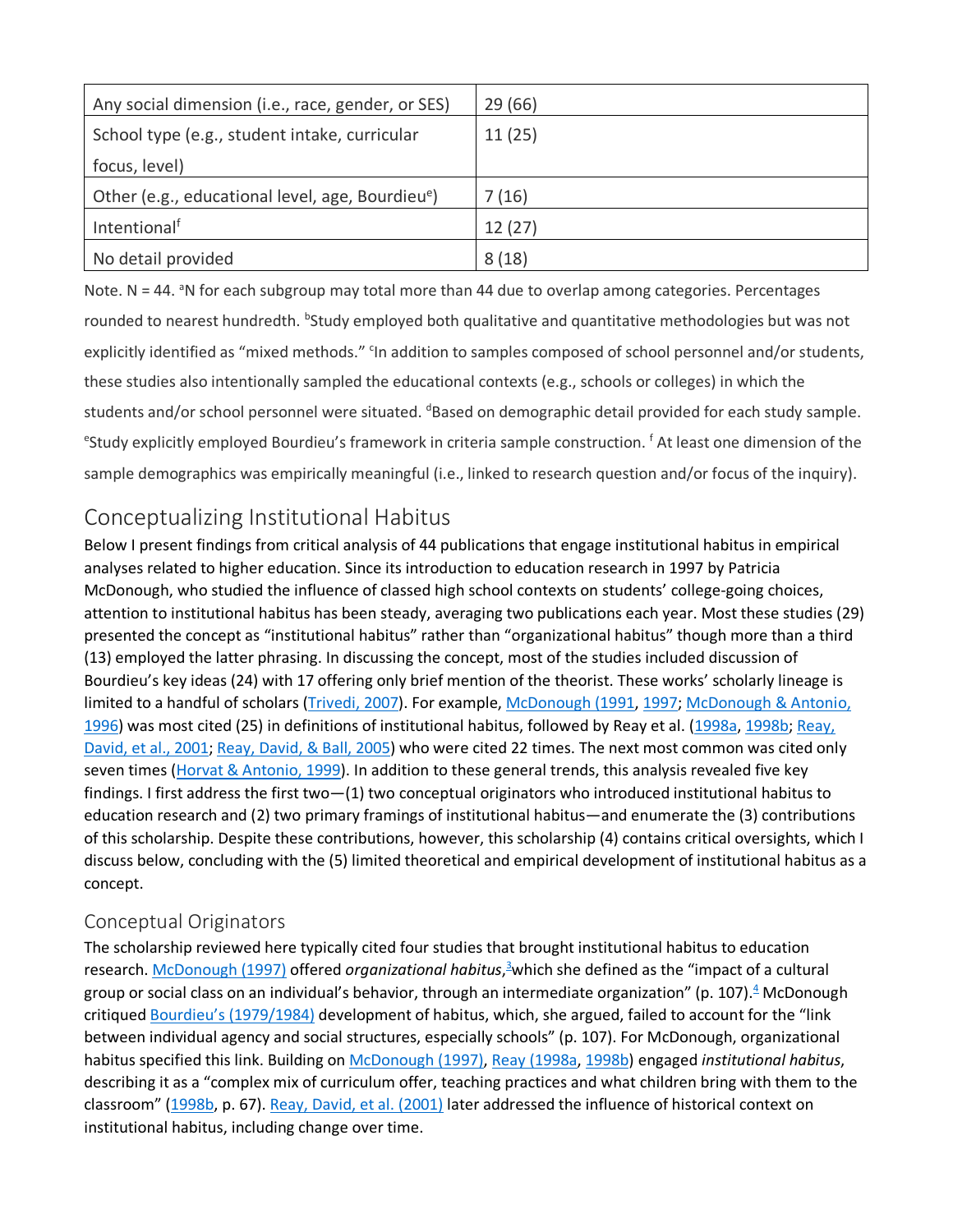### Primary Framings of Institutional Habitus

This scholarship typically employed one of two understandings of institutional habitus:

- 1. *Institutional attribute*: An institution's interconnected, common sense beliefs, practices, or characteristics (e.g., status, curriculum, pedagogy, assumptions, expectations, and student characteristics) that are influenced by socioeconomic structures and that socialize students and other institutional actors (identified in 20 of the 44 analyzed studies); or
- 2. *Institutional effect*: The influence of social class on individual beliefs and behaviors as mediated through an institution and enacted through institutional structures, policies, practices, and beliefs (identified in 21 of the 44 analyzed studies). $5/5$

Although there was some overlap in authors' conceptualizations of institutional habitus, I determined framings based on a study's analytic focus. See [Supplemental Table S2](http://0-journals.sagepub.com.libus.csd.mu.edu/doi/suppl/10.1177/0034654318812915) for the definitional framing used in each study. Below, I offer explanations of institutional habitus as *attribute* or *effect*.

#### Institutional Attribute

In these 20 studies (i.e., [Ahmed, Kloot, & Collier-Reed, 2015;](https://0-journals-sagepub-com.libus.csd.mu.edu/doi/full/10.3102/0034654318812915) [Barber, 2002;](https://0-journals-sagepub-com.libus.csd.mu.edu/doi/full/10.3102/0034654318812915) [Bathmaker & Thomas,](https://0-journals-sagepub-com.libus.csd.mu.edu/doi/full/10.3102/0034654318812915)  [2009;](https://0-journals-sagepub-com.libus.csd.mu.edu/doi/full/10.3102/0034654318812915) [Bergerson, 2007;](https://0-journals-sagepub-com.libus.csd.mu.edu/doi/full/10.3102/0034654318812915) [Chamberlin, 2010;](https://0-journals-sagepub-com.libus.csd.mu.edu/doi/full/10.3102/0034654318812915) [Cipollone & Stich, 2017;](https://0-journals-sagepub-com.libus.csd.mu.edu/doi/full/10.3102/0034654318812915) [Cornbleth, 2010;](https://0-journals-sagepub-com.libus.csd.mu.edu/doi/full/10.3102/0034654318812915) [Forbes, 2008;](https://0-journals-sagepub-com.libus.csd.mu.edu/doi/full/10.3102/0034654318812915) [Glaesser &](https://0-journals-sagepub-com.libus.csd.mu.edu/doi/full/10.3102/0034654318812915)  [Cooper, 2014;](https://0-journals-sagepub-com.libus.csd.mu.edu/doi/full/10.3102/0034654318812915) [Grodsky & Riegle-Crumb, 2010;](https://0-journals-sagepub-com.libus.csd.mu.edu/doi/full/10.3102/0034654318812915) [Jabal, 2013;](https://0-journals-sagepub-com.libus.csd.mu.edu/doi/full/10.3102/0034654318812915) [Mathers & Parry, 2009;](https://0-journals-sagepub-com.libus.csd.mu.edu/doi/full/10.3102/0034654318812915) [Morrison, 2009;](https://0-journals-sagepub-com.libus.csd.mu.edu/doi/full/10.3102/0034654318812915) [Núñez &](https://0-journals-sagepub-com.libus.csd.mu.edu/doi/full/10.3102/0034654318812915)  [Bowers, 2011;](https://0-journals-sagepub-com.libus.csd.mu.edu/doi/full/10.3102/0034654318812915) [Palardy, 2015;](https://0-journals-sagepub-com.libus.csd.mu.edu/doi/full/10.3102/0034654318812915) [Reay, 1998a,](https://0-journals-sagepub-com.libus.csd.mu.edu/doi/full/10.3102/0034654318812915) [1998b;](https://0-journals-sagepub-com.libus.csd.mu.edu/doi/full/10.3102/0034654318812915) [Reay, Crozier, & Clayton, 2010;](https://0-journals-sagepub-com.libus.csd.mu.edu/doi/full/10.3102/0034654318812915) [Sheridan, 2011;](https://0-journals-sagepub-com.libus.csd.mu.edu/doi/full/10.3102/0034654318812915) [Wassmer,](https://0-journals-sagepub-com.libus.csd.mu.edu/doi/full/10.3102/0034654318812915)  [Moore, & Shulock, 2004\)](https://0-journals-sagepub-com.libus.csd.mu.edu/doi/full/10.3102/0034654318812915), institutional habitus is a characteristic that reflects the influence of "the structuring processes of social class" on an institution [\(Barber, 2002,](https://0-journals-sagepub-com.libus.csd.mu.edu/doi/full/10.3102/0034654318812915) p. 391). Embedded in discourses, practices, attributes, and rewards, institutional habitus communicates "messages about who we are . . . and how we do things here" that encourage behavior that adheres to "preestablished routines that represent the accepted patterns" [\(Cornbleth, 2010,](https://0-journals-sagepub-com.libus.csd.mu.edu/doi/full/10.3102/0034654318812915) p. 281; see also [Berger, 2000;](https://0-journals-sagepub-com.libus.csd.mu.edu/doi/full/10.3102/0034654318812915) [Sheridan, 2011\)](https://0-journals-sagepub-com.libus.csd.mu.edu/doi/full/10.3102/0034654318812915). Institutionalized features of habitus include communication, rules, norms, pedagogy, curriculum, academic ideology, artifacts, and "unequal material conditions . . . together with different histories, traditions and perceptions of worth" [\(Crozier, Reay, Clayton,](https://0-journals-sagepub-com.libus.csd.mu.edu/doi/full/10.3102/0034654318812915)  [Colliander, & Grinstead, 2008,](https://0-journals-sagepub-com.libus.csd.mu.edu/doi/full/10.3102/0034654318812915) p. 169; see also [Berger, 2000;](https://0-journals-sagepub-com.libus.csd.mu.edu/doi/full/10.3102/0034654318812915) [Cornbleth, 2010;](https://0-journals-sagepub-com.libus.csd.mu.edu/doi/full/10.3102/0034654318812915) [Sheridan, 2011\)](https://0-journals-sagepub-com.libus.csd.mu.edu/doi/full/10.3102/0034654318812915). For these scholars, institutional habitus—"a pervasive stream of beliefs, expectations, and practices that flow through a school"—reflects social power relations, and shapes how members understand schools and themselves [\(Diamond, Randolph, & Spillane, 2004,](https://0-journals-sagepub-com.libus.csd.mu.edu/doi/full/10.3102/0034654318812915) p. 76; see also [Bathmaker & Thomas, 2009\)](https://0-journals-sagepub-com.libus.csd.mu.edu/doi/full/10.3102/0034654318812915).

#### Institutional Effect

Institutional habitus, in these 21 studies (i.e., [Acevedo-Gil, 2014;](https://0-journals-sagepub-com.libus.csd.mu.edu/doi/full/10.3102/0034654318812915) [Akom, 2003;](https://0-journals-sagepub-com.libus.csd.mu.edu/doi/full/10.3102/0034654318812915) [Alcorn & Thrupp, 2012;](https://0-journals-sagepub-com.libus.csd.mu.edu/doi/full/10.3102/0034654318812915) [Avramidis](https://0-journals-sagepub-com.libus.csd.mu.edu/doi/full/10.3102/0034654318812915)  [& Skidmore, 2004;](https://0-journals-sagepub-com.libus.csd.mu.edu/doi/full/10.3102/0034654318812915) [Chonwerawong, 2006;](https://0-journals-sagepub-com.libus.csd.mu.edu/doi/full/10.3102/0034654318812915) [Coldron, Crawford, Jones, & Simkins, 2014;](https://0-journals-sagepub-com.libus.csd.mu.edu/doi/full/10.3102/0034654318812915) [Darmody, 2012;](https://0-journals-sagepub-com.libus.csd.mu.edu/doi/full/10.3102/0034654318812915) [David,](https://0-journals-sagepub-com.libus.csd.mu.edu/doi/full/10.3102/0034654318812915)  [Ball, Davies, & Reay, 2003;](https://0-journals-sagepub-com.libus.csd.mu.edu/doi/full/10.3102/0034654318812915) [Diamond et al., 2004;](https://0-journals-sagepub-com.libus.csd.mu.edu/doi/full/10.3102/0034654318812915) [Doolan, Lukic, & Bukovic, 2016;](https://0-journals-sagepub-com.libus.csd.mu.edu/doi/full/10.3102/0034654318812915) [Dundar, 2011;](https://0-journals-sagepub-com.libus.csd.mu.edu/doi/full/10.3102/0034654318812915) [Horvat &](https://0-journals-sagepub-com.libus.csd.mu.edu/doi/full/10.3102/0034654318812915)  [Antonio, 1999;](https://0-journals-sagepub-com.libus.csd.mu.edu/doi/full/10.3102/0034654318812915) [Ingram, 2009;](https://0-journals-sagepub-com.libus.csd.mu.edu/doi/full/10.3102/0034654318812915) [McDonough, 1997;](https://0-journals-sagepub-com.libus.csd.mu.edu/doi/full/10.3102/0034654318812915) [Oliver & Kettley, 2010;](https://0-journals-sagepub-com.libus.csd.mu.edu/doi/full/10.3102/0034654318812915) [Pearce, Down, & Moore, 2008;](https://0-journals-sagepub-com.libus.csd.mu.edu/doi/full/10.3102/0034654318812915) [Reay,](https://0-journals-sagepub-com.libus.csd.mu.edu/doi/full/10.3102/0034654318812915)  [David, et al., 2001;](https://0-journals-sagepub-com.libus.csd.mu.edu/doi/full/10.3102/0034654318812915) [Reay et al., 2005;](https://0-journals-sagepub-com.libus.csd.mu.edu/doi/full/10.3102/0034654318812915) [Smyth & Banks, 2012;](https://0-journals-sagepub-com.libus.csd.mu.edu/doi/full/10.3102/0034654318812915) [Smyth & Hannan, 2007;](https://0-journals-sagepub-com.libus.csd.mu.edu/doi/full/10.3102/0034654318812915) [Thomas, 2002\)](https://0-journals-sagepub-com.libus.csd.mu.edu/doi/full/10.3102/0034654318812915), is a "complex amalgam of agency and structure" that generates its effects through institutional features like educational status, curriculum and pedagogy, attitudes, practices, networks, and the expressive order [\(Reay,](https://0-journals-sagepub-com.libus.csd.mu.edu/doi/full/10.3102/0034654318812915)  [David, et al., 2001,](https://0-journals-sagepub-com.libus.csd.mu.edu/doi/full/10.3102/0034654318812915) para. 1.3; see also [Forbes, 2008;](https://0-journals-sagepub-com.libus.csd.mu.edu/doi/full/10.3102/0034654318812915) [Smyth & Banks, 2012\)](https://0-journals-sagepub-com.libus.csd.mu.edu/doi/full/10.3102/0034654318812915). It "subconsciously inform[s] practice. . . [and helps educational institutions to] determine what values, language and knowledge are regarded as legitimate" [\(Thomas, 2002,](https://0-journals-sagepub-com.libus.csd.mu.edu/doi/full/10.3102/0034654318812915) p. 431), while acting as a "semi-autonomous means by which class processes are played out" in schools, exposing students to differential assumptions, expectations and support based on their social backgrounds [\(Reay et al., 2010,](https://0-journals-sagepub-com.libus.csd.mu.edu/doi/full/10.3102/0034654318812915) p. 111; see also [Smyth & Banks, 2012\)](https://0-journals-sagepub-com.libus.csd.mu.edu/doi/full/10.3102/0034654318812915).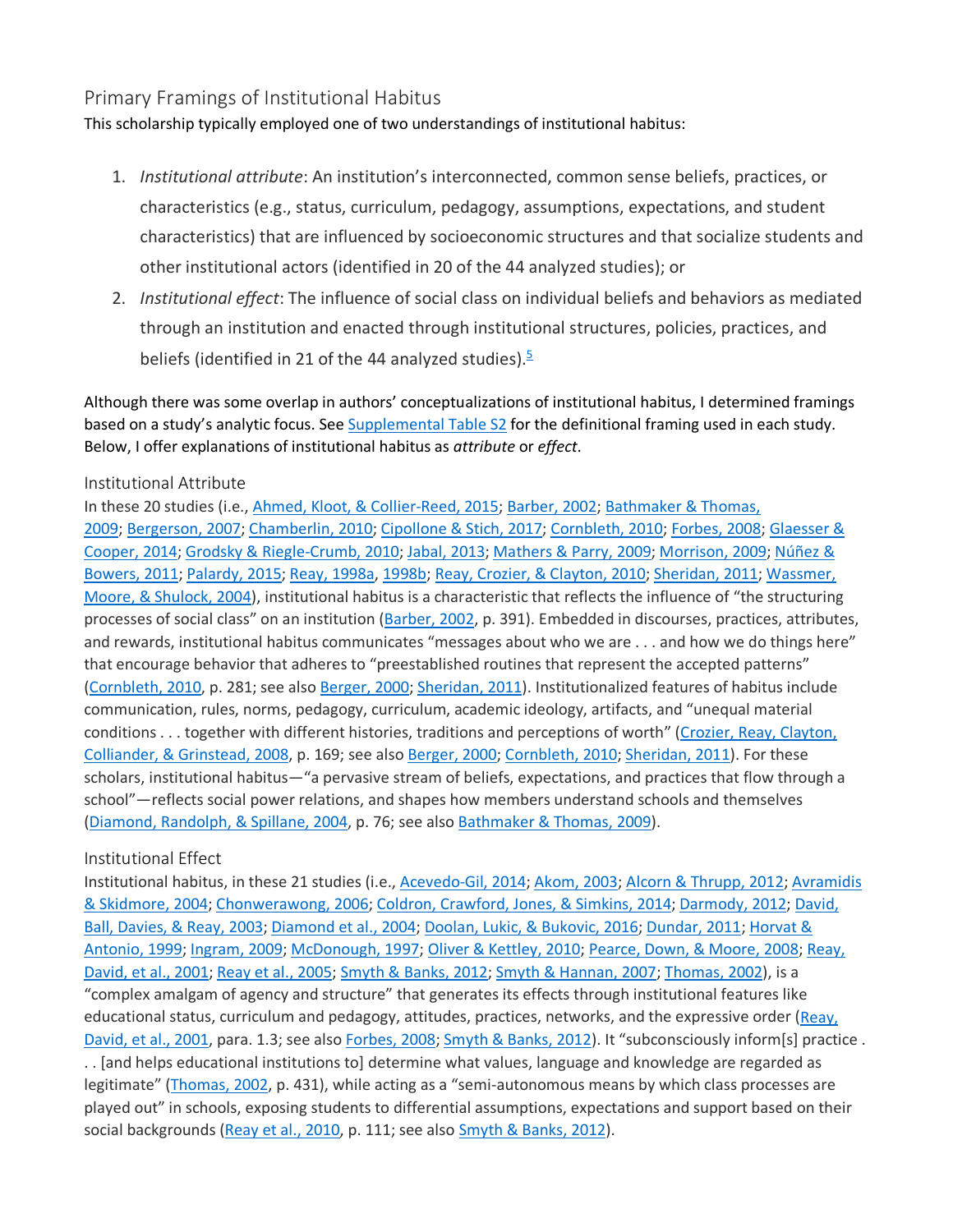Regardless of the framing used, these scholars position institutional habitus as the source of messages, assumptions, norms, and expectations that lead to "structurally preferential treatment" typically by race, gender, and/or social class, which influences student outcomes [\(Berger, 2000;](https://0-journals-sagepub-com.libus.csd.mu.edu/doi/full/10.3102/0034654318812915) [Cornbleth, 2010;](https://0-journals-sagepub-com.libus.csd.mu.edu/doi/full/10.3102/0034654318812915) [Forbes,](https://0-journals-sagepub-com.libus.csd.mu.edu/doi/full/10.3102/0034654318812915)  [2008;](https://0-journals-sagepub-com.libus.csd.mu.edu/doi/full/10.3102/0034654318812915) [Ingram, 2009;](https://0-journals-sagepub-com.libus.csd.mu.edu/doi/full/10.3102/0034654318812915) [Robbins, 1993,](https://0-journals-sagepub-com.libus.csd.mu.edu/doi/full/10.3102/0034654318812915) p. 153; [Sheridan, 2011;](https://0-journals-sagepub-com.libus.csd.mu.edu/doi/full/10.3102/0034654318812915) [Smyth & Banks, 2012\)](https://0-journals-sagepub-com.libus.csd.mu.edu/doi/full/10.3102/0034654318812915). The critical distinction between the two framings is whether institutional habitus is understood as the element(s) that generate the preferential treatment ("Institutional Attribute") or whether the treatment's outcome is institutional habitus itself ("Institutional Effect"). That is, institutional habitus as attribute captures a mechanism of influence—for example, institutional norms and practices—whereas institutional habitus as effect reflects the influence of these norms and practices.

## Contributions of Conceptualizations of Institutional Habitus

The reviewed scholarship introduced and elevated a concept with which to examine the influence of social power in educational contexts. Below I discuss five contributions of this scholarship: (1) emphasis on the implications of educational contexts, (2) recognition of schools' existence within a status hierarchy, (3) attention to interactions that generate differential experience, (4) exploration of differences within and across schools, and (5) elaboration of an ill-defined yet viable concept that has been adopted by scholars around the world.

#### Implications of Educational Contexts

First, use of institutional habitus here uncovers educational institutions' role in students' educational outcomes (e.g., [Akom, 2003;](https://0-journals-sagepub-com.libus.csd.mu.edu/doi/full/10.3102/0034654318812915) [Cipollone & Stich, 2017;](https://0-journals-sagepub-com.libus.csd.mu.edu/doi/full/10.3102/0034654318812915) [Cornbleth, 2010;](https://0-journals-sagepub-com.libus.csd.mu.edu/doi/full/10.3102/0034654318812915) [Darmody, 2012;](https://0-journals-sagepub-com.libus.csd.mu.edu/doi/full/10.3102/0034654318812915) [Dundar, 2011;](https://0-journals-sagepub-com.libus.csd.mu.edu/doi/full/10.3102/0034654318812915) [Grodsky & Riegle-](https://0-journals-sagepub-com.libus.csd.mu.edu/doi/full/10.3102/0034654318812915)[Crumb, 2010;](https://0-journals-sagepub-com.libus.csd.mu.edu/doi/full/10.3102/0034654318812915) [Jabal, 2013;](https://0-journals-sagepub-com.libus.csd.mu.edu/doi/full/10.3102/0034654318812915) [Leathwood & O'Connell, 2003](https://0-journals-sagepub-com.libus.csd.mu.edu/doi/full/10.3102/0034654318812915); [McDonough, 1997;](https://0-journals-sagepub-com.libus.csd.mu.edu/doi/full/10.3102/0034654318812915) [Núñez & Bowers, 2011;](https://0-journals-sagepub-com.libus.csd.mu.edu/doi/full/10.3102/0034654318812915) [Oliver &](https://0-journals-sagepub-com.libus.csd.mu.edu/doi/full/10.3102/0034654318812915)  [Kettley, 2010;](https://0-journals-sagepub-com.libus.csd.mu.edu/doi/full/10.3102/0034654318812915) [Reay, 1998a;](https://0-journals-sagepub-com.libus.csd.mu.edu/doi/full/10.3102/0034654318812915) [Reay et al., 2010;](https://0-journals-sagepub-com.libus.csd.mu.edu/doi/full/10.3102/0034654318812915) [Reay, David, et al., 2001;](https://0-journals-sagepub-com.libus.csd.mu.edu/doi/full/10.3102/0034654318812915) [Reay et al., 2005;](https://0-journals-sagepub-com.libus.csd.mu.edu/doi/full/10.3102/0034654318812915) Smyth & Hannan, [2007;](https://0-journals-sagepub-com.libus.csd.mu.edu/doi/full/10.3102/0034654318812915) [Thomas, 2002;](https://0-journals-sagepub-com.libus.csd.mu.edu/doi/full/10.3102/0034654318812915) [Wassmer et al., 2004\)](https://0-journals-sagepub-com.libus.csd.mu.edu/doi/full/10.3102/0034654318812915). To [McDonough's \(1997\)](https://0-journals-sagepub-com.libus.csd.mu.edu/doi/full/10.3102/0034654318812915) question, "At what points and for what types of students can the organization influence individual decision making?" (p. 13), the scholarship reviewed responds that schools, through their institutional habitus, shape students' perceptions, decision making, experiences, and outcomes. These studies highlight schools' significance to and responsibility for students' experiences and outcomes, especially differential outcomes by student group (e.g., [Cipollone & Stich,](https://0-journals-sagepub-com.libus.csd.mu.edu/doi/full/10.3102/0034654318812915)  [2017;](https://0-journals-sagepub-com.libus.csd.mu.edu/doi/full/10.3102/0034654318812915) [David et al., 2003;](https://0-journals-sagepub-com.libus.csd.mu.edu/doi/full/10.3102/0034654318812915) [Forbes, 2008;](https://0-journals-sagepub-com.libus.csd.mu.edu/doi/full/10.3102/0034654318812915) [Horvat & Antonio, 1999;](https://0-journals-sagepub-com.libus.csd.mu.edu/doi/full/10.3102/0034654318812915) [Leathwood & O'Connell, 2003](https://0-journals-sagepub-com.libus.csd.mu.edu/doi/full/10.3102/0034654318812915); [Reay,](https://0-journals-sagepub-com.libus.csd.mu.edu/doi/full/10.3102/0034654318812915)  [1998a;](https://0-journals-sagepub-com.libus.csd.mu.edu/doi/full/10.3102/0034654318812915) [Reay, David, et al., 2001;](https://0-journals-sagepub-com.libus.csd.mu.edu/doi/full/10.3102/0034654318812915) [Reay et al., 2005;](https://0-journals-sagepub-com.libus.csd.mu.edu/doi/full/10.3102/0034654318812915) [Smyth & Banks, 2012\)](https://0-journals-sagepub-com.libus.csd.mu.edu/doi/full/10.3102/0034654318812915). Some acknowledge that marginalized students' segregation into schools by race or class, for example, systematically exposes them to environments low in capital that constrain their educational opportunity (e.g., [Cipollone & Stich, 2017;](https://0-journals-sagepub-com.libus.csd.mu.edu/doi/full/10.3102/0034654318812915) [Diamond et al.,](https://0-journals-sagepub-com.libus.csd.mu.edu/doi/full/10.3102/0034654318812915)  [2004;](https://0-journals-sagepub-com.libus.csd.mu.edu/doi/full/10.3102/0034654318812915) [Palardy, 2015\)](https://0-journals-sagepub-com.libus.csd.mu.edu/doi/full/10.3102/0034654318812915). Several studies recognize institutional complicity as a necessary precursor to equityfocused change (e.g., [Acevedo-Gil, 2014;](https://0-journals-sagepub-com.libus.csd.mu.edu/doi/full/10.3102/0034654318812915) [Avramidis & Skidmore, 2004;](https://0-journals-sagepub-com.libus.csd.mu.edu/doi/full/10.3102/0034654318812915) [Darmody, 2012;](https://0-journals-sagepub-com.libus.csd.mu.edu/doi/full/10.3102/0034654318812915) [Diamond et al.,](https://0-journals-sagepub-com.libus.csd.mu.edu/doi/full/10.3102/0034654318812915)  [2004;](https://0-journals-sagepub-com.libus.csd.mu.edu/doi/full/10.3102/0034654318812915) [Palardy, 2015;](https://0-journals-sagepub-com.libus.csd.mu.edu/doi/full/10.3102/0034654318812915) [Thomas, 2002\)](https://0-journals-sagepub-com.libus.csd.mu.edu/doi/full/10.3102/0034654318812915). As [Thomas \(2002\)](https://0-journals-sagepub-com.libus.csd.mu.edu/doi/full/10.3102/0034654318812915) wrote in a study of student retention in one university in England, "[t]he responsibility for change is  $\dots$  laid squarely at the feet of the  $\dots$  institutions in particular  $\dots$ because unless the institutional habitus is changed [students] will continue to be discriminated against" (p. 440).

These scholars focus on schools as social actors (e.g., [Doolan et al., 2016;](https://0-journals-sagepub-com.libus.csd.mu.edu/doi/full/10.3102/0034654318812915) [Horvat & Antonio, 1999;](https://0-journals-sagepub-com.libus.csd.mu.edu/doi/full/10.3102/0034654318812915) [Ingram,](https://0-journals-sagepub-com.libus.csd.mu.edu/doi/full/10.3102/0034654318812915)  [2009;](https://0-journals-sagepub-com.libus.csd.mu.edu/doi/full/10.3102/0034654318812915) [McDonough, 1997;](https://0-journals-sagepub-com.libus.csd.mu.edu/doi/full/10.3102/0034654318812915) [Reay, 1998a;](https://0-journals-sagepub-com.libus.csd.mu.edu/doi/full/10.3102/0034654318812915) [Wassmer et al., 2004\)](https://0-journals-sagepub-com.libus.csd.mu.edu/doi/full/10.3102/0034654318812915) whose self-interested strategies fuel their social reproductive tendencies (e.g., [Akom, 2003;](https://0-journals-sagepub-com.libus.csd.mu.edu/doi/full/10.3102/0034654318812915) [Bathmaker & Thomas, 2009;](https://0-journals-sagepub-com.libus.csd.mu.edu/doi/full/10.3102/0034654318812915) [Darmody, 2012;](https://0-journals-sagepub-com.libus.csd.mu.edu/doi/full/10.3102/0034654318812915) [Ingram, 2009;](https://0-journals-sagepub-com.libus.csd.mu.edu/doi/full/10.3102/0034654318812915) [Pearce](https://0-journals-sagepub-com.libus.csd.mu.edu/doi/full/10.3102/0034654318812915)  [et al., 2008\)](https://0-journals-sagepub-com.libus.csd.mu.edu/doi/full/10.3102/0034654318812915). [Bathmaker and Thomas \(2009\),](https://0-journals-sagepub-com.libus.csd.mu.edu/doi/full/10.3102/0034654318812915) in a study of educational transitions in one "dual sector" (i.e., vocational and academic) campus in England, noted that, in response to intensifying competition, colleges, and universities must "work increasingly hard at constructing a place for themselves within the field" (p. 122). These positioning strategies include and exclude particular students, providing a "mechanism for ensuring that class order or position is maintained" [\(Pearce et al., 2008,](https://0-journals-sagepub-com.libus.csd.mu.edu/doi/full/10.3102/0034654318812915) p. 261). Others have similarly argued for this contribution of use of Bourdieu's work: It de-normalizes inequity and guides scholars to study the web of relations among social power, practice, and social reproduction [\(Davies & Rizk, 2018;](https://0-journals-sagepub-com.libus.csd.mu.edu/doi/full/10.3102/0034654318812915) [Sablan & Tierney, 2014;](https://0-journals-sagepub-com.libus.csd.mu.edu/doi/full/10.3102/0034654318812915) [Winkle-Wagner,](https://0-journals-sagepub-com.libus.csd.mu.edu/doi/full/10.3102/0034654318812915)  [2010a\)](https://0-journals-sagepub-com.libus.csd.mu.edu/doi/full/10.3102/0034654318812915).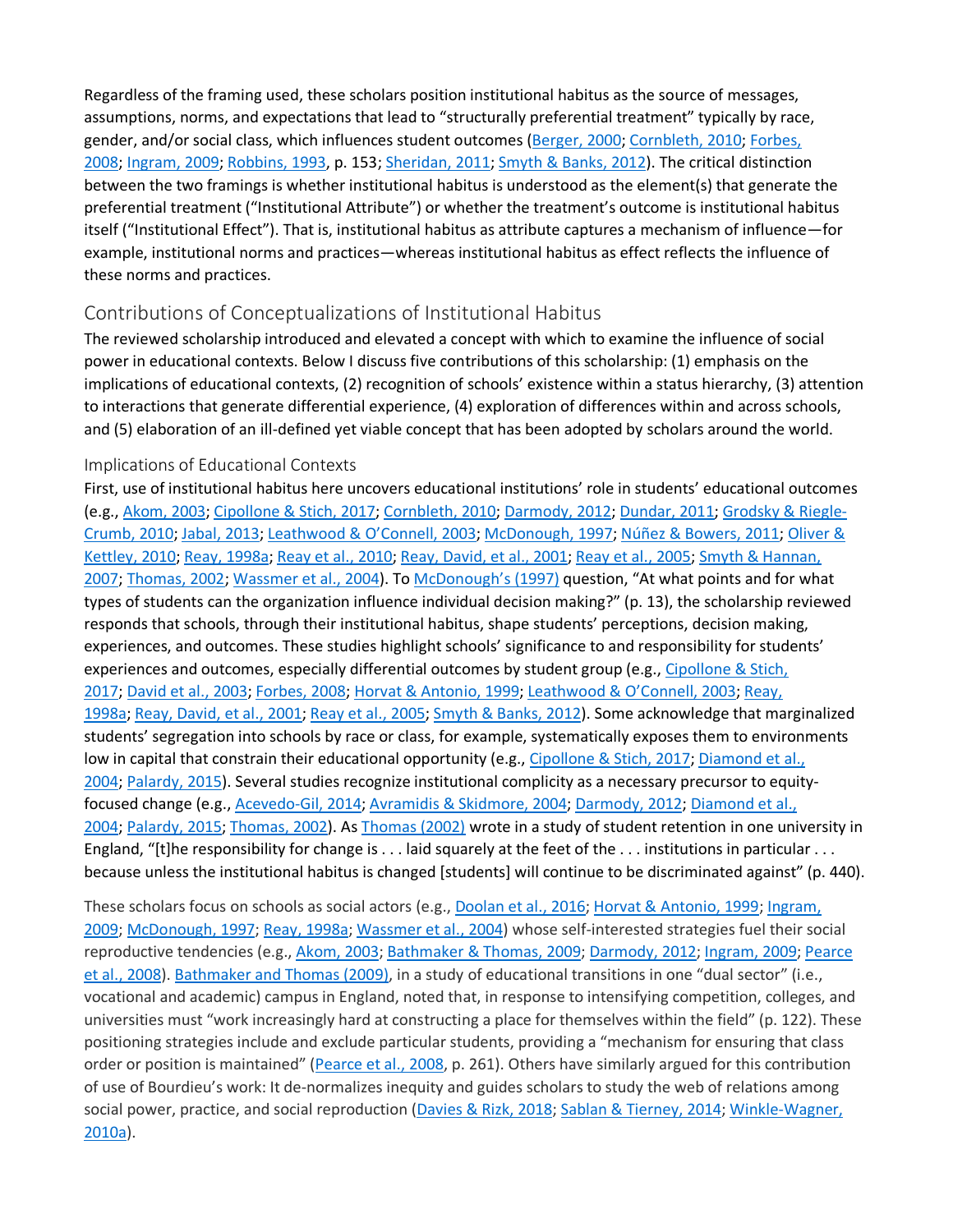#### Institutional Status Hierarchies

Second, these scholars demonstrate that institutions embody social position by resituating them within the hierarchies that influence institutional practices and beliefs (e.g., [Acevedo-Gil, 2014;](https://0-journals-sagepub-com.libus.csd.mu.edu/doi/full/10.3102/0034654318812915) Ahmed et al., [2015;](https://0-journals-sagepub-com.libus.csd.mu.edu/doi/full/10.3102/0034654318812915) [Bathmaker & Thomas, 2009;](https://0-journals-sagepub-com.libus.csd.mu.edu/doi/full/10.3102/0034654318812915) [Chamberlin, 2010;](https://0-journals-sagepub-com.libus.csd.mu.edu/doi/full/10.3102/0034654318812915) [Cipollone & Stich, 2017;](https://0-journals-sagepub-com.libus.csd.mu.edu/doi/full/10.3102/0034654318812915) [Coldron et al., 2014;](https://0-journals-sagepub-com.libus.csd.mu.edu/doi/full/10.3102/0034654318812915) [David et al.,](https://0-journals-sagepub-com.libus.csd.mu.edu/doi/full/10.3102/0034654318812915)  [2003;](https://0-journals-sagepub-com.libus.csd.mu.edu/doi/full/10.3102/0034654318812915) [Doolan et al., 2016;](https://0-journals-sagepub-com.libus.csd.mu.edu/doi/full/10.3102/0034654318812915) [Morrison, 2009;](https://0-journals-sagepub-com.libus.csd.mu.edu/doi/full/10.3102/0034654318812915) [Reay, David, et al., 2001;](https://0-journals-sagepub-com.libus.csd.mu.edu/doi/full/10.3102/0034654318812915) [Reay et al., 2010\)](https://0-journals-sagepub-com.libus.csd.mu.edu/doi/full/10.3102/0034654318812915). The two college preparatory high schools in which [Cipollone and Stich \(2017\)](https://0-journals-sagepub-com.libus.csd.mu.edu/doi/full/10.3102/0034654318812915) studied capital transference, for instance, existed within a "highly stratified" system "evidenced by notable inequities in school-level factors and outcomes" (p. 338). Some of these scholars frame educational status—an institution's place in the higher education hierarchy as measured by the institutions with which it is affiliated—as a constituent element of institutional habitus that links social structure to institutional practice (e.g., [Crozier et al., 2008;](https://0-journals-sagepub-com.libus.csd.mu.edu/doi/full/10.3102/0034654318812915) [Doolan et al., 2016;](https://0-journals-sagepub-com.libus.csd.mu.edu/doi/full/10.3102/0034654318812915) [Morrison, 2009;](https://0-journals-sagepub-com.libus.csd.mu.edu/doi/full/10.3102/0034654318812915) Reay, [David, et al., 2001;](https://0-journals-sagepub-com.libus.csd.mu.edu/doi/full/10.3102/0034654318812915) [Reay et al., 2005;](https://0-journals-sagepub-com.libus.csd.mu.edu/doi/full/10.3102/0034654318812915) [Reay et al., 2010\)](https://0-journals-sagepub-com.libus.csd.mu.edu/doi/full/10.3102/0034654318812915). Thus, not only are schools themselves hierarchically positioned but the meanings of their practices are deeply influenced by fields in which individuals are also positioned (e.g., [Bathmaker & Thomas, 2009;](https://0-journals-sagepub-com.libus.csd.mu.edu/doi/full/10.3102/0034654318812915) [Diamond et al., 2004;](https://0-journals-sagepub-com.libus.csd.mu.edu/doi/full/10.3102/0034654318812915) [McDonough, 1997;](https://0-journals-sagepub-com.libus.csd.mu.edu/doi/full/10.3102/0034654318812915) Núñez & Bowers, [2011;](https://0-journals-sagepub-com.libus.csd.mu.edu/doi/full/10.3102/0034654318812915) [Reay, 1998a,](https://0-journals-sagepub-com.libus.csd.mu.edu/doi/full/10.3102/0034654318812915) [1998b;](https://0-journals-sagepub-com.libus.csd.mu.edu/doi/full/10.3102/0034654318812915) [Smyth & Hannan, 2007\)](https://0-journals-sagepub-com.libus.csd.mu.edu/doi/full/10.3102/0034654318812915). This social order influences beliefs and practice within schools "like a current that guides" [\(Diamond et al., 2004,](https://0-journals-sagepub-com.libus.csd.mu.edu/doi/full/10.3102/0034654318812915) p. 76). Institutional habitus as a marker of this current is significant because "[i]t is in the differential relationships of power between parents, teachers, children, local government and the state . . . that a more complete picture is revealed" [\(Reay, 1998b,](https://0-journals-sagepub-com.libus.csd.mu.edu/doi/full/10.3102/0034654318812915) p. 68). Schools that lack "dominant organizational habitus and other dominant capital" can disseminate some objectified capital but their nondominant status limits students' ability to trade the capital for further access—a reality for which students' own capitals cannot compensate [\(Cipollone &](https://0-journals-sagepub-com.libus.csd.mu.edu/doi/full/10.3102/0034654318812915) Stich, 2017). Conversely, a match between familial and institutional habitus allows affluent parents in affluent schools to take a more "hands-off" approach to aspiration realization because they are confident in schools' ability to successfully shepherd students to the next step [\(David et al., 2003,](https://0-journals-sagepub-com.libus.csd.mu.edu/doi/full/10.3102/0034654318812915) p. 29).

Schools' social position also influences how students and other institutional actors understand the school, themselves, each other, and, therefore, how they behave (e.g., [Chamberlin, 2010;](https://0-journals-sagepub-com.libus.csd.mu.edu/doi/full/10.3102/0034654318812915) [Coldron et al.,](https://0-journals-sagepub-com.libus.csd.mu.edu/doi/full/10.3102/0034654318812915)  [2014;](https://0-journals-sagepub-com.libus.csd.mu.edu/doi/full/10.3102/0034654318812915) [Cornbleth, 2010;](https://0-journals-sagepub-com.libus.csd.mu.edu/doi/full/10.3102/0034654318812915) [David et al., 2003;](https://0-journals-sagepub-com.libus.csd.mu.edu/doi/full/10.3102/0034654318812915) [Diamond et al., 2004;](https://0-journals-sagepub-com.libus.csd.mu.edu/doi/full/10.3102/0034654318812915) [Horvat & Antonio, 1999;](https://0-journals-sagepub-com.libus.csd.mu.edu/doi/full/10.3102/0034654318812915) [Morrison,](https://0-journals-sagepub-com.libus.csd.mu.edu/doi/full/10.3102/0034654318812915)  [2009;](https://0-journals-sagepub-com.libus.csd.mu.edu/doi/full/10.3102/0034654318812915) [Palardy, 2015;](https://0-journals-sagepub-com.libus.csd.mu.edu/doi/full/10.3102/0034654318812915) [Reay, 1998b;](https://0-journals-sagepub-com.libus.csd.mu.edu/doi/full/10.3102/0034654318812915) [Reay et al., 2010;](https://0-journals-sagepub-com.libus.csd.mu.edu/doi/full/10.3102/0034654318812915) [Wassmer et al., 2004\)](https://0-journals-sagepub-com.libus.csd.mu.edu/doi/full/10.3102/0034654318812915). [Coldron et al. \(2014\)](https://0-journals-sagepub-com.libus.csd.mu.edu/doi/full/10.3102/0034654318812915) asserted that the relatively prestigious English primary and secondary schools in which they studied policy response were "objectively positioned within the school field and that positioning largely influenced the understandings, sayings and doings" in the schools (p. 400). They, for example, found in their study of school leaders that the principal of a stellar comprehensive secondary school was preoccupied with the school's worth relative to local higher status selective schools rather than relative to other comprehensive schools, a preoccupation that guided his struggles for prestige in the local field.

#### Interactional Processes

Third, this scholarship attends to interaction—specifically, the intra-institutional social processes through which reproduction occurs (e.g., [Ahmed et al., 2015;](https://0-journals-sagepub-com.libus.csd.mu.edu/doi/full/10.3102/0034654318812915) [Akom, 2003;](https://0-journals-sagepub-com.libus.csd.mu.edu/doi/full/10.3102/0034654318812915) [Cipollone & Stich, 2017;](https://0-journals-sagepub-com.libus.csd.mu.edu/doi/full/10.3102/0034654318812915) [Cornbleth, 2010;](https://0-journals-sagepub-com.libus.csd.mu.edu/doi/full/10.3102/0034654318812915) [Darmody,](https://0-journals-sagepub-com.libus.csd.mu.edu/doi/full/10.3102/0034654318812915)  [2012;](https://0-journals-sagepub-com.libus.csd.mu.edu/doi/full/10.3102/0034654318812915) [Doolan et al., 2016;](https://0-journals-sagepub-com.libus.csd.mu.edu/doi/full/10.3102/0034654318812915) [Dundar, 2011;](https://0-journals-sagepub-com.libus.csd.mu.edu/doi/full/10.3102/0034654318812915) [Glaesser & Cooper, 2014;](https://0-journals-sagepub-com.libus.csd.mu.edu/doi/full/10.3102/0034654318812915) [Horvat & Antonio, 1999;](https://0-journals-sagepub-com.libus.csd.mu.edu/doi/full/10.3102/0034654318812915) [Ingram, 2009;](https://0-journals-sagepub-com.libus.csd.mu.edu/doi/full/10.3102/0034654318812915) [Jabal,](https://0-journals-sagepub-com.libus.csd.mu.edu/doi/full/10.3102/0034654318812915)  [2013;](https://0-journals-sagepub-com.libus.csd.mu.edu/doi/full/10.3102/0034654318812915) [Mathers & Parry, 2009;](https://0-journals-sagepub-com.libus.csd.mu.edu/doi/full/10.3102/0034654318812915) [Oliver & Kettley, 2010;](https://0-journals-sagepub-com.libus.csd.mu.edu/doi/full/10.3102/0034654318812915) [Palardy, 2015;](https://0-journals-sagepub-com.libus.csd.mu.edu/doi/full/10.3102/0034654318812915) [Pearce et al., 2008;](https://0-journals-sagepub-com.libus.csd.mu.edu/doi/full/10.3102/0034654318812915) [Reay,](https://0-journals-sagepub-com.libus.csd.mu.edu/doi/full/10.3102/0034654318812915)  [1998a,](https://0-journals-sagepub-com.libus.csd.mu.edu/doi/full/10.3102/0034654318812915) [1998b;](https://0-journals-sagepub-com.libus.csd.mu.edu/doi/full/10.3102/0034654318812915) [Reay et al., 2005;](https://0-journals-sagepub-com.libus.csd.mu.edu/doi/full/10.3102/0034654318812915) [Reay et al., 2010;](https://0-journals-sagepub-com.libus.csd.mu.edu/doi/full/10.3102/0034654318812915) [Sheridan, 2011;](https://0-journals-sagepub-com.libus.csd.mu.edu/doi/full/10.3102/0034654318812915) [Thomas, 2002\)](https://0-journals-sagepub-com.libus.csd.mu.edu/doi/full/10.3102/0034654318812915). [Reay \(1998b\),](https://0-journals-sagepub-com.libus.csd.mu.edu/doi/full/10.3102/0034654318812915) in her study of mothers' participation in their children's education in two English primary schools, argued for attention to the "dynamic processes" through which educational experience is co-created, because "better representation of reality emerges out of a focus on the complexities of interaction" (p. 68), including the influence of institutional and individual histories (e.g., [Ingram, 2009;](https://0-journals-sagepub-com.libus.csd.mu.edu/doi/full/10.3102/0034654318812915) [Reay, David, et al., 2001\)](https://0-journals-sagepub-com.libus.csd.mu.edu/doi/full/10.3102/0034654318812915). By attending to interaction, scholars observe the "how" of student outcomes rather than just the "that" as well as the ways in which schools and actors are mutually constituted (e.g., [Bathmaker & Thomas, 2009;](https://0-journals-sagepub-com.libus.csd.mu.edu/doi/full/10.3102/0034654318812915) [Horvat & Antonio, 1999;](https://0-journals-sagepub-com.libus.csd.mu.edu/doi/full/10.3102/0034654318812915) [Ingram,](https://0-journals-sagepub-com.libus.csd.mu.edu/doi/full/10.3102/0034654318812915)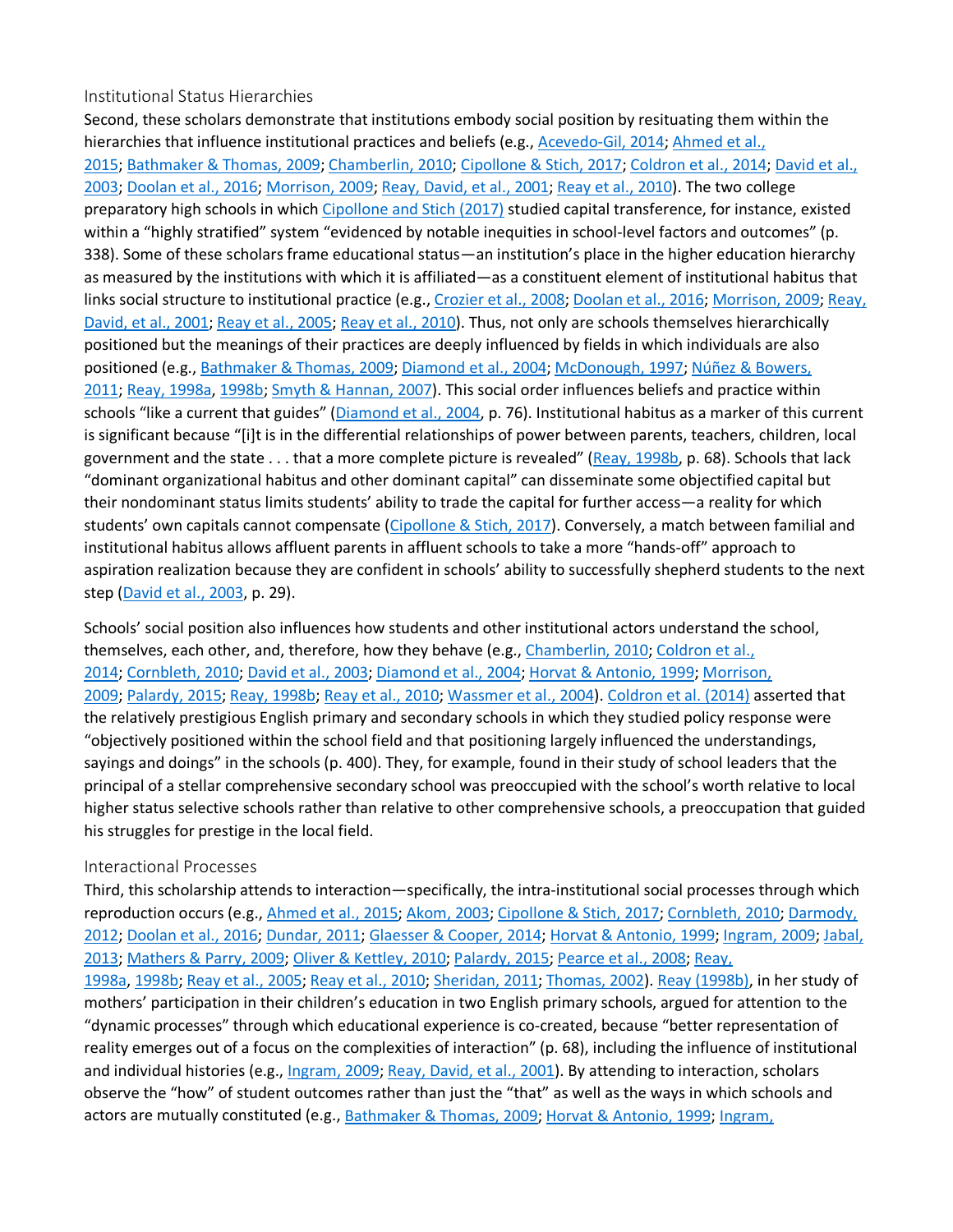[2009;](https://0-journals-sagepub-com.libus.csd.mu.edu/doi/full/10.3102/0034654318812915) [McDonough, 1997;](https://0-journals-sagepub-com.libus.csd.mu.edu/doi/full/10.3102/0034654318812915) [Reay, 1998b;](https://0-journals-sagepub-com.libus.csd.mu.edu/doi/full/10.3102/0034654318812915) [Reay et al., 2010\)](https://0-journals-sagepub-com.libus.csd.mu.edu/doi/full/10.3102/0034654318812915). This makes visible the ways in which individual capital possession and institutional evaluation determine which students will acquire the capital schools make available [\(Sablan & Tierney, 2014;](https://0-journals-sagepub-com.libus.csd.mu.edu/doi/full/10.3102/0034654318812915) [Winkle-Wagner, 2010a\)](https://0-journals-sagepub-com.libus.csd.mu.edu/doi/full/10.3102/0034654318812915). As a result, students' differential positioning relative to institutional habitus leads to congruence or dissonance, resulting in a form of symbolic violence through which "the school habitus asserts and maintains its dominance over the individuals who do not 'instinctually' fit" (e.g., [Horvat & Antonio, 1999,](https://0-journals-sagepub-com.libus.csd.mu.edu/doi/full/10.3102/0034654318812915) p. 320; [Reay, 1998a;](https://0-journals-sagepub-com.libus.csd.mu.edu/doi/full/10.3102/0034654318812915) [Reay, David, et al., 2001;](https://0-journals-sagepub-com.libus.csd.mu.edu/doi/full/10.3102/0034654318812915) [Reay et al., 2005\)](https://0-journals-sagepub-com.libus.csd.mu.edu/doi/full/10.3102/0034654318812915).

Critically, some of the reviewed studies emphasized the importance of individuals' negotiation of institutional habitus, arguing that existence of an institutional habitus is not enough to make it salient (e.g., Cornbleth, [2010;](https://0-journals-sagepub-com.libus.csd.mu.edu/doi/full/10.3102/0034654318812915) [Ingram, 2009;](https://0-journals-sagepub-com.libus.csd.mu.edu/doi/full/10.3102/0034654318812915) [Palardy, 2015;](https://0-journals-sagepub-com.libus.csd.mu.edu/doi/full/10.3102/0034654318812915) [Reay, David, et al., 2001;](https://0-journals-sagepub-com.libus.csd.mu.edu/doi/full/10.3102/0034654318812915) [Sheridan, 2011;](https://0-journals-sagepub-com.libus.csd.mu.edu/doi/full/10.3102/0034654318812915) [Thomas, 2002\)](https://0-journals-sagepub-com.libus.csd.mu.edu/doi/full/10.3102/0034654318812915). Instead, institutional habitus is made significant in interactions with individual habitus through which teachers and students receive and respond to that habitus (e.g., [Bathmaker & Thomas, 2009;](https://0-journals-sagepub-com.libus.csd.mu.edu/doi/full/10.3102/0034654318812915) Cipollone & Stich, [2017;](https://0-journals-sagepub-com.libus.csd.mu.edu/doi/full/10.3102/0034654318812915) [Cornbleth, 2010;](https://0-journals-sagepub-com.libus.csd.mu.edu/doi/full/10.3102/0034654318812915) [Morrison, 2009;](https://0-journals-sagepub-com.libus.csd.mu.edu/doi/full/10.3102/0034654318812915) [Reay, 1998a\)](https://0-journals-sagepub-com.libus.csd.mu.edu/doi/full/10.3102/0034654318812915). Attending to this negotiation recognizes the coexistence of structure and agency, which eschews structural determinism, allows the potential for change, aids the identification of processes that may challenge reproduction, and provides "a sense not only of the myriad adaptations, responses, reactions and resistances to 'the way the world is,' but also of individuals struggling to make the world a different place" (e.g., [McDonough, 1997;](https://0-journals-sagepub-com.libus.csd.mu.edu/doi/full/10.3102/0034654318812915) [Reay, 2004,](https://0-journals-sagepub-com.libus.csd.mu.edu/doi/full/10.3102/0034654318812915) p. 437; [Sablan & Tierney, 2014;](https://0-journals-sagepub-com.libus.csd.mu.edu/doi/full/10.3102/0034654318812915) [Winkle-](https://0-journals-sagepub-com.libus.csd.mu.edu/doi/full/10.3102/0034654318812915)[Wagner, 2010b\)](https://0-journals-sagepub-com.libus.csd.mu.edu/doi/full/10.3102/0034654318812915).

#### Differentiation and Struggle

Fourth, these scholars explained differences in educational contexts that emerged through differentiation and struggle (e.g., [Alcorn & Thrupp, 2012;](https://0-journals-sagepub-com.libus.csd.mu.edu/doi/full/10.3102/0034654318812915) [Chamberlin, 2010;](https://0-journals-sagepub-com.libus.csd.mu.edu/doi/full/10.3102/0034654318812915) [Cipollone & Stich, 2017;](https://0-journals-sagepub-com.libus.csd.mu.edu/doi/full/10.3102/0034654318812915) [Ingram, 2009;](https://0-journals-sagepub-com.libus.csd.mu.edu/doi/full/10.3102/0034654318812915) [McDonough,](https://0-journals-sagepub-com.libus.csd.mu.edu/doi/full/10.3102/0034654318812915)  [1997;](https://0-journals-sagepub-com.libus.csd.mu.edu/doi/full/10.3102/0034654318812915) [Reay, David, et al., 2001;](https://0-journals-sagepub-com.libus.csd.mu.edu/doi/full/10.3102/0034654318812915) [Smyth & Hannan, 2007;](https://0-journals-sagepub-com.libus.csd.mu.edu/doi/full/10.3102/0034654318812915) [Thomas, 2002\)](https://0-journals-sagepub-com.libus.csd.mu.edu/doi/full/10.3102/0034654318812915). [Cipollone and Stich \(2017\),](https://0-journals-sagepub-com.libus.csd.mu.edu/doi/full/10.3102/0034654318812915) in a study in two nonselective public college preparatory high schools, employed institutional habitus to explain the differential ability of dominant and nondominant schools to transmit productive capital to their students. The two Irish secondary schools in which [Ingram \(2009\)](https://0-journals-sagepub-com.libus.csd.mu.edu/doi/full/10.3102/0034654318812915) studied the habitus transformation of working-class boys also demonstrated different institutional habitus—the higher status school "conveys an academic disposition rooted in middle-class values, while the [lower status] school conveys a habitus that accommodates nonacademic success rooted in traditional working-class values of education" (p. 432). Inattention to such internal conflict is a common critique of Bourdieu (see [Grodsky & Jackson, 2009\)](https://0-journals-sagepub-com.libus.csd.mu.edu/doi/full/10.3102/0034654318812915). Scholars here challenge constructions of institutional habitus that assume unity [\(Cornbleth, 2010;](https://0-journals-sagepub-com.libus.csd.mu.edu/doi/full/10.3102/0034654318812915) [Smyth & Banks, 2012\)](https://0-journals-sagepub-com.libus.csd.mu.edu/doi/full/10.3102/0034654318812915). [Cornbleth \(2010\),](https://0-journals-sagepub-com.libus.csd.mu.edu/doi/full/10.3102/0034654318812915) as example, in her study of an urban high school's effect on White, middle class prospective teachers' beliefs about students, documented competing institutional habitus—one hopeful about students' prospects; the other "discouraged and denigrating" (p. 288)—such that even within prevailing norms, notions of "how we do things here" were contested (p. 282).

Finally, these scholars countered a commonly held belief that all schools reflect a shared class consciousness (see [Lareau, 2000,](https://0-journals-sagepub-com.libus.csd.mu.edu/doi/full/10.3102/0034654318812915) [2003\)](https://0-journals-sagepub-com.libus.csd.mu.edu/doi/full/10.3102/0034654318812915)—that is, the "existence of an undifferentiated educational provision in schools, regardless of their social class intake" (e.g., [Reay, 1998b,](https://0-journals-sagepub-com.libus.csd.mu.edu/doi/full/10.3102/0034654318812915) p. 163; see also [Doolan et al., 2016;](https://0-journals-sagepub-com.libus.csd.mu.edu/doi/full/10.3102/0034654318812915) Ingram, [2009;](https://0-journals-sagepub-com.libus.csd.mu.edu/doi/full/10.3102/0034654318812915) [Palardy, 2015;](https://0-journals-sagepub-com.libus.csd.mu.edu/doi/full/10.3102/0034654318812915) [Reay et al., 2005\)](https://0-journals-sagepub-com.libus.csd.mu.edu/doi/full/10.3102/0034654318812915). [Doolan et al. \(2016\),](https://0-journals-sagepub-com.libus.csd.mu.edu/doi/full/10.3102/0034654318812915) in a study of the ways in which three vocational secondary schools in Croatia embodied social class, identified working class institutional habitus that "reinforce[d] class belonging" by delimiting the opportunities available to working class students and by relegating the schools to inferior social positions (p. 355). Similarly, [Chamberlin \(2010\),](https://0-journals-sagepub-com.libus.csd.mu.edu/doi/full/10.3102/0034654318812915) who studied the educational outcomes of high- and low-capital students in high- and low-capital architecture programs, and [Cipollone and Stich \(2017\),](https://0-journals-sagepub-com.libus.csd.mu.edu/doi/full/10.3102/0034654318812915) who studied capital transformation among students in nonselective public schools, identified the simultaneous existence of both dominant and nondominant institutional habitus, which the authors connected to the various capitals possessed by the schools themselves as well as by their students.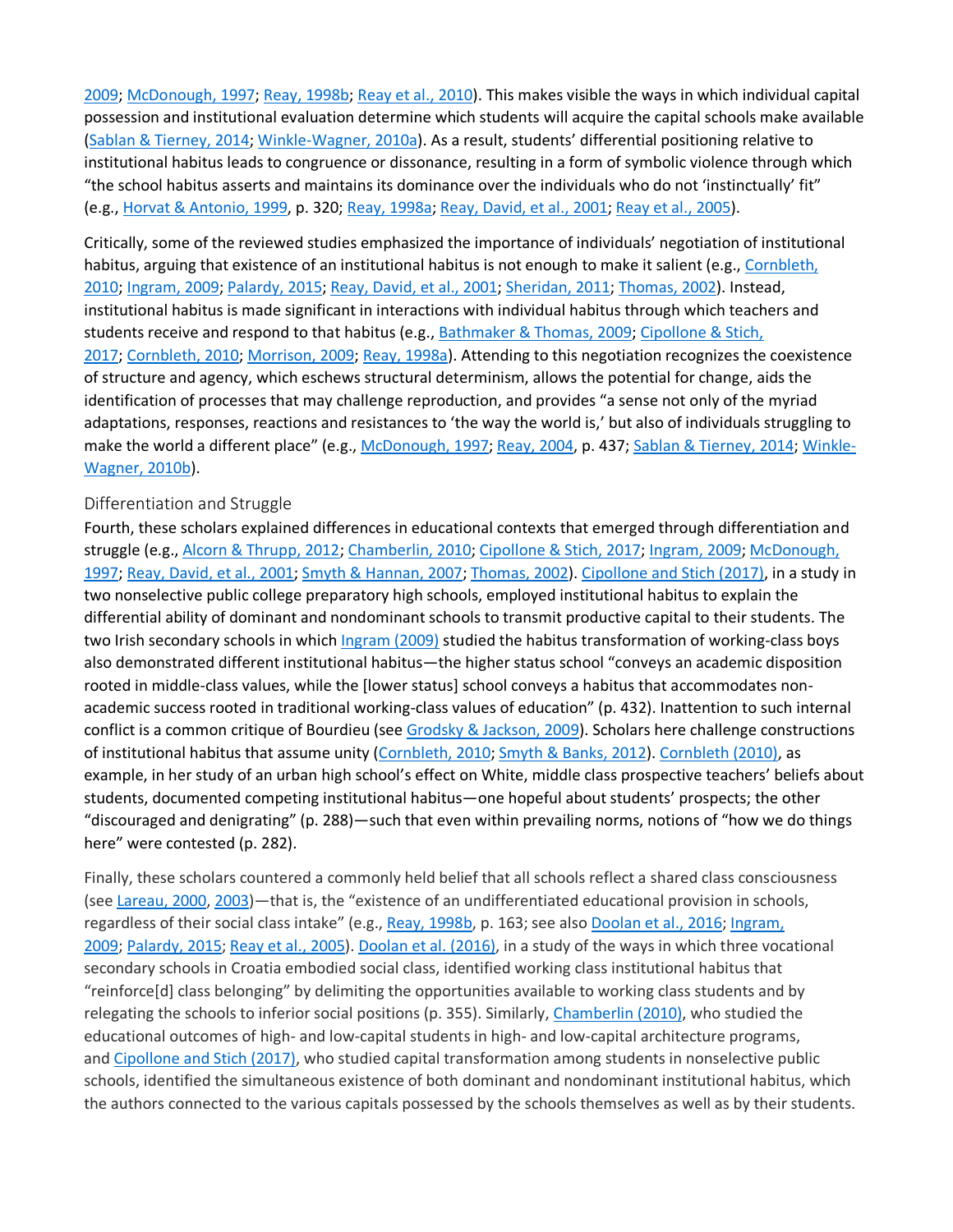#### Empirical Groundwork

Finally, these scholars began the empirical groundwork needed to realize the potential of institutional habitus by introducing the concept and developing it through attempted operationalization (e.g., [McDonough,](https://0-journals-sagepub-com.libus.csd.mu.edu/doi/full/10.3102/0034654318812915)  [1997;](https://0-journals-sagepub-com.libus.csd.mu.edu/doi/full/10.3102/0034654318812915) [Morrison, 2009;](https://0-journals-sagepub-com.libus.csd.mu.edu/doi/full/10.3102/0034654318812915) [Núñez & Bowers, 2011;](https://0-journals-sagepub-com.libus.csd.mu.edu/doi/full/10.3102/0034654318812915) [Palardy, 2015;](https://0-journals-sagepub-com.libus.csd.mu.edu/doi/full/10.3102/0034654318812915) [Reay, 1998b;](https://0-journals-sagepub-com.libus.csd.mu.edu/doi/full/10.3102/0034654318812915) [Reay et al., 2010;](https://0-journals-sagepub-com.libus.csd.mu.edu/doi/full/10.3102/0034654318812915) [Thomas, 2002\)](https://0-journals-sagepub-com.libus.csd.mu.edu/doi/full/10.3102/0034654318812915), integrating Bourdieu's other key concepts (e.g., [Ahmed et al., 2015;](https://0-journals-sagepub-com.libus.csd.mu.edu/doi/full/10.3102/0034654318812915) [Bergerson, 2007;](https://0-journals-sagepub-com.libus.csd.mu.edu/doi/full/10.3102/0034654318812915) [Cipollone & Stich,](https://0-journals-sagepub-com.libus.csd.mu.edu/doi/full/10.3102/0034654318812915)  [2017;](https://0-journals-sagepub-com.libus.csd.mu.edu/doi/full/10.3102/0034654318812915) [Coldron et al., 2014;](https://0-journals-sagepub-com.libus.csd.mu.edu/doi/full/10.3102/0034654318812915) [Darmody, 2012\)](https://0-journals-sagepub-com.libus.csd.mu.edu/doi/full/10.3102/0034654318812915), and expanding beyond social class (e.g., [Akom, 2003;](https://0-journals-sagepub-com.libus.csd.mu.edu/doi/full/10.3102/0034654318812915) [Diamond et](https://0-journals-sagepub-com.libus.csd.mu.edu/doi/full/10.3102/0034654318812915)  [al., 2004;](https://0-journals-sagepub-com.libus.csd.mu.edu/doi/full/10.3102/0034654318812915) [Horvat & Antonio, 1999;](https://0-journals-sagepub-com.libus.csd.mu.edu/doi/full/10.3102/0034654318812915) [Morrison, 2009\)](https://0-journals-sagepub-com.libus.csd.mu.edu/doi/full/10.3102/0034654318812915). These scholars argued that institutional habitus has advantages over institutional culture (e.g., [Avramidis & Skidmore, 2004;](https://0-journals-sagepub-com.libus.csd.mu.edu/doi/full/10.3102/0034654318812915) [Doolan et al., 2016;](https://0-journals-sagepub-com.libus.csd.mu.edu/doi/full/10.3102/0034654318812915) Horvat & Antonio, [1999;](https://0-journals-sagepub-com.libus.csd.mu.edu/doi/full/10.3102/0034654318812915) [McDonough, 1997;](https://0-journals-sagepub-com.libus.csd.mu.edu/doi/full/10.3102/0034654318812915) [Reay et al., 2010;](https://0-journals-sagepub-com.libus.csd.mu.edu/doi/full/10.3102/0034654318812915) [Smyth & Hannan, 2007;](https://0-journals-sagepub-com.libus.csd.mu.edu/doi/full/10.3102/0034654318812915) [Thomas, 2002\)](https://0-journals-sagepub-com.libus.csd.mu.edu/doi/full/10.3102/0034654318812915), even as institutional habitus may be what is communicated through institutional culture (e.g., [Chamberlin, 2010;](https://0-journals-sagepub-com.libus.csd.mu.edu/doi/full/10.3102/0034654318812915) [Chonwerawong,](https://0-journals-sagepub-com.libus.csd.mu.edu/doi/full/10.3102/0034654318812915)  [2006;](https://0-journals-sagepub-com.libus.csd.mu.edu/doi/full/10.3102/0034654318812915) [David et al., 2003;](https://0-journals-sagepub-com.libus.csd.mu.edu/doi/full/10.3102/0034654318812915) [Diamond et al., 2004\)](https://0-journals-sagepub-com.libus.csd.mu.edu/doi/full/10.3102/0034654318812915). Several studies extended Bourdieu's framework to address the interactive effects of race, gender, and/or class on institutional social reproduction (e.g., [Akom,](https://0-journals-sagepub-com.libus.csd.mu.edu/doi/full/10.3102/0034654318812915)  [2003;](https://0-journals-sagepub-com.libus.csd.mu.edu/doi/full/10.3102/0034654318812915) [Chonwerawong, 2006;](https://0-journals-sagepub-com.libus.csd.mu.edu/doi/full/10.3102/0034654318812915) [Diamond et al., 2004;](https://0-journals-sagepub-com.libus.csd.mu.edu/doi/full/10.3102/0034654318812915) [Horvat & Antonio, 1999;](https://0-journals-sagepub-com.libus.csd.mu.edu/doi/full/10.3102/0034654318812915) [Morrison, 2009;](https://0-journals-sagepub-com.libus.csd.mu.edu/doi/full/10.3102/0034654318812915) [Reay, 1998b;](https://0-journals-sagepub-com.libus.csd.mu.edu/doi/full/10.3102/0034654318812915) [Reay,](https://0-journals-sagepub-com.libus.csd.mu.edu/doi/full/10.3102/0034654318812915)  [David, et al., 2001;](https://0-journals-sagepub-com.libus.csd.mu.edu/doi/full/10.3102/0034654318812915) [Reay et al., 2005\)](https://0-journals-sagepub-com.libus.csd.mu.edu/doi/full/10.3102/0034654318812915). (For further consideration of Bourdieu beyond class, see [Reay, 2004.](https://0-journals-sagepub-com.libus.csd.mu.edu/doi/full/10.3102/0034654318812915)) For example, [Horvat and Antonio \(1999\)](https://0-journals-sagepub-com.libus.csd.mu.edu/doi/full/10.3102/0034654318812915) who conducted a study of Black girls' experiences in an elite secondary school identified institutional habitus as the construct through which the girls "learn or relearn their status as different, lesser, and Other as African Americans in a [W]hite world" (p. 319).

Significantly, some of the reviewed scholarship reviewed here operationalized institutional habitus to uncover its constituent elements and processes (e.g., [Chamberlin, 2010;](https://0-journals-sagepub-com.libus.csd.mu.edu/doi/full/10.3102/0034654318812915) [Doolan et al., 2016;](https://0-journals-sagepub-com.libus.csd.mu.edu/doi/full/10.3102/0034654318812915) [Morrison, 2009;](https://0-journals-sagepub-com.libus.csd.mu.edu/doi/full/10.3102/0034654318812915) [Núñez &](https://0-journals-sagepub-com.libus.csd.mu.edu/doi/full/10.3102/0034654318812915)  [Bowers, 2011;](https://0-journals-sagepub-com.libus.csd.mu.edu/doi/full/10.3102/0034654318812915) [Reay, 1998b;](https://0-journals-sagepub-com.libus.csd.mu.edu/doi/full/10.3102/0034654318812915) [Reay, David, et al., 2001;](https://0-journals-sagepub-com.libus.csd.mu.edu/doi/full/10.3102/0034654318812915) [Reay et al., 2005;](https://0-journals-sagepub-com.libus.csd.mu.edu/doi/full/10.3102/0034654318812915) [Reay et al., 2010;](https://0-journals-sagepub-com.libus.csd.mu.edu/doi/full/10.3102/0034654318812915) [Smyth & Banks,](https://0-journals-sagepub-com.libus.csd.mu.edu/doi/full/10.3102/0034654318812915)  [2012;](https://0-journals-sagepub-com.libus.csd.mu.edu/doi/full/10.3102/0034654318812915) [Smyth & Hannan, 2007;](https://0-journals-sagepub-com.libus.csd.mu.edu/doi/full/10.3102/0034654318812915) [Thomas, 2002\)](https://0-journals-sagepub-com.libus.csd.mu.edu/doi/full/10.3102/0034654318812915), including through large-scale quantitative data sets (e.g., [Grodsky](https://0-journals-sagepub-com.libus.csd.mu.edu/doi/full/10.3102/0034654318812915)  [& Riegle-Crumb, 2010;](https://0-journals-sagepub-com.libus.csd.mu.edu/doi/full/10.3102/0034654318812915) [Palardy, 2015\)](https://0-journals-sagepub-com.libus.csd.mu.edu/doi/full/10.3102/0034654318812915). [Morrison \(2009\)](https://0-journals-sagepub-com.libus.csd.mu.edu/doi/full/10.3102/0034654318812915) in his study of a vocational program in an English college operationalized two aspects of institutional habitus: expressive order as teacher-student relations and educational status as institutional reputation and curricular offerings. [Núñez and Bowers's \(2011\)](https://0-journals-sagepub-com.libus.csd.mu.edu/doi/full/10.3102/0034654318812915) quantitative study of college choice among high school students identified features of institutional habitus that influenced college enrollment: geographical context, college proximity, school resources related to college, and relationships. In these operationalizations, scholars connected institutional habitus to cultural capital (e.g., [Bathmaker & Thomas, 2009;](https://0-journals-sagepub-com.libus.csd.mu.edu/doi/full/10.3102/0034654318812915) [Bergerson, 2007;](https://0-journals-sagepub-com.libus.csd.mu.edu/doi/full/10.3102/0034654318812915) [Chamberlin, 2010;](https://0-journals-sagepub-com.libus.csd.mu.edu/doi/full/10.3102/0034654318812915) [Núñez & Bowers, 2011;](https://0-journals-sagepub-com.libus.csd.mu.edu/doi/full/10.3102/0034654318812915) [Reay et al.,](https://0-journals-sagepub-com.libus.csd.mu.edu/doi/full/10.3102/0034654318812915)  [2010;](https://0-journals-sagepub-com.libus.csd.mu.edu/doi/full/10.3102/0034654318812915) [Sheridan, 2011\)](https://0-journals-sagepub-com.libus.csd.mu.edu/doi/full/10.3102/0034654318812915). For example, [Sheridan \(2011\),](https://0-journals-sagepub-com.libus.csd.mu.edu/doi/full/10.3102/0034654318812915) in a study of academic literacy development among international students in one Irish college, argued that "reading and writing, hence literacies, are cultural and social practices" or capital—not purely technical skills—to which schools structure students' access through institutional habitus (p. 130). A handful integrated Bourdieu's central concepts to uncover how habitus and access to capital, as made meaningful by field, shaped student and teacher behavior in schools (e.g., Bergerson, [2007;](https://0-journals-sagepub-com.libus.csd.mu.edu/doi/full/10.3102/0034654318812915) [Coldron et al., 2014\)](https://0-journals-sagepub-com.libus.csd.mu.edu/doi/full/10.3102/0034654318812915). Empirical work has also spurred theoretical engagement (see [Atkinson, 2011\)](https://0-journals-sagepub-com.libus.csd.mu.edu/doi/full/10.3102/0034654318812915), which has resulted in defense-of-concept scholarship (see [Burke, Emmerich,](https://0-journals-sagepub-com.libus.csd.mu.edu/doi/full/10.3102/0034654318812915) & Ingram, 2013; [Dean, 2016\)](https://0-journals-sagepub-com.libus.csd.mu.edu/doi/full/10.3102/0034654318812915).

More than 20 years after its introduction to the field, institutional habitus continues to be engaged in scholarship that demonstrates its usefulness as a conceptual tool that explains educational inequities. Its use has drawn attention to institutional context, and specifically, to the ways in which schools vary in possession, recognition, and dissemination of social power with important implications for institutional actors. Perhaps most important, institutional habitus militates against normative and uncritical framings of educational failure that allow for a misrecognition that ties student experiences to their purported deficiencies. Nevertheless, there is work to be done to enrich empirical use of institutional habitus. Below, I outline ways in which these applications of institutional habitus leave room for theoretical elaboration.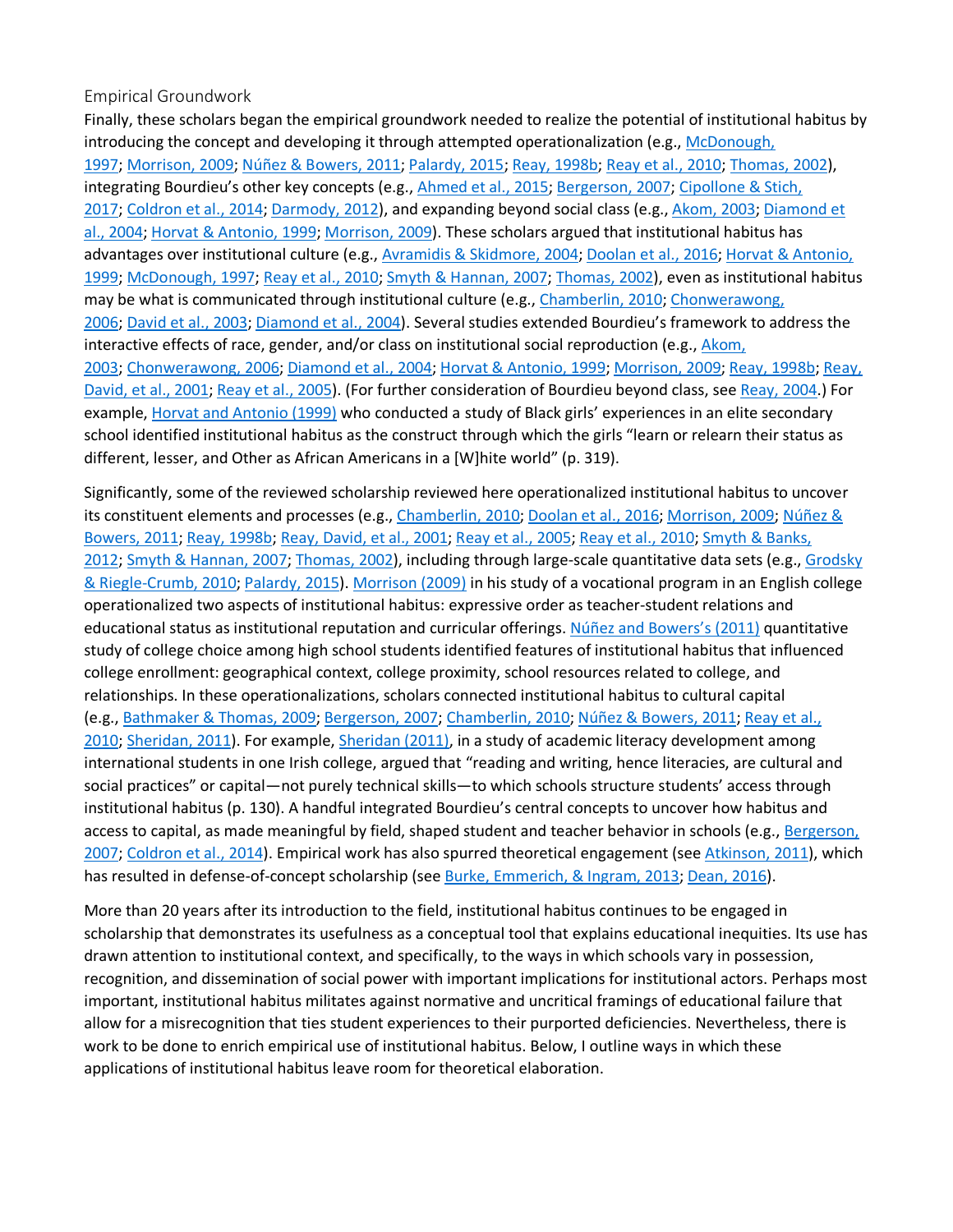## Critiques of Applications of Institutional Habitus

Below I discuss the following five aspects of this scholarship that under-use institutional habitus as a theoretical tool within higher education research: (1) discounting the role of institutional status; (2) attributing institutional habitus to students; (3) engaging institutional habitus in isolation; (4) effecting limited conceptual elaboration; and, in a subset of this scholarship; (5) ascribing the concept to an institutional functional area. Other scholars have conducted synthetic analyses of the use of Bourdieu's key concepts within education research (for relevant reviews, see [Davies & Rizk, 2018;](https://0-journals-sagepub-com.libus.csd.mu.edu/doi/full/10.3102/0034654318812915) [Reay, 2004;](https://0-journals-sagepub-com.libus.csd.mu.edu/doi/full/10.3102/0034654318812915) [Sablan & Tierney, 2014;](https://0-journals-sagepub-com.libus.csd.mu.edu/doi/full/10.3102/0034654318812915) [Winkle-Wagner, 2010b\)](https://0-journals-sagepub-com.libus.csd.mu.edu/doi/full/10.3102/0034654318812915), intersections with which will be noted below.

#### Failure to Center Institutional Status

First, this scholarship afforded relatively little attention to institutional status as the source of institutional habitus (e.g., [Ahmed et al., 2015;](https://0-journals-sagepub-com.libus.csd.mu.edu/doi/full/10.3102/0034654318812915) [Akom, 2003;](https://0-journals-sagepub-com.libus.csd.mu.edu/doi/full/10.3102/0034654318812915) [Cipollone & Stich, 2017;](https://0-journals-sagepub-com.libus.csd.mu.edu/doi/full/10.3102/0034654318812915) [Darmody, 2012;](https://0-journals-sagepub-com.libus.csd.mu.edu/doi/full/10.3102/0034654318812915) [Dundar, 2011;](https://0-journals-sagepub-com.libus.csd.mu.edu/doi/full/10.3102/0034654318812915) [Glaesser](https://0-journals-sagepub-com.libus.csd.mu.edu/doi/full/10.3102/0034654318812915)  [& Cooper, 2014;](https://0-journals-sagepub-com.libus.csd.mu.edu/doi/full/10.3102/0034654318812915) [Grodsky & Riegle-Crumb, 2010;](https://0-journals-sagepub-com.libus.csd.mu.edu/doi/full/10.3102/0034654318812915) [Jabal, 2013;](https://0-journals-sagepub-com.libus.csd.mu.edu/doi/full/10.3102/0034654318812915) [McDonough, 1997;](https://0-journals-sagepub-com.libus.csd.mu.edu/doi/full/10.3102/0034654318812915) [Núñez & Bowers,](https://0-journals-sagepub-com.libus.csd.mu.edu/doi/full/10.3102/0034654318812915)  [2011;](https://0-journals-sagepub-com.libus.csd.mu.edu/doi/full/10.3102/0034654318812915) [Palardy, 2015;](https://0-journals-sagepub-com.libus.csd.mu.edu/doi/full/10.3102/0034654318812915) [Reay, David, et al., 2001\)](https://0-journals-sagepub-com.libus.csd.mu.edu/doi/full/10.3102/0034654318812915). Institutional elements (e.g., practices, assumptions, experiences) are presented as dimensions across which institutions differ but not necessarily as characteristics that are inherently and functionally tied to the varied social positions schools occupy. For example, [McDonough's](https://0-journals-sagepub-com.libus.csd.mu.edu/doi/full/10.3102/0034654318812915)  [\(1997\)](https://0-journals-sagepub-com.libus.csd.mu.edu/doi/full/10.3102/0034654318812915) definition of institutional habitus, from her study of college choice within high schools differentiated by students' social class, did not acknowledge that schools belong to status cultures that are different from yet conceptually compatible with the status groups to which individuals belong. [Núñez and Bowers \(2011\),](https://0-journals-sagepub-com.libus.csd.mu.edu/doi/full/10.3102/0034654318812915) in a study of college choice among high school students, delineated elements that comprise institutional habitus but none were presumed to reflect institutional status. This absence runs counter to Bourdieu's [\(1989/1996\)](https://0-journals-sagepub-com.libus.csd.mu.edu/doi/full/10.3102/0034654318812915) framework, which noted the dual classification of students and schools. Although [Bourdieu](https://0-journals-sagepub-com.libus.csd.mu.edu/doi/full/10.3102/0034654318812915)  [\(1977a\)](https://0-journals-sagepub-com.libus.csd.mu.edu/doi/full/10.3102/0034654318812915) provided that social position shapes habitus, [Reay \(1998b\),](https://0-journals-sagepub-com.libus.csd.mu.edu/doi/full/10.3102/0034654318812915) for example, in her study of English mothers' involvement in their children's elementary education, suggested that institutional habitus emerged from differences across schools rather than that institutional habitus generated differences across schools. This oversight is possible, in part, because of limited focus on field's role in structuring institutional practice. Most of this scholarship made no reference to field (e.g., [Chamberlin, 2010;](https://0-journals-sagepub-com.libus.csd.mu.edu/doi/full/10.3102/0034654318812915) [McDonough, 1997\)](https://0-journals-sagepub-com.libus.csd.mu.edu/doi/full/10.3102/0034654318812915), or if field was mentioned, it applied to students' social position rather than to schools' (e.g., [Bathmaker & Thomas, 2009;](https://0-journals-sagepub-com.libus.csd.mu.edu/doi/full/10.3102/0034654318812915) Reay, [1998a;](https://0-journals-sagepub-com.libus.csd.mu.edu/doi/full/10.3102/0034654318812915) [Reay, David, et al., 2001\)](https://0-journals-sagepub-com.libus.csd.mu.edu/doi/full/10.3102/0034654318812915). Others introduced field but without connection to differences across educational contexts (e.g., [Cipollone & Stich, 2017;](https://0-journals-sagepub-com.libus.csd.mu.edu/doi/full/10.3102/0034654318812915) [Crozier et al., 2008;](https://0-journals-sagepub-com.libus.csd.mu.edu/doi/full/10.3102/0034654318812915) [Ingram, 2009;](https://0-journals-sagepub-com.libus.csd.mu.edu/doi/full/10.3102/0034654318812915) [Thomas, 2002\)](https://0-journals-sagepub-com.libus.csd.mu.edu/doi/full/10.3102/0034654318812915). Generally, field is primarily made visible through the collective class consciousness that an educational institution is said to reflect rather than through the activities of the institution itself (e.g., [Pearce et al., 2008;](https://0-journals-sagepub-com.libus.csd.mu.edu/doi/full/10.3102/0034654318812915) [Reay, 1998b\)](https://0-journals-sagepub-com.libus.csd.mu.edu/doi/full/10.3102/0034654318812915). This form of individual habitus brings field (i.e., the larger context of power relations) into the institution but in such a way that it ignores the reality that an institution's own field position is a significant way—if not the primary way through which structural power relations enter the school.

For some of these scholars, educational status was part of institutional habitus but it was conceived of as a form of social capital that reflects the status of the institutions with which a school is associated rather than the status of a school itself (e.g., [Morrison, 2009;](https://0-journals-sagepub-com.libus.csd.mu.edu/doi/full/10.3102/0034654318812915) [Reay, David, et al., 2001;](https://0-journals-sagepub-com.libus.csd.mu.edu/doi/full/10.3102/0034654318812915) [Reay et al., 2005\)](https://0-journals-sagepub-com.libus.csd.mu.edu/doi/full/10.3102/0034654318812915). Furthermore, educational status was presented as one of the dimensions across which schools differed but as a determinant (e.g., [Reay, 1998b;](https://0-journals-sagepub-com.libus.csd.mu.edu/doi/full/10.3102/0034654318812915) [Reay, David, et al., 2001\)](https://0-journals-sagepub-com.libus.csd.mu.edu/doi/full/10.3102/0034654318812915). Authors asserted that institutional habitus influenced students' college choices, including understandings of the appropriate next step; however, no link was made to the power relations inherent in that influence. Still, schools' social positions are likely correlated with the social positions of the schools with which they are associated, which is part of what makes one school a given next step for another. This scholarship acknowledged that different statuses exist among schools but not that these statuses define institutional habitus.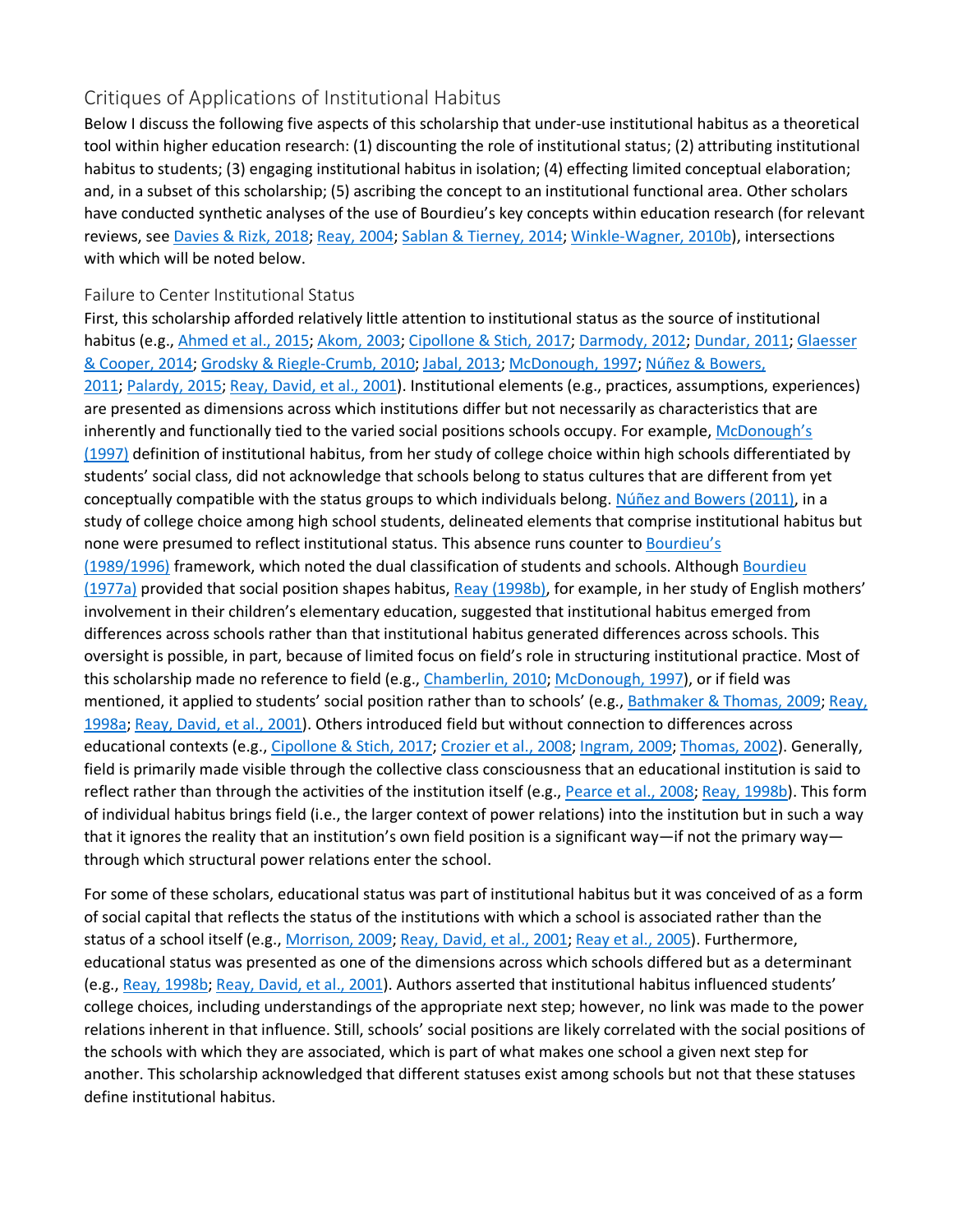#### Attribution to Individuals Rather Than Institutions

Second, there was within this scholarship a presumed necessary association between institutional habitus and the social class of a school's students (e.g., [Acevedo-Gil, 2014;](https://0-journals-sagepub-com.libus.csd.mu.edu/doi/full/10.3102/0034654318812915) [Alcorn & Thrupp, 2012;](https://0-journals-sagepub-com.libus.csd.mu.edu/doi/full/10.3102/0034654318812915) [Diamond et al.,](https://0-journals-sagepub-com.libus.csd.mu.edu/doi/full/10.3102/0034654318812915)  [2004;](https://0-journals-sagepub-com.libus.csd.mu.edu/doi/full/10.3102/0034654318812915) [Doolan et al., 2016;](https://0-journals-sagepub-com.libus.csd.mu.edu/doi/full/10.3102/0034654318812915) [Ingram, 2009;](https://0-journals-sagepub-com.libus.csd.mu.edu/doi/full/10.3102/0034654318812915) [McDonough, 1997;](https://0-journals-sagepub-com.libus.csd.mu.edu/doi/full/10.3102/0034654318812915) [Morrison, 2009;](https://0-journals-sagepub-com.libus.csd.mu.edu/doi/full/10.3102/0034654318812915) [Reay, 1998b;](https://0-journals-sagepub-com.libus.csd.mu.edu/doi/full/10.3102/0034654318812915) [Reay et al.,](https://0-journals-sagepub-com.libus.csd.mu.edu/doi/full/10.3102/0034654318812915)  [2005;](https://0-journals-sagepub-com.libus.csd.mu.edu/doi/full/10.3102/0034654318812915) [Reay et al., 2010;](https://0-journals-sagepub-com.libus.csd.mu.edu/doi/full/10.3102/0034654318812915) [Smyth & Banks, 2012;](https://0-journals-sagepub-com.libus.csd.mu.edu/doi/full/10.3102/0034654318812915) [Smyth & Hannan, 2007\)](https://0-journals-sagepub-com.libus.csd.mu.edu/doi/full/10.3102/0034654318812915) or other institutional actors (e.g., [Chonwerawong, 2006;](https://0-journals-sagepub-com.libus.csd.mu.edu/doi/full/10.3102/0034654318812915) [Coldron et al., 2014\)](https://0-journals-sagepub-com.libus.csd.mu.edu/doi/full/10.3102/0034654318812915)—that is, of individual habitus imagined collectively. In a study of the influence of school context on teachers' and principals' beliefs about teaching and learning in secondary schools in New Zealand that varied by social class intake, [Alcorn and Thrupp \(2012\)](https://0-journals-sagepub-com.libus.csd.mu.edu/doi/full/10.3102/0034654318812915) explicitly drew on scholarship that granted that "socio-economic status of school intakes has a considerable influence on school processes and culture" (p. 108). [Chonwerawong's \(2006\)](https://0-journals-sagepub-com.libus.csd.mu.edu/doi/full/10.3102/0034654318812915) study of a public university's influence on the early academic experiences of low-income first-generation college students from racially marginalized backgrounds linked her version of institutional habitus to the "collective habitus created by staff, faculty, and students" (p. 438). Even further removed from the school itself was the contention that institutional habitus was a feature of individuals rather than of institutions (e.g., [Coldron et al., 2014;](https://0-journals-sagepub-com.libus.csd.mu.edu/doi/full/10.3102/0034654318812915) [Cornbleth, 2010;](https://0-journals-sagepub-com.libus.csd.mu.edu/doi/full/10.3102/0034654318812915) [Crozier et al., 2008\)](https://0-journals-sagepub-com.libus.csd.mu.edu/doi/full/10.3102/0034654318812915). For [Coldron et al. \(2014\),](https://0-journals-sagepub-com.libus.csd.mu.edu/doi/full/10.3102/0034654318812915) who studied policy response among principals from "well-positioned" schools in three districts in England, institutional habitus was influenced by schools but worn by individuals. They wrote, "[I]nstitutional habitus is acquired analogously as a participant in a field of schools. The kind of habitus developed is appropriate and necessary for continued membership of, or advancement in, a stakeholder group within a field" (p. 389). [Cornbleth \(2010\),](https://0-journals-sagepub-com.libus.csd.mu.edu/doi/full/10.3102/0034654318812915) who studied the diversity beliefs of teachers in one high school, similarly acknowledged institutional agents' "dispositional configurations," which resulted from socialization experiences within an institutional context (p. 287).

By attending to individuals' characteristics, this scholarship demonstrated differences by students' class status but not necessarily that these differences were related to institutional habitus. For example, Doolan et al. [\(2016\)](https://0-journals-sagepub-com.libus.csd.mu.edu/doi/full/10.3102/0034654318812915) identified working class institutional habitus in the Croatian vocational high schools they studied: "practical subjects are prioritised over the academic, as is on-the-job training over school work. In addition, a practice of 'dumbing down' the curriculum was identified, as teachers seek to respond to what they see as [students'] learning capacities" (p. 355). [McDonough \(1997\)](https://0-journals-sagepub-com.libus.csd.mu.edu/doi/full/10.3102/0034654318812915) similarly identified institutional habitus as the source of college choice processes among the working and middle class students she studied. Rather than proving this, however, she merely demonstrated that there were social class differences within and across schools—outcomes predicted by the aspirational and behavioral schema of individual habitus and opportunity gaps by social group, both of which are well documented in education research (e.g., Carter & Welner, [2013;](https://0-journals-sagepub-com.libus.csd.mu.edu/doi/full/10.3102/0034654318812915) [Johnson-Ahorlu, 2012;](https://0-journals-sagepub-com.libus.csd.mu.edu/doi/full/10.3102/0034654318812915) [Rubin et al., 2014\)](https://0-journals-sagepub-com.libus.csd.mu.edu/doi/full/10.3102/0034654318812915).

#### Habitus in Isolation

Third, these works were plagued by a common absence in application of Bourdieu's framework: the lack of interrelated analysis of capital, field, and habitus [\(Callahan & Chumney, 2009;](https://0-journals-sagepub-com.libus.csd.mu.edu/doi/full/10.3102/0034654318812915) [Swartz, 2008\)](https://0-journals-sagepub-com.libus.csd.mu.edu/doi/full/10.3102/0034654318812915). Critics have argued that the "constructs of capital and field must be considered in conjunction with habitus as shaping practice because they reflect the state of the chances objectively offered to an individual" [\(Callahan & Chumney, 2009,](https://0-journals-sagepub-com.libus.csd.mu.edu/doi/full/10.3102/0034654318812915) p. 1623). Bourdieu's concepts are meaningless without each other [\(Winkle-Wagner, 2010a\)](https://0-journals-sagepub-com.libus.csd.mu.edu/doi/full/10.3102/0034654318812915); thus, when the concepts are applied in isolation, social practice is underdetermined [\(Cipollone & Stich, 2017;](https://0-journals-sagepub-com.libus.csd.mu.edu/doi/full/10.3102/0034654318812915) [Sablan & Tierney,](https://0-journals-sagepub-com.libus.csd.mu.edu/doi/full/10.3102/0034654318812915)  [2014\)](https://0-journals-sagepub-com.libus.csd.mu.edu/doi/full/10.3102/0034654318812915), meaning that capital is left to languish as resources with only potential energy without actors inclined to pursue and use them in particular ways given those actors' positions within structured social spaces or fields. Similarly, habitus without capital and field is merely unstructured disposition with no reason for action.

The scholarship reviewed here typically considered institutional habitus in isolation or introduced a second concept (i.e., capital or field) without attention to the third central concept (e.g., [Acevedo-Gil, 2014;](https://0-journals-sagepub-com.libus.csd.mu.edu/doi/full/10.3102/0034654318812915) [Ahmed et](https://0-journals-sagepub-com.libus.csd.mu.edu/doi/full/10.3102/0034654318812915)  [al., 2015;](https://0-journals-sagepub-com.libus.csd.mu.edu/doi/full/10.3102/0034654318812915) [Akom, 2003;](https://0-journals-sagepub-com.libus.csd.mu.edu/doi/full/10.3102/0034654318812915) [Bathmaker & Thomas, 2009;](https://0-journals-sagepub-com.libus.csd.mu.edu/doi/full/10.3102/0034654318812915) [Chamberlin, 2010;](https://0-journals-sagepub-com.libus.csd.mu.edu/doi/full/10.3102/0034654318812915) [Crozier et al., 2008;](https://0-journals-sagepub-com.libus.csd.mu.edu/doi/full/10.3102/0034654318812915) [Darmody,](https://0-journals-sagepub-com.libus.csd.mu.edu/doi/full/10.3102/0034654318812915)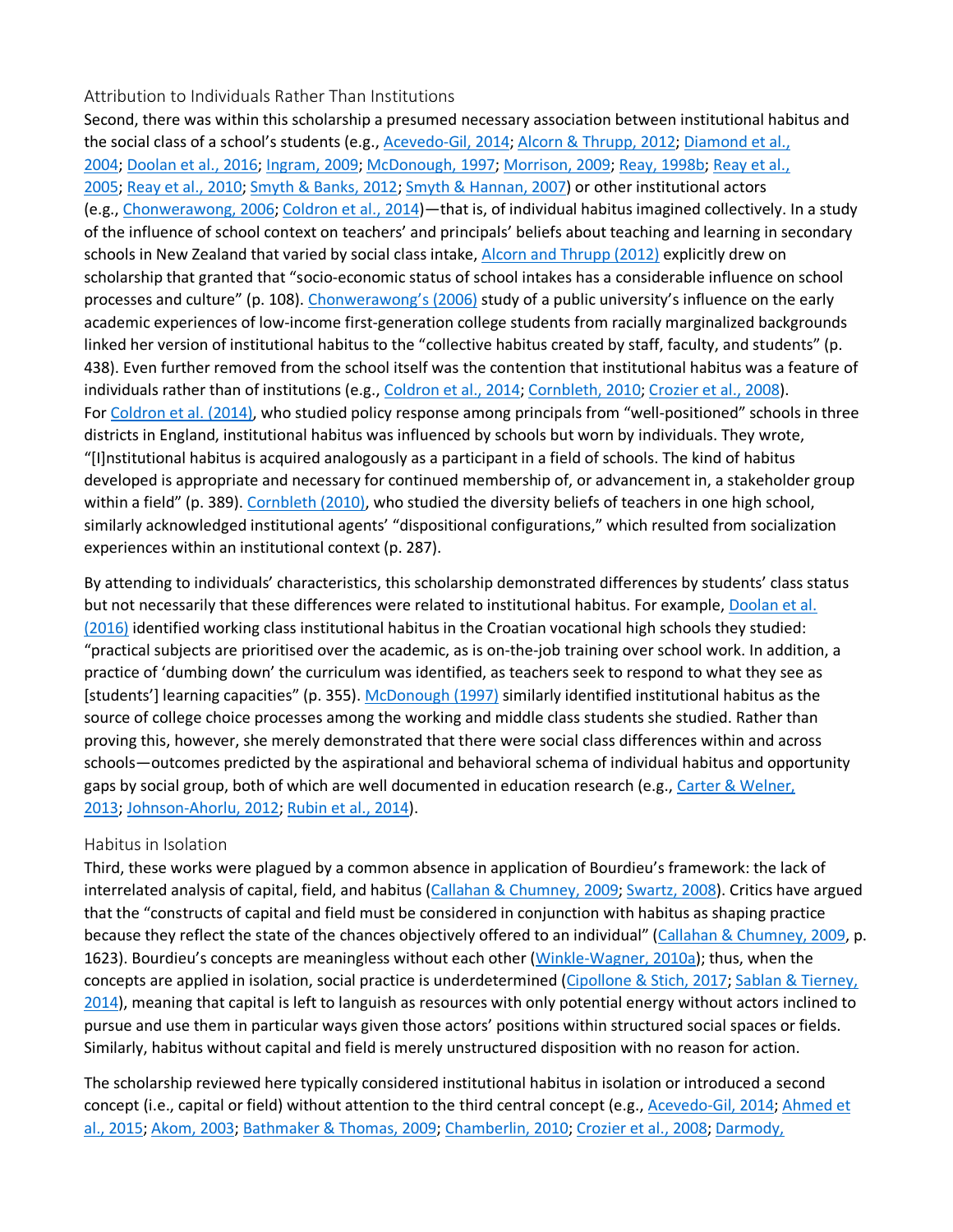[2012;](https://0-journals-sagepub-com.libus.csd.mu.edu/doi/full/10.3102/0034654318812915) [Dundar, 2011;](https://0-journals-sagepub-com.libus.csd.mu.edu/doi/full/10.3102/0034654318812915) [Glaesser & Cooper, 2014;](https://0-journals-sagepub-com.libus.csd.mu.edu/doi/full/10.3102/0034654318812915) [Jabal, 2013;](https://0-journals-sagepub-com.libus.csd.mu.edu/doi/full/10.3102/0034654318812915) [Palardy, 2015;](https://0-journals-sagepub-com.libus.csd.mu.edu/doi/full/10.3102/0034654318812915) [Reay, David, et al., 2001;](https://0-journals-sagepub-com.libus.csd.mu.edu/doi/full/10.3102/0034654318812915) [Reay et al.,](https://0-journals-sagepub-com.libus.csd.mu.edu/doi/full/10.3102/0034654318812915)  [2005\)](https://0-journals-sagepub-com.libus.csd.mu.edu/doi/full/10.3102/0034654318812915). [Crozier et al. \(2008\),](https://0-journals-sagepub-com.libus.csd.mu.edu/doi/full/10.3102/0034654318812915) for example, who studied the college experiences of middle and working class students in four colleges in England, referred to universities, academic disciplines, and social contexts as fields structured by scarce capitals but the concepts were not engaged to deepen the authors' application of institutional habitus. They acknowledged, that given capital's scarcity, "[t]he 'players' or students in our study thus need strategies and resources and dispositions to 'play'" without addressing the same requirements of play for institutions (p. 168). As noted above, partial theorizations often do not attend to field, resulting in isolated use of habitus. For instance, [Chamberlin \(2010\),](https://0-journals-sagepub-com.libus.csd.mu.edu/doi/full/10.3102/0034654318812915) who studied student acclimation within high- and low-capital architecture programs, connected institutional habitus and capital, noting that the institutional habitus of the architecture programs were shaped by the schools' and students' capital. However, Chamberlin missed that the divergent institutional habitus she observed both reflected and gave shape to the wider field in which the programs existed.

Although as noted above, some scholars referenced all three concepts, and in some cases the concepts' collective influence on institutional practice, studies here tended to lack strong connections among the concepts (e.g., [Bergerson, 2007;](https://0-journals-sagepub-com.libus.csd.mu.edu/doi/full/10.3102/0034654318812915) [Cipollone & Stich, 2017;](https://0-journals-sagepub-com.libus.csd.mu.edu/doi/full/10.3102/0034654318812915) [Coldron et al., 2014\)](https://0-journals-sagepub-com.libus.csd.mu.edu/doi/full/10.3102/0034654318812915). For example, [Coldron et al. \(2014\),](https://0-journals-sagepub-com.libus.csd.mu.edu/doi/full/10.3102/0034654318812915) in a study of principals' policy responses in three English districts, "class schools as actors in that they too possess capitals" (p. 389) and acknowledged field as what determined schools' status and influenced individual behavior. Nevertheless, because institutional habitus belonged to individuals rather than schools, there was no mechanism offered through which to interrogate schools' differential capital stocks and social positions to understand institutional practice. Similarly, [Cipollone and Stich \(2017\),](https://0-journals-sagepub-com.libus.csd.mu.edu/doi/full/10.3102/0034654318812915) in a study of high school students' capital acquisition, noted the existence of schools with dominant and nondominant habitus, but even as these schools were noted to be positioned within a stratified field, their field position and stocks of capital were not put into relationship with institutional habitus. In other words, they simultaneously existed but were not mutually implicated.

#### Limited Conceptual Elaboration

Fourth, this scholarship did little to further theorize or operationalize institutional habitus—an "as yet immature concept" despite being employed within education research since the late 1990s [\(Burke et al., 2013,](https://0-journals-sagepub-com.libus.csd.mu.edu/doi/full/10.3102/0034654318812915) p. 167). Charges of "vague conceptualization or a lack of empirical verification" in adaptations of Bourdieu's framework are echoed elsewhere (see [Davies & Rizk, 2018,](https://0-journals-sagepub-com.libus.csd.mu.edu/doi/full/10.3102/0034654318812915) p. 20; see also [Dundar, 2011;](https://0-journals-sagepub-com.libus.csd.mu.edu/doi/full/10.3102/0034654318812915) [Reay, 2004;](https://0-journals-sagepub-com.libus.csd.mu.edu/doi/full/10.3102/0034654318812915) [Winkle-Wagner,](https://0-journals-sagepub-com.libus.csd.mu.edu/doi/full/10.3102/0034654318812915)  [2010a\)](https://0-journals-sagepub-com.libus.csd.mu.edu/doi/full/10.3102/0034654318812915). Conceptual meanings are often assumed rather than operationalized, leaving a gap between the theory's requirements and a study's data and analytic procedures [\(Reay, 2004;](https://0-journals-sagepub-com.libus.csd.mu.edu/doi/full/10.3102/0034654318812915) [Sablan & Tierney, 2014;](https://0-journals-sagepub-com.libus.csd.mu.edu/doi/full/10.3102/0034654318812915) [Winkle-](https://0-journals-sagepub-com.libus.csd.mu.edu/doi/full/10.3102/0034654318812915)[Wagner, 2010a\)](https://0-journals-sagepub-com.libus.csd.mu.edu/doi/full/10.3102/0034654318812915). As is argued here about institutional habitus, [Davies and Rizk \(2018\),](https://0-journals-sagepub-com.libus.csd.mu.edu/doi/full/10.3102/0034654318812915) in a review of uses of cultural capital, noted that similar missteps have contributed to an evolution of the concept "that has not been a linear one in which its conceptual clarity has been enhanced or its explanatory power improved" (p. 19).The nonlinear progression of institutional habitus began with [McDonough's \(1997\)](https://0-journals-sagepub-com.libus.csd.mu.edu/doi/full/10.3102/0034654318812915) framing, which was not particularly well specified, and—despite the author's intention to differentiate the concept—it was ultimately difficult to distinguish institutional habitus from institutional culture in McDonough's work except for the purported link between institutional habitus and students' social class. [McDonough \(1997\)](https://0-journals-sagepub-com.libus.csd.mu.edu/doi/full/10.3102/0034654318812915) claimed that institutional habitus captured "how social class operates through high schools to shape students' perceptions of appropriate college choices, thereby affecting patterns of educational attainment" (p. 107), but what McDonough studied could be achieved with individual habitus—that is, a shared class habitus that individuals internalize—rather with a theoretical advancement that specifies how educational institutions internalize sense-making schemata related to social status [\(Bourdieu, 1977b\)](https://0-journals-sagepub-com.libus.csd.mu.edu/doi/full/10.3102/0034654318812915). [McDonough's \(1997\)](https://0-journals-sagepub-com.libus.csd.mu.edu/doi/full/10.3102/0034654318812915) treatment instead discussed the effects of reassembling a subset of a class fraction with a shared habitus within a particular school; she did not address the educational institution as another type of hierarchically positioned social actor. Without this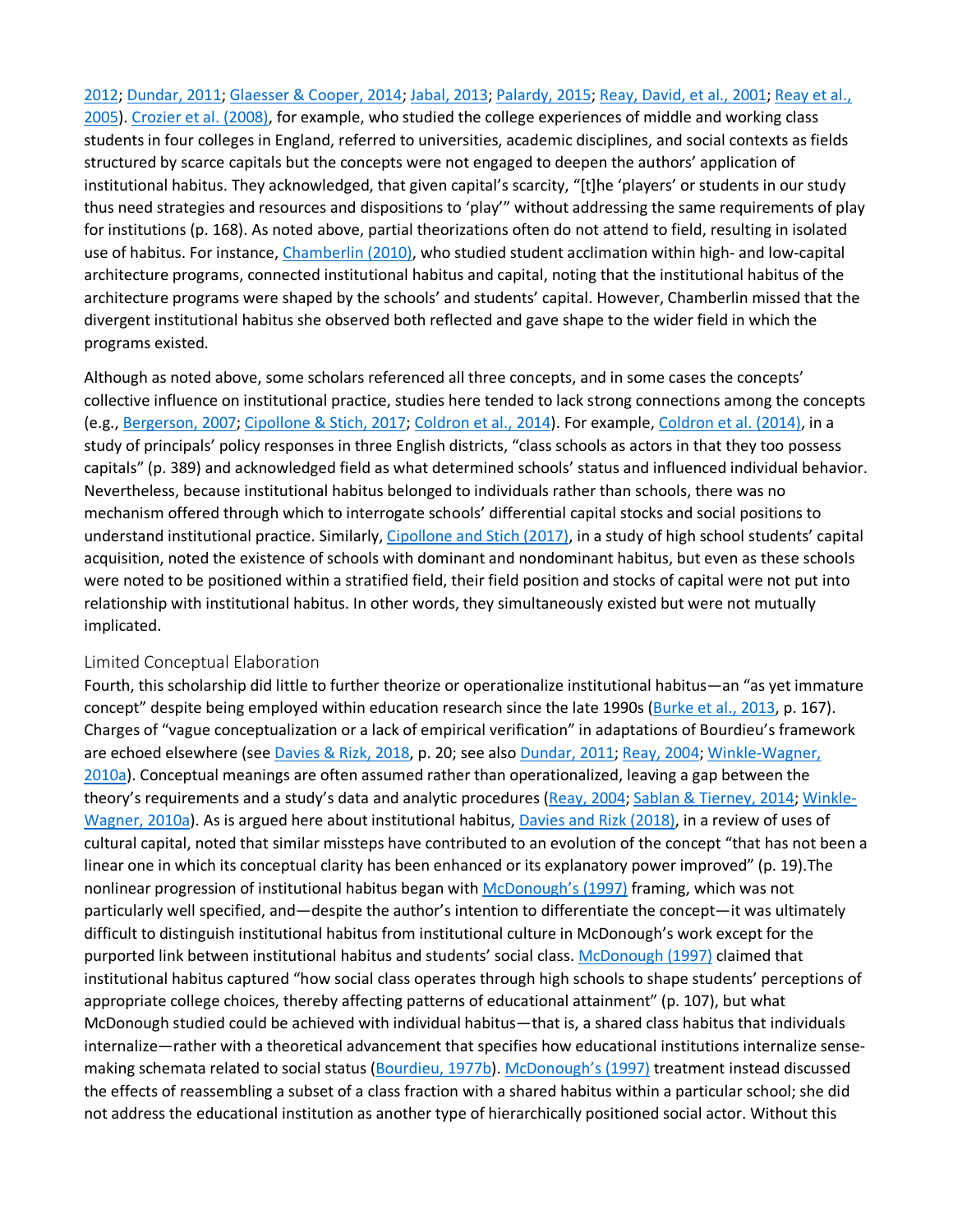latter concern, institutional habitus is not leveraged for its full potential; institutional habitus, then, merely reframes individual habitus.

Subsequent use of institutional habitus has done little to advance understanding and application of the concept. First, much of the scholarship engaged here offers no clear definition of institutional habitus (e.g., [Ahmed et al.,](https://0-journals-sagepub-com.libus.csd.mu.edu/doi/full/10.3102/0034654318812915)  [2015;](https://0-journals-sagepub-com.libus.csd.mu.edu/doi/full/10.3102/0034654318812915) [Bergerson, 2007;](https://0-journals-sagepub-com.libus.csd.mu.edu/doi/full/10.3102/0034654318812915) [Crozier et al., 2008;](https://0-journals-sagepub-com.libus.csd.mu.edu/doi/full/10.3102/0034654318812915) [Darmody, 2012;](https://0-journals-sagepub-com.libus.csd.mu.edu/doi/full/10.3102/0034654318812915) [Dundar, 2011;](https://0-journals-sagepub-com.libus.csd.mu.edu/doi/full/10.3102/0034654318812915) [Glaesser & Cooper, 2014;](https://0-journals-sagepub-com.libus.csd.mu.edu/doi/full/10.3102/0034654318812915) [Horvat &](https://0-journals-sagepub-com.libus.csd.mu.edu/doi/full/10.3102/0034654318812915)  [Antonio, 1999;](https://0-journals-sagepub-com.libus.csd.mu.edu/doi/full/10.3102/0034654318812915) [Jabal, 2013;](https://0-journals-sagepub-com.libus.csd.mu.edu/doi/full/10.3102/0034654318812915) [Wakeling, 2005\)](https://0-journals-sagepub-com.libus.csd.mu.edu/doi/full/10.3102/0034654318812915), including in some cases not even relying on a definition offered in antecedent scholarship (e.g., [Bathmaker & Thomas, 2009;](https://0-journals-sagepub-com.libus.csd.mu.edu/doi/full/10.3102/0034654318812915) [Bergerson, 2007;](https://0-journals-sagepub-com.libus.csd.mu.edu/doi/full/10.3102/0034654318812915) [Crozier et al., 2008;](https://0-journals-sagepub-com.libus.csd.mu.edu/doi/full/10.3102/0034654318812915) David et al., [2003;](https://0-journals-sagepub-com.libus.csd.mu.edu/doi/full/10.3102/0034654318812915) [Forbes, 2008;](https://0-journals-sagepub-com.libus.csd.mu.edu/doi/full/10.3102/0034654318812915) [Leathwood & O'Connell, 2003](https://0-journals-sagepub-com.libus.csd.mu.edu/doi/full/10.3102/0034654318812915); [Mathers & Parry, 2009;](https://0-journals-sagepub-com.libus.csd.mu.edu/doi/full/10.3102/0034654318812915) [Núñez & Bowers, 2011;](https://0-journals-sagepub-com.libus.csd.mu.edu/doi/full/10.3102/0034654318812915) [Sheridan,](https://0-journals-sagepub-com.libus.csd.mu.edu/doi/full/10.3102/0034654318812915)  [2011\)](https://0-journals-sagepub-com.libus.csd.mu.edu/doi/full/10.3102/0034654318812915). Second, many of those who cited an earlier source engaged in no additional definitional work (e.g., Akom, [2003;](https://0-journals-sagepub-com.libus.csd.mu.edu/doi/full/10.3102/0034654318812915) [Alcorn & Thrupp, 2012;](https://0-journals-sagepub-com.libus.csd.mu.edu/doi/full/10.3102/0034654318812915) [Avramidis & Skidmore, 2004;](https://0-journals-sagepub-com.libus.csd.mu.edu/doi/full/10.3102/0034654318812915) [Barber, 2002;](https://0-journals-sagepub-com.libus.csd.mu.edu/doi/full/10.3102/0034654318812915) [Chonwerawong, 2006;](https://0-journals-sagepub-com.libus.csd.mu.edu/doi/full/10.3102/0034654318812915) [Cipollone &](https://0-journals-sagepub-com.libus.csd.mu.edu/doi/full/10.3102/0034654318812915)  [Stich, 2017;](https://0-journals-sagepub-com.libus.csd.mu.edu/doi/full/10.3102/0034654318812915) [Darmody, 2012;](https://0-journals-sagepub-com.libus.csd.mu.edu/doi/full/10.3102/0034654318812915) [Diamond et al., 2004;](https://0-journals-sagepub-com.libus.csd.mu.edu/doi/full/10.3102/0034654318812915) [Dundar, 2011;](https://0-journals-sagepub-com.libus.csd.mu.edu/doi/full/10.3102/0034654318812915) [Glaesser & Cooper, 2014;](https://0-journals-sagepub-com.libus.csd.mu.edu/doi/full/10.3102/0034654318812915) [Horvat & Antonio,](https://0-journals-sagepub-com.libus.csd.mu.edu/doi/full/10.3102/0034654318812915)  [1999;](https://0-journals-sagepub-com.libus.csd.mu.edu/doi/full/10.3102/0034654318812915) [Jabal, 2013;](https://0-journals-sagepub-com.libus.csd.mu.edu/doi/full/10.3102/0034654318812915) [Morrison, 2009;](https://0-journals-sagepub-com.libus.csd.mu.edu/doi/full/10.3102/0034654318812915) [Pearce et al., 2008;](https://0-journals-sagepub-com.libus.csd.mu.edu/doi/full/10.3102/0034654318812915) [Reay, 1998a,](https://0-journals-sagepub-com.libus.csd.mu.edu/doi/full/10.3102/0034654318812915) [1998b;](https://0-journals-sagepub-com.libus.csd.mu.edu/doi/full/10.3102/0034654318812915) [Reay, David, et al., 2001;](https://0-journals-sagepub-com.libus.csd.mu.edu/doi/full/10.3102/0034654318812915) [Reay et al.,](https://0-journals-sagepub-com.libus.csd.mu.edu/doi/full/10.3102/0034654318812915)  [2010;](https://0-journals-sagepub-com.libus.csd.mu.edu/doi/full/10.3102/0034654318812915) [Smyth & Banks, 2012;](https://0-journals-sagepub-com.libus.csd.mu.edu/doi/full/10.3102/0034654318812915) [Wakeling, 2005;](https://0-journals-sagepub-com.libus.csd.mu.edu/doi/full/10.3102/0034654318812915) [Wassmer et al., 2004\)](https://0-journals-sagepub-com.libus.csd.mu.edu/doi/full/10.3102/0034654318812915). Most authors typically quoted [McDonough](https://0-journals-sagepub-com.libus.csd.mu.edu/doi/full/10.3102/0034654318812915)  [\(1997\)](https://0-journals-sagepub-com.libus.csd.mu.edu/doi/full/10.3102/0034654318812915) or [Reay \(1998a;](https://0-journals-sagepub-com.libus.csd.mu.edu/doi/full/10.3102/0034654318812915) [Reay, David, et al., 2001\)](https://0-journals-sagepub-com.libus.csd.mu.edu/doi/full/10.3102/0034654318812915) to define institutional habitus, before applying it—without further explication—to their current empirical context. For example, [Pearce et al.'s \(2008\)](https://0-journals-sagepub-com.libus.csd.mu.edu/doi/full/10.3102/0034654318812915) study of Australian working class college student identity cited a definition from [Reay, David, et al. \(2001\),](https://0-journals-sagepub-com.libus.csd.mu.edu/doi/full/10.3102/0034654318812915) which itself paraphrased [McDonough \(1997\).](https://0-journals-sagepub-com.libus.csd.mu.edu/doi/full/10.3102/0034654318812915) [Reay \(2004\)](https://0-journals-sagepub-com.libus.csd.mu.edu/doi/full/10.3102/0034654318812915) identified a similar pattern in applications of habitus, suggesting it was "assumed or appropriated rather than 'put into practice'" (p. 440). Such an approach reflects a belief in the usefulness of institutional habitus "as is," and relatively little curiosity about what is required to realize the concept's potential. As a result, authors did not critically evaluate how antecedent scholarship applied Bourdieu's theory or what was required to operationalize institutional habitus.

Furthermore, many of these applications lacked conceptual precision—with institutional habitus and institutional culture or climate used interchangeably (e.g., [Acevedo-Gil, 2014;](https://0-journals-sagepub-com.libus.csd.mu.edu/doi/full/10.3102/0034654318812915) [Alcorn & Thrupp, 2012;](https://0-journals-sagepub-com.libus.csd.mu.edu/doi/full/10.3102/0034654318812915) Bathmaker [& Thomas, 2009;](https://0-journals-sagepub-com.libus.csd.mu.edu/doi/full/10.3102/0034654318812915) [Grodsky & Riegle-Crumb, 2010;](https://0-journals-sagepub-com.libus.csd.mu.edu/doi/full/10.3102/0034654318812915) [Núñez & Bowers, 2011;](https://0-journals-sagepub-com.libus.csd.mu.edu/doi/full/10.3102/0034654318812915) [Palardy, 2015;](https://0-journals-sagepub-com.libus.csd.mu.edu/doi/full/10.3102/0034654318812915) [Sheridan, 2011\)](https://0-journals-sagepub-com.libus.csd.mu.edu/doi/full/10.3102/0034654318812915) or no identified source for institutional habitus (e.g., [Acevedo-Gil, 2014;](https://0-journals-sagepub-com.libus.csd.mu.edu/doi/full/10.3102/0034654318812915) [Ahmed et al., 2015;](https://0-journals-sagepub-com.libus.csd.mu.edu/doi/full/10.3102/0034654318812915) [Akom, 2003;](https://0-journals-sagepub-com.libus.csd.mu.edu/doi/full/10.3102/0034654318812915) [Bathmaker](https://0-journals-sagepub-com.libus.csd.mu.edu/doi/full/10.3102/0034654318812915)  [& Thomas, 2009;](https://0-journals-sagepub-com.libus.csd.mu.edu/doi/full/10.3102/0034654318812915) [Bergerson, 2007;](https://0-journals-sagepub-com.libus.csd.mu.edu/doi/full/10.3102/0034654318812915) [Cipollone & Stich, 2017;](https://0-journals-sagepub-com.libus.csd.mu.edu/doi/full/10.3102/0034654318812915) [Coldron et al., 2014;](https://0-journals-sagepub-com.libus.csd.mu.edu/doi/full/10.3102/0034654318812915) [Cornbleth, 2010;](https://0-journals-sagepub-com.libus.csd.mu.edu/doi/full/10.3102/0034654318812915) [Darmody,](https://0-journals-sagepub-com.libus.csd.mu.edu/doi/full/10.3102/0034654318812915)  [2012;](https://0-journals-sagepub-com.libus.csd.mu.edu/doi/full/10.3102/0034654318812915) [Dundar, 2011;](https://0-journals-sagepub-com.libus.csd.mu.edu/doi/full/10.3102/0034654318812915) [Glaesser & Cooper, 2014;](https://0-journals-sagepub-com.libus.csd.mu.edu/doi/full/10.3102/0034654318812915) [Ingram, 2009;](https://0-journals-sagepub-com.libus.csd.mu.edu/doi/full/10.3102/0034654318812915) [Jabal, 2013;](https://0-journals-sagepub-com.libus.csd.mu.edu/doi/full/10.3102/0034654318812915) [Mathers & Parry, 2009;](https://0-journals-sagepub-com.libus.csd.mu.edu/doi/full/10.3102/0034654318812915) [Núñez &](https://0-journals-sagepub-com.libus.csd.mu.edu/doi/full/10.3102/0034654318812915)  [Bowers, 2011;](https://0-journals-sagepub-com.libus.csd.mu.edu/doi/full/10.3102/0034654318812915) [Oliver & Kettley, 2010;](https://0-journals-sagepub-com.libus.csd.mu.edu/doi/full/10.3102/0034654318812915) [Reay, 1998a;](https://0-journals-sagepub-com.libus.csd.mu.edu/doi/full/10.3102/0034654318812915) [Reay et al., 2010;](https://0-journals-sagepub-com.libus.csd.mu.edu/doi/full/10.3102/0034654318812915) [Thomas, 2002;](https://0-journals-sagepub-com.libus.csd.mu.edu/doi/full/10.3102/0034654318812915) [Wassmer et al., 2004\)](https://0-journals-sagepub-com.libus.csd.mu.edu/doi/full/10.3102/0034654318812915). For example, [Sheridan's \(2011\)](https://0-journals-sagepub-com.libus.csd.mu.edu/doi/full/10.3102/0034654318812915) study of acclimation among international students in an Irish college treated institutional habitus as undifferentiated from institutional "norms, practices, and rewards"—a common framing of institutional culture [\(Alvesson, 2013\)](https://0-journals-sagepub-com.libus.csd.mu.edu/doi/full/10.3102/0034654318812915)—without tracing these to the broader social structure (p. 130). Barber [\(2002\),](https://0-journals-sagepub-com.libus.csd.mu.edu/doi/full/10.3102/0034654318812915) in a study of teacher caring in an urban secondary school in Australia, attached institutional habitus' productiveness to its embedded narratives about "what 'the kids at this school' are like" (p. 393) but with no identified origin, it is unclear what these embedded narratives are based on or why particular narratives became embedded in particular schools.

#### Institutional Habitus of a Functional Area

Finally, although most scholars attended to the organizational level, there was some tendency—building on [McDonough \(1997\)—](https://0-journals-sagepub-com.libus.csd.mu.edu/doi/full/10.3102/0034654318812915)to assign institutional habitus to a subarea of a school (e.g., [Acevedo-Gil, 2014;](https://0-journals-sagepub-com.libus.csd.mu.edu/doi/full/10.3102/0034654318812915) [Palardy,](https://0-journals-sagepub-com.libus.csd.mu.edu/doi/full/10.3102/0034654318812915)  [2015\)](https://0-journals-sagepub-com.libus.csd.mu.edu/doi/full/10.3102/0034654318812915). [McDonough's \(1997\)](https://0-journals-sagepub-com.libus.csd.mu.edu/doi/full/10.3102/0034654318812915) "college choice organizational habitus" (CCOH) was meant to capture a school's broader orientation, as shaped by student social class, toward the college choice process, which "limits the universe of possible college choices into a smaller range of manageable considerations" (p. 10). Similarly, [Acevedo-Gil \(2014\)](https://0-journals-sagepub-com.libus.csd.mu.edu/doi/full/10.3102/0034654318812915) and [Palardy \(2015,](https://0-journals-sagepub-com.libus.csd.mu.edu/doi/full/10.3102/0034654318812915) p. 332) who studied, respectively, the college cultures of one urban high school and high schools that varied by students' social class background, articulated this orientation as the "collective sensibilities, preferences, and values of the school regarding postsecondary education." This emphasis on the habitus of an institutional subarea was problematic for two reasons. First, it disconnected the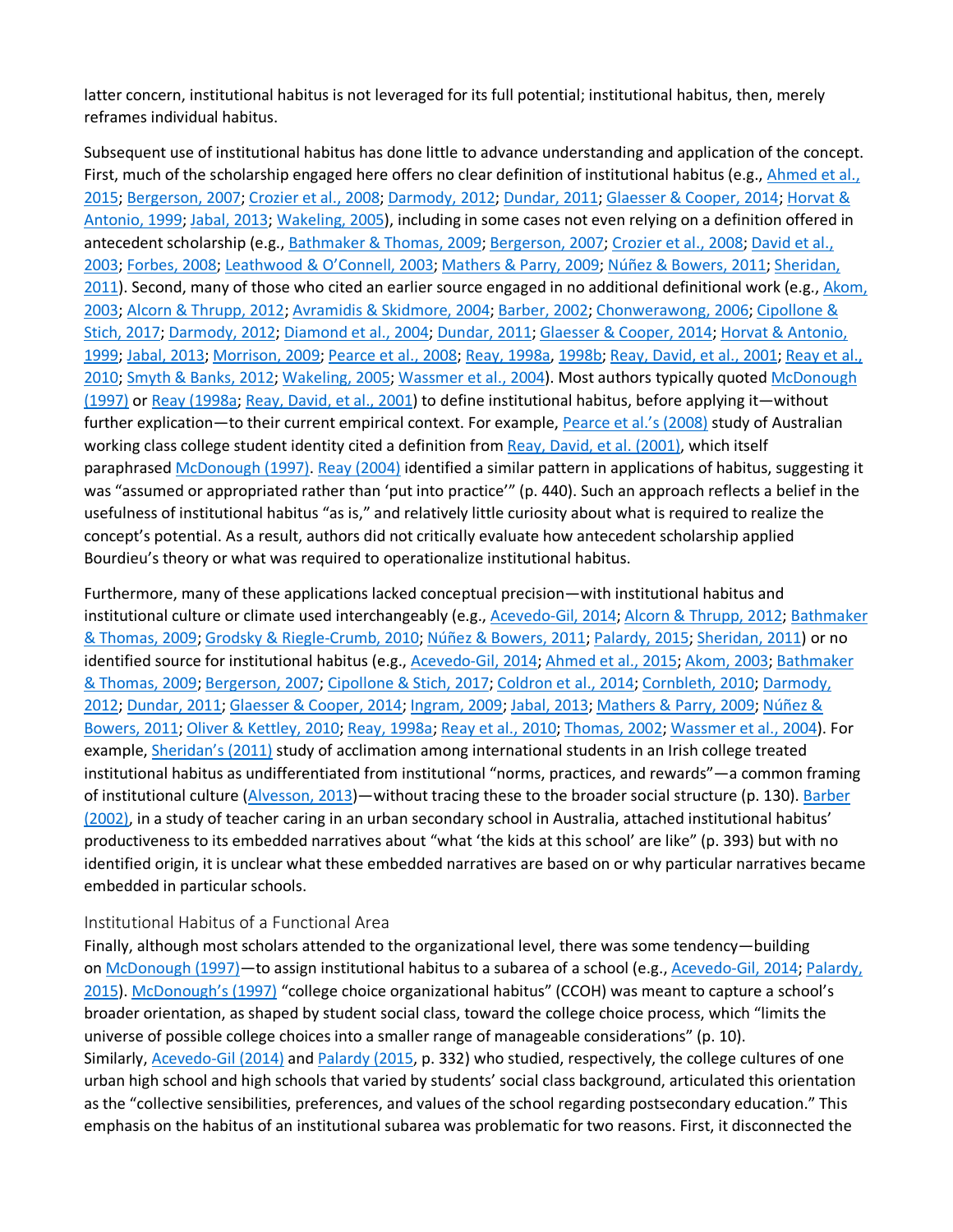subarea from the broader institution as if the area were a free-standing entity, and, second, given that CCOH was meant to capture the pervasive collective class consciousness inculcated by a school, it is unclear why one subarea would be uniquely affected. [Acevedo-Gil \(2014\)](https://0-journals-sagepub-com.libus.csd.mu.edu/doi/full/10.3102/0034654318812915) did not connect institutional habitus at the organizational level and the CCOH she studied; this suggested that each subarea within a school could or does have an institutional habitus that is somehow independent of the institutional habitus of the school itself.

If it is accepted that institutional habitus reflects the collective class consciousness that a school embodies, then all subareas should be inflected by this consciousness. As such, there would be no unique CCOH but instead the way in which the school's institutional habitus influences the arrangement of organizational practices and student decision making related to college choice. More pressingly, however, if it is argued—as it is here—that institutional habitus represents the organizational embodiment of institutional social position, then a subarea of an educational institution would necessarily be shaped by the relative position of that area within the institution and within the broader field of education or social power. By assigning institutional habitus to a discrete subarea (i.e., a school's college choice apparatus) rather than identifying it as an orientation represented throughout a school, even if it is contested, these scholars made it possible to misidentify observed interactions and outcomes as the result of the orientations and proclivities of individuals that occupy specific roles (e.g., guidance counselors) rather than as outcomes that are generated, in part, by the institution itself.

#### Limited Theoretical and Empirical Development

I have discussed critiques and contributions of the reviewed scholarship, close analysis of which revealed critical oversights. A generous reading of these findings is that this scholarship lays the groundwork for more robust application of institutional habitus; a more pointed interpretation suggests limited preoccupation with theoretical development of the concept as an empirical tool within education research. Although attention to the concept has spanned more than 20 years, the concept's application remains in a relative infancy due, in part, to limited attention to conceptual elaboration. In terms of scholarly evolution, few studies (6) offered original interpretations of institutional habitus (e.g., [Akom, 2003;](https://0-journals-sagepub-com.libus.csd.mu.edu/doi/full/10.3102/0034654318812915) [Cornbleth, 2010;](https://0-journals-sagepub-com.libus.csd.mu.edu/doi/full/10.3102/0034654318812915) [Horvat & Antonio, 1999;](https://0-journals-sagepub-com.libus.csd.mu.edu/doi/full/10.3102/0034654318812915) [Ingram,](https://0-journals-sagepub-com.libus.csd.mu.edu/doi/full/10.3102/0034654318812915)  [2009;](https://0-journals-sagepub-com.libus.csd.mu.edu/doi/full/10.3102/0034654318812915) [McDonough, 1997;](https://0-journals-sagepub-com.libus.csd.mu.edu/doi/full/10.3102/0034654318812915) [Wassmer et al., 2004\)](https://0-journals-sagepub-com.libus.csd.mu.edu/doi/full/10.3102/0034654318812915). For example, [Akom \(2003\)](https://0-journals-sagepub-com.libus.csd.mu.edu/doi/full/10.3102/0034654318812915) expanded on McDonough's definition: "a set of dispositions, perceptions, and appreciations transmitted to individuals through a common organizational culture" (p. 306), which specified both the types of individual behavior influenced and a mechanism of influence. More than half (25) included explanatory material, some of which resituated institutional habitus in its original theoretical context. This included [Reay \(1998a\)](https://0-journals-sagepub-com.libus.csd.mu.edu/doi/full/10.3102/0034654318812915) who clarified institutional habitus by linking it to individual habitus, describing habitus as "a dynamic concept, a rich interlacing of past and present, individual and collective" to explain the capacity, albeit limited due to its collectivity, for institutional habitus to change (p. 521). [Ingram \(2009\)](https://0-journals-sagepub-com.libus.csd.mu.edu/doi/full/10.3102/0034654318812915) addressed another fundamental characteristic of habitus—its structuring force [\(Bourdieu, 1977b\)](https://0-journals-sagepub-com.libus.csd.mu.edu/doi/full/10.3102/0034654318812915)—to indicate that although individual habitus is capable of shaping educational environments, it is unlikely to because "as [institutional] dispositions . . . are borne from the collective habitus they tend to reinforce rather than contend with social norms, allowing for these norms to reproduce" (p. 424). Institutional habitus, like individual habitus, is capable of but unlikely to change, contributing to both its disruptive potential and its reproductive tendency.

The scholarly lineage noted above may indicate a desire for fidelity to original conceptualizations given that at least half of the publications cited scholars who brought the concept to education research: [McDonough](https://0-journals-sagepub-com.libus.csd.mu.edu/doi/full/10.3102/0034654318812915)  [\(1997\)](https://0-journals-sagepub-com.libus.csd.mu.edu/doi/full/10.3102/0034654318812915) (25) and Reay and colleagues (Reay, [1998a,](https://0-journals-sagepub-com.libus.csd.mu.edu/doi/full/10.3102/0034654318812915) [1998b;](https://0-journals-sagepub-com.libus.csd.mu.edu/doi/full/10.3102/0034654318812915) [Reay, David, & Ball, 2001;](https://0-journals-sagepub-com.libus.csd.mu.edu/doi/full/10.3102/0034654318812915) [Reay, David, & Ball, 2005\)](https://0-journals-sagepub-com.libus.csd.mu.edu/doi/full/10.3102/0034654318812915) (22). Alongside this fidelity existed a tendency to lean heavily on early scholarship such that among the works that provided a definition of institutional habitus (26), 20 included a definition that was quoted or closely paraphrased from another source. This trend began early. [Reay's \(1998a\)](https://0-journals-sagepub-com.libus.csd.mu.edu/doi/full/10.3102/0034654318812915) definition of institutional habitus— "the impact of a cultural group or social class on an individual's behaviour as it is mediated through an organization" (p. 521)—closely tracked [McDonough's \(1997\):](https://0-journals-sagepub-com.libus.csd.mu.edu/doi/full/10.3102/0034654318812915) "The impact of a cultural group or social class on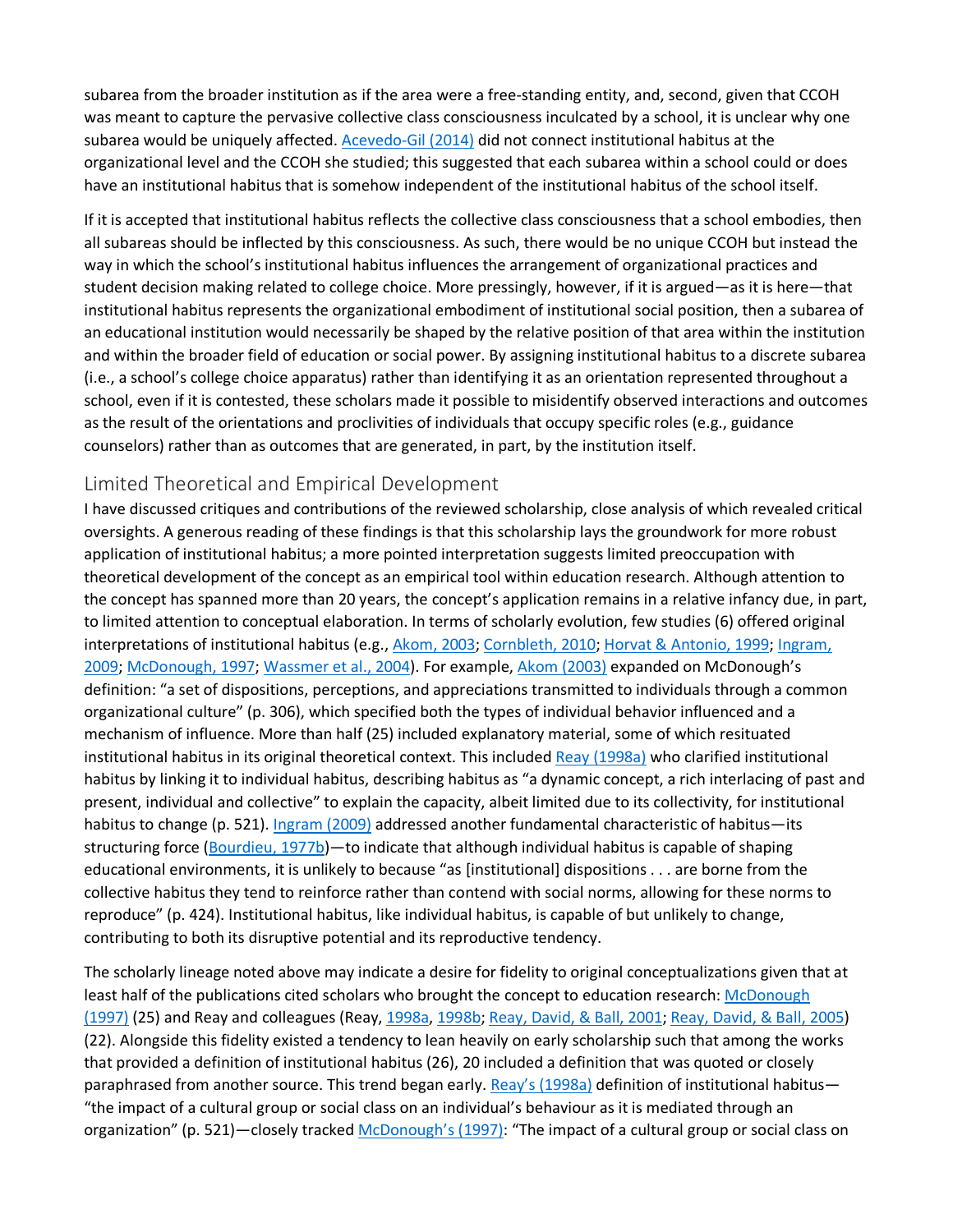an individual's behavior through an intermediate organization" (p. 107). Subsequent scholarship similarly defined institutional habitus. For example, [Cipollone and Stich \(2017\)](https://0-journals-sagepub-com.libus.csd.mu.edu/doi/full/10.3102/0034654318812915) also cited McDonough's definition directly.

Finally, 18 of the reviewed studies included no direct definition of institutional habitus. For example, one attested to the concept's usefulness absent a clear assertion of its meaning: "It [institutional habitus] reveals how each school's habitus projects, 'normalizes' and engenders particular knowledge and experiences . . . and why the dominant social groups therein determine (and control) interactions" [\(Jabal, 2013,](https://0-journals-sagepub-com.libus.csd.mu.edu/doi/full/10.3102/0034654318812915) p. 7). Others attempted to unpack the concept without defining it. [Oliver and Kettley \(2010\)](https://0-journals-sagepub-com.libus.csd.mu.edu/doi/full/10.3102/0034654318812915) wrote that scholarly use of institutional habitus highlighted a school effect that tended to emphasize the import of school rather than of teachers. As a remedy, they addressed teachers' "unconscious and pre-reflexive agency," which, they argued, helps to structure institutional habitus (p. 739). Even with additional contextualization, scholars more frequently articulated what institutional habitus does than what it is. Thus, as a set, the reviewed scholarship represents conceptual elaboration through fits and starts rather than concerted efforts to realize, interrogate, and expand on the empirical usefulness of institutional habitus as grounded in Bourdieu's theoretical framework.

Within this scholarship, there are a series of missed opportunities to advance theoretical and empirical understandings of institutional habitus in ways that acknowledge the conceptual underpinnings of Bourdieu's original notion of habitus, the central role of educational institutions and their social positions, and the theorist's insistence on dialectical engagement between theory and practice. Although this analysis, by definition, emphasizes the scholarship reviewed here, my central argument, ultimately, is that exploitation of the empirical potential of institutional habitus requires sharp attention to its implications from a theoretical perspective. Explorations of institutional habitus that do not address institutional struggles over social power do a theoretical disservice to Bourdieu's framework by identifying a shared set of institutional beliefs and practices absent analysis of *why* these beliefs and practices are shared in *this* place and inculcated in *these* students. Simply noting commonalities does not address Bourdieu's conceptual understanding of schools' role in social reproduction. In the following section, guided by Bourdieu's scholarship and the current analysis, I propose a definition of institutional habitus that may better guide empirical investigation of and theorization about institutional practice.

# Reconceptualizing Institutional Habitus

The notion that educational institutions have institutional habitus that are situated in broader social, cultural, and educational fields and that influence "how [students] see themselves and are seen by others" has informed investigations of higher education in a range of national settings [\(Reay et al., 2010,](https://0-journals-sagepub-com.libus.csd.mu.edu/doi/full/10.3102/0034654318812915) p. 111). Findings from analysis of this literature indicated that the cultural and social biases that influence institutional habitus differentially sort, privilege and reward students based on students' respect for, possession of, and adherence to institutionally legitimized knowledge, language, values, and behaviors [\(Pearce et al., 2008;](https://0-journals-sagepub-com.libus.csd.mu.edu/doi/full/10.3102/0034654318812915) [Reay, Davies, David,](https://0-journals-sagepub-com.libus.csd.mu.edu/doi/full/10.3102/0034654318812915)  [& Ball, 2001;](https://0-journals-sagepub-com.libus.csd.mu.edu/doi/full/10.3102/0034654318812915) [Thomas, 2002\)](https://0-journals-sagepub-com.libus.csd.mu.edu/doi/full/10.3102/0034654318812915), resulting in "structurally preferential treatment" for students from relatively privileged social backgrounds [\(Robbins, 1993,](https://0-journals-sagepub-com.libus.csd.mu.edu/doi/full/10.3102/0034654318812915) p. 153).

My review and critique of this scholarship revealed that researchers frame institutional habitus as either the effect of institutionalized privilege or a discrete institutional attribute that privileges. Although these conceptualizations implicate educational institutions and the wider education system in social and cultural reproduction, they nevertheless may mistake the *result* of social sorting for institutional habitus, however conceived. That is, evidence drawn from the congregation in a specific school of individuals with similar ways of being likely reflects the socialized preferences and decision making of individuals from varied social strata rather than a unique feature or impact of the school itself. Examining individual habitus, even if taken collectively, as it interacts with the environment of a particular educational institution is empirical exploration of the operation of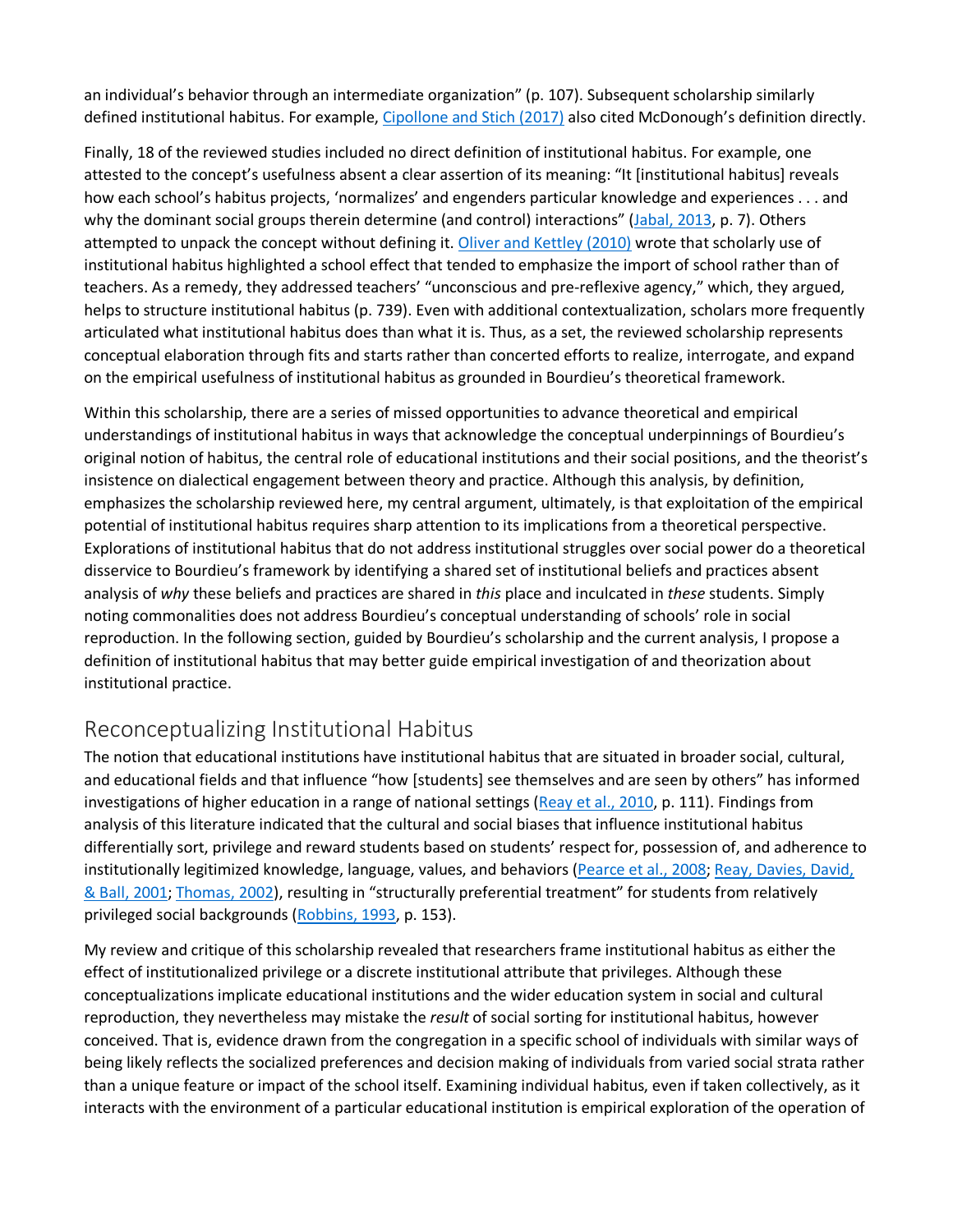individual habitus. It does not sufficiently engage institutional-level habitus as a concept and social reality of its own.

Informed by Bourdieu's scholarship, I propose a definition of institutional habitus that may better capture the motivations behind institutional practice and better explain the differential effects of interactions between institutions and students of varying social status. I define institutional habitus as an institution's values, common sense, beliefs, behaviors, and taken-for-granted positions *as situated within* historical and contemporary social relations. This definition centers the web of power relations that differentially affect students and institutions based on their own social locations [\(byrd, 2013,](https://0-journals-sagepub-com.libus.csd.mu.edu/doi/full/10.3102/0034654318812915) [2015\)](https://0-journals-sagepub-com.libus.csd.mu.edu/doi/full/10.3102/0034654318812915). That is, institutional status—as determined by the educational institution's position within a hierarchy of relevant social fields—structures institutionally and socially situated perspective(s) that give rise to the normalized practices, attributes, beliefs, and assumptions of an institution. For example, one such attribute—the habitual draw of a student body with a given set of characteristics—is one of the ways in which institutional habitus exerts its influence. It is not that a school behaves as it does because it has a specific set of students but that a school has a specific set of students because it behaves as it does even as these are mutually shaping; inevitably the presence of a particular student body influences institutional practice. Institutional habitus shapes institutional policy and practice in much the same way that individual habitus influences individual social action through interpretive schema governed by the objective and subjective effects of social position. Furthermore, attending to the collective nature of institutional habitus, similar behaviors and beliefs might be observed among similarly situated institutions given that these behaviors and beliefs emerge from relatively equivalent stocks of capital and shared constraints informed by the institutions' (shared) social position within one or more fields that structure institutional habitus.

Institutional characteristics that coincide with institutional habitus (e.g., pedagogy, curriculum, organizational systems, or expressive and cultural characteristics) are not institutional habitus but the products of institutional habitus. Similarly, the results—or effects—of these characteristics are not institutional habitus but are instead a reflection of institutional habitus that captures the institution's contribution to reproduction. Through its interaction with individual habitus, institutional habitus differentially affects student outcomes, particularly for students from marginalized backgrounds. Therefore, effects cannot be attributed to institutions alone but must be traced through the interactions that help institutions leave their mark on students and vice versa. This parallels Bourdieu's description and theorization of the workings of individual habitus as simultaneously action and reaction [\(Bourdieu, 1990a\)](https://0-journals-sagepub-com.libus.csd.mu.edu/doi/full/10.3102/0034654318812915):

Analysis of the relationship between the objectified schemes and the schemes incorporated . . . presupposes a structural analysis of the social organization of the internal space . . . and the relation of this internal space to external space, an analysis which . . . is the only means of fully grasping structuring structures which, remaining obscure to themselves, are revealed only in the objects they structure. [\(Bourdieu, 1977a,](https://0-journals-sagepub-com.libus.csd.mu.edu/doi/full/10.3102/0034654318812915) p. 90)

Schools are objects structured by the structuring structures to which Bourdieu refers. The social space both within and external to schools is structured by related webs of power relations. These give rise to influential, organizing schema that shape institutional beliefs and practice, which, in turn, shape students' educational experiences. The conceptualization of institutional habitus offered here facilitates structural analysis of both institutional behavior and institutional impact. Next, I introduce principles for applying this definition empirically.

## Putting Institutional Habitus Into Practice

Beyond inspiring institutional habitus as a theoretical concept, Bourdieu's framework, which links micro-action and macro-forces, offers a methodology through which to situate institutional practice within its larger sociopolitical context, and to reveal the ways in which external pressures are absorbed, repulsed, or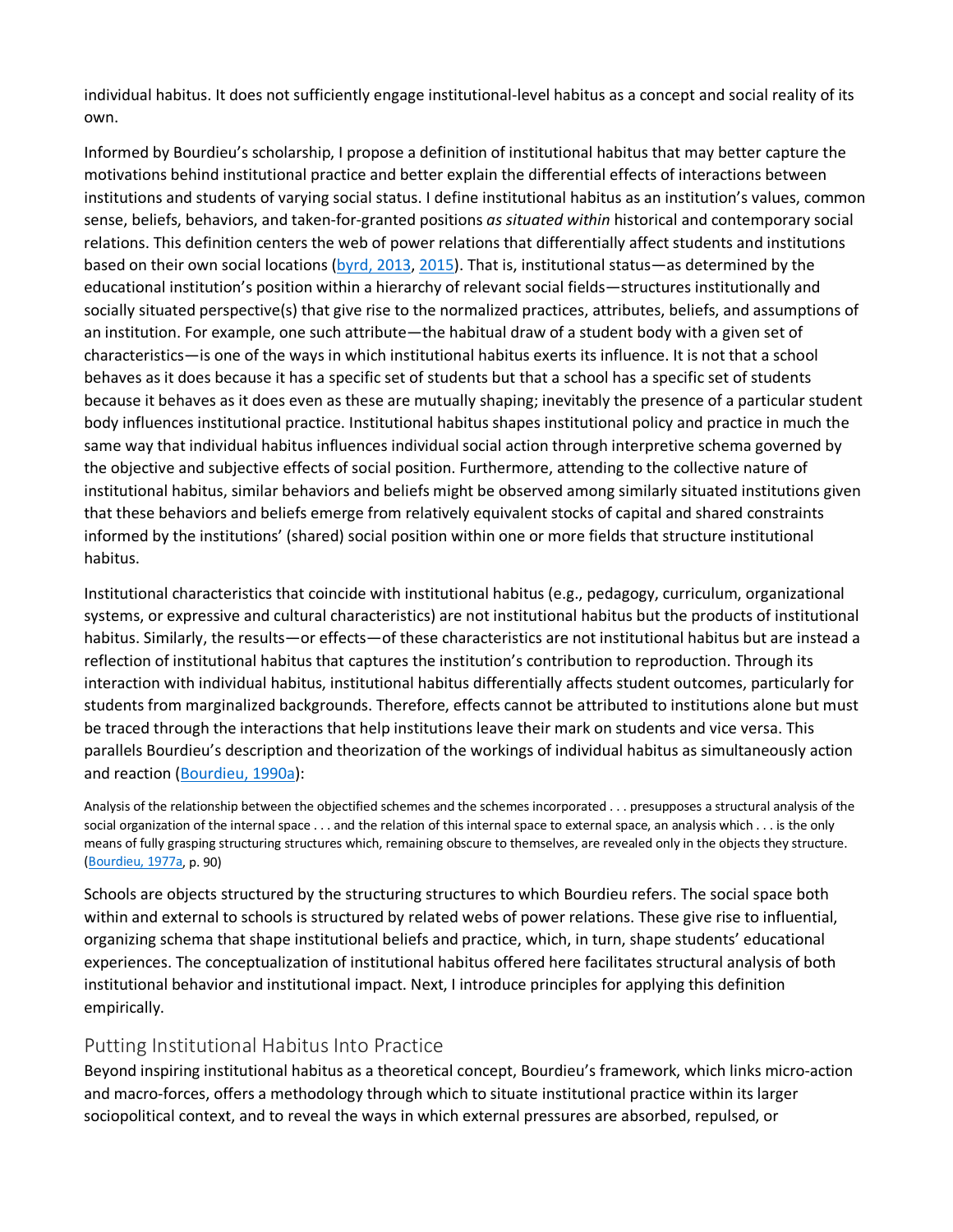transformed based, in part, on an institution's structural position [\(Naidoo, 2004\)](https://0-journals-sagepub-com.libus.csd.mu.edu/doi/full/10.3102/0034654318812915). As a theory of practice, [Bourdieu's \(1977b\)](https://0-journals-sagepub-com.libus.csd.mu.edu/doi/full/10.3102/0034654318812915) framework supports investigation of how and why institutions take up particular actions and to what effect—a way of investigating the processes and norms that influence their social action. [Bourdieu and Wacquant \(1992\)](https://0-journals-sagepub-com.libus.csd.mu.edu/doi/full/10.3102/0034654318812915) called for social praxeology, in which empirical research and analysis are designed "to uncover the most profoundly buried structures of the various social worlds which constitute the social universe, as well as the 'mechanisms' which tend to ensure their reproduction or their transformation" [\(Bourdieu, 1989/1996,](https://0-journals-sagepub-com.libus.csd.mu.edu/doi/full/10.3102/0034654318812915) p. 1). Research inspired by such a praxeology would incorporate the five essential elements detailed below, several of which were addressed cogently by [Emirbayer and Johnson \(2008\)](https://0-journals-sagepub-com.libus.csd.mu.edu/doi/full/10.3102/0034654318812915) related to organizational studies: empiricism, interpenetration of theory and practice, relationalism, historical contextualization, and conceptual development. I conclude by introducing a hypothetical example that makes these abstract elements more concrete.

Drawing on the offered definition of institutional habitus and empirical requirements of Bourdieu's theory, research aimed at robust engagement with institutional habitus must rely on *empiricism* or practical examination of the social world as modeled by the studies reviewed here. Bourdieu's concepts must serve as *thinking tools* [\(Wacquant, 1989,](https://0-journals-sagepub-com.libus.csd.mu.edu/doi/full/10.3102/0034654318812915) p. 50, emphasis in original) infused from conceptualization to analysis and that reflect Bourdieu's core orientation toward social reality: that differentially situated social actors subconsciously attempt to preserve and acquire capital through practices influenced by the understandings and knowledge normalized to their social position as members in fields. Second, whereas the studies reviewed here often removed institutional habitus from its theoretical context or failed to carry the concept through all elements of a study, research should *enable theory and empirical discovery to "interpenetrate each other entirely"* such that they constantly (re)shape each other to enrich empirical and theoretical discovery [\(Bourdieu](https://0-journals-sagepub-com.libus.csd.mu.edu/doi/full/10.3102/0034654318812915)  [& Wacquant, 1992,](https://0-journals-sagepub-com.libus.csd.mu.edu/doi/full/10.3102/0034654318812915) p. 35, emphasis in original; see also [Emirbayer & Johnson, 2008;](https://0-journals-sagepub-com.libus.csd.mu.edu/doi/full/10.3102/0034654318812915) [Kloot, 2011\)](https://0-journals-sagepub-com.libus.csd.mu.edu/doi/full/10.3102/0034654318812915). [Winkle-](https://0-journals-sagepub-com.libus.csd.mu.edu/doi/full/10.3102/0034654318812915)[Wagner \(2010a\)](https://0-journals-sagepub-com.libus.csd.mu.edu/doi/full/10.3102/0034654318812915) also argued for "back-and-forth movement between data analysis and reflection on theory" (p. 88), which allows data interrogation to make Bourdieu's abstract concepts visible and conclusions to be driven by the relationships among theory, analysis, and interpretation [\(Reay, 2004;](https://0-journals-sagepub-com.libus.csd.mu.edu/doi/full/10.3102/0034654318812915) [Sablan & Tierney, 2014\)](https://0-journals-sagepub-com.libus.csd.mu.edu/doi/full/10.3102/0034654318812915).

Third, and relatedly, research inspired by Bourdieu's scholarship must be *relational*—that is, actors and actions cannot be interpreted in isolation but must be considered as contextually constituted. Bourdieu eschewed "a substantialist manner" that assumes that social reality is composed of interactions among things rather than of the relations among these things and interactions [\(Bourdieu & Wacquant, 1992,](https://0-journals-sagepub-com.libus.csd.mu.edu/doi/full/10.3102/0034654318812915) p. 28). The studies reviewed here tended to ignore the social position of educational institutions as relevant to institutional habitus and, ultimately, institutional behavior. Through relational analysis, however, institutional practice is shown to be structurally influenced by the presence, action, and values of other socially relevant institutions and the broader field. To understand this influence, one must analyze social positions, relationships among those in varied social positions, and the ways in which capital shapes positions and relationships in a particular field [\(Swartz, 1997\)](https://0-journals-sagepub-com.libus.csd.mu.edu/doi/full/10.3102/0034654318812915). In organizational research, this is realized through a relational sociology of organizations *in fields*, the web of relations in which organizations are situated, and/or organizations *as fields*, which considers organizations as webs of power relations that structure the behavior of institutional actors (*Emirbayer & Johnson, 2008*). By definition, relational analyses are multilevel, and focus on relations that exist within organizations, among organizations, and between organizations and the larger social fields in which they exist (see also [Bartlett &](https://0-journals-sagepub-com.libus.csd.mu.edu/doi/full/10.3102/0034654318812915)  [Vavrus, 2014;](https://0-journals-sagepub-com.libus.csd.mu.edu/doi/full/10.3102/0034654318812915) [Emirbayer & Johnson, 2008\)](https://0-journals-sagepub-com.libus.csd.mu.edu/doi/full/10.3102/0034654318812915).

Within this relational configuration, analysis is oriented toward both structural positions and the practices of those who are structurally positioned. According to Bourdieu, social phenomenon must always be linked to the field of power because everyday practices and experiences are made meaningful by the power relations in which they are manifest [\(Bourdieu, 1984/1988;](https://0-journals-sagepub-com.libus.csd.mu.edu/doi/full/10.3102/0034654318812915) [Swartz, 1997;](https://0-journals-sagepub-com.libus.csd.mu.edu/doi/full/10.3102/0034654318812915) [Winkle-Wagner, 2010a\)](https://0-journals-sagepub-com.libus.csd.mu.edu/doi/full/10.3102/0034654318812915). Within Bourdieu's framework, social position—marked by relative amounts of valued capital—fundamentally shapes what is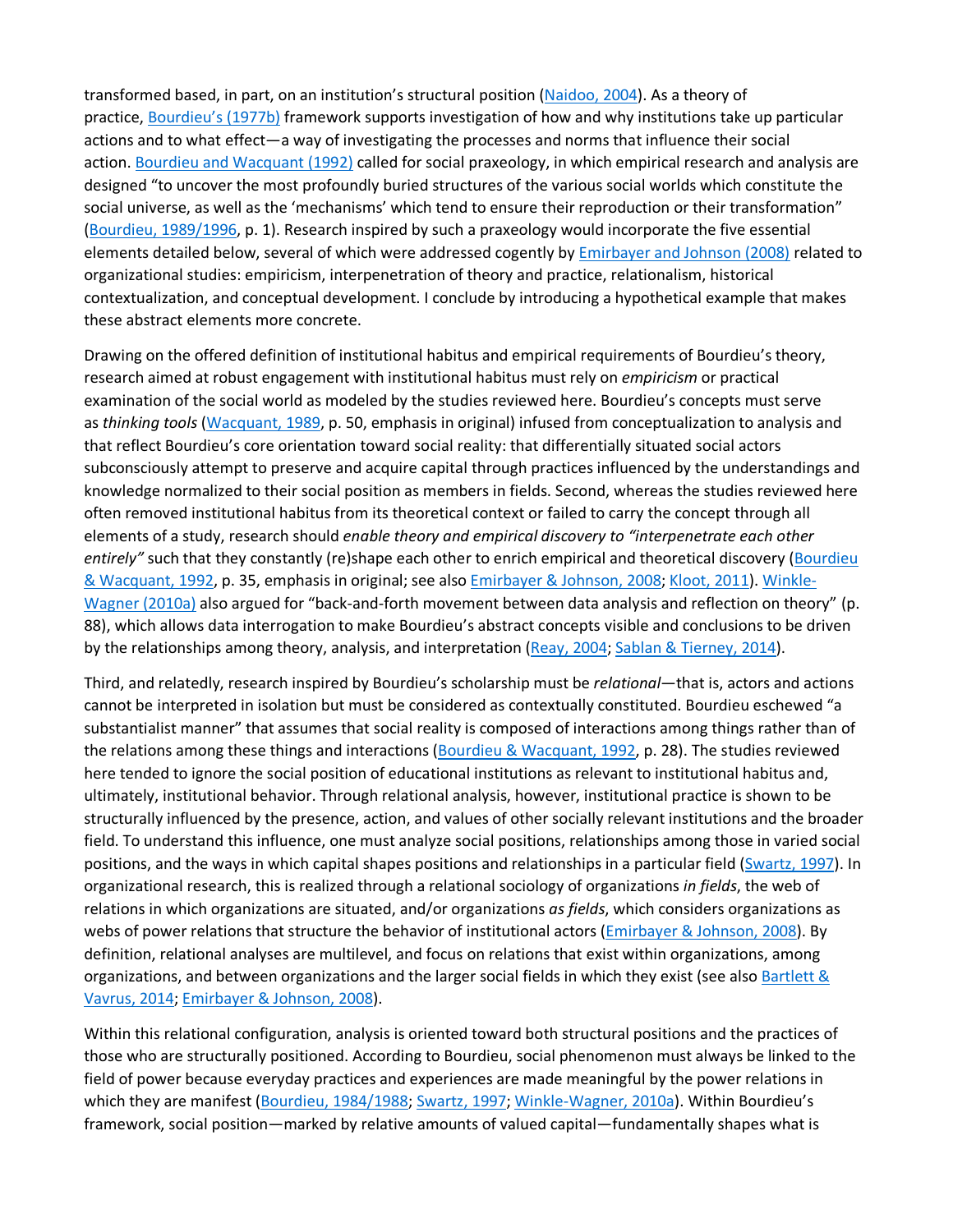practicable and what is believed to be possible, and thus, social practice in a field [\(Bourdieu, 1977b\)](https://0-journals-sagepub-com.libus.csd.mu.edu/doi/full/10.3102/0034654318812915). Unlike the reviewed scholarship in which the social position of educational institutions, if addressed, was divorced from interpretations of institutional practice, the relational analyst must investigate differentially situated social beings (e.g., individuals, groups, and institutions) and the "symbolically meaningful" strategies through which they attempt to garner capital within particular fields (*Emirbayer & Johnson, 2008, p. 14*). Through structurally aware relational analysis, it is possible to observe practice and influences on practice and how these may vary across schools of different social status.

Furthermore, scholars must *provide historical contextualization* because habitus, as a form of embodied history, generates action "in accordance with the schemes engendered by history" [\(Bourdieu, 1977a,](https://0-journals-sagepub-com.libus.csd.mu.edu/doi/full/10.3102/0034654318812915) p. 82). Although some of the reviewed scholarship linked educational institutions to their wider social context by addressing broader policy shifts or local educational inequities, for example, almost none named institutional history as relevant to the salience of contemporary institutional action. Practice cannot be fully comprehended without its historical and contextual precedents. For example, theoretical elaboration related to higher education should attend to its racialized history and exclusions [\(Patton, 2016\)](https://0-journals-sagepub-com.libus.csd.mu.edu/doi/full/10.3102/0034654318812915). Given this history, in which predominantly White institutions were intended as racially "exclusive club[s]" [\(Hurtado et al., 2012,](https://0-journals-sagepub-com.libus.csd.mu.edu/doi/full/10.3102/0034654318812915) p. 59; see also [Patton, 2016\)](https://0-journals-sagepub-com.libus.csd.mu.edu/doi/full/10.3102/0034654318812915), some empirical work with institutional habitus should address not only the impact of the "collective habitus" of the "myth of [W]hite racial supremacy" that forms higher education's sociopolitical context but also the ways in which institutional habitus, capital, and field interact to normalize Whiteness to detrimental effect for students marginalized by race and other social markers [\(Chandler, 2007,](https://0-journals-sagepub-com.libus.csd.mu.edu/doi/full/10.3102/0034654318812915) pp. 127, 126; see also [Gusa, 2010;](https://0-journals-sagepub-com.libus.csd.mu.edu/doi/full/10.3102/0034654318812915) [Yosso et al.,](https://0-journals-sagepub-com.libus.csd.mu.edu/doi/full/10.3102/0034654318812915)  [2009\)](https://0-journals-sagepub-com.libus.csd.mu.edu/doi/full/10.3102/0034654318812915).

Finally, at this stage in the concept's development, scholars should engage in explicit *conceptual development of institutional habitus* by crafting ways in which to make institutional habitus visible and examining not only what it is but how it has its effects—as noted, this element received isolated attention in the reviewed scholarship. The same has been prescribed for productive use of Bourdieu's other concepts [\(Davies & Rizk, 2018;](https://0-journals-sagepub-com.libus.csd.mu.edu/doi/full/10.3102/0034654318812915) [Sablan &](https://0-journals-sagepub-com.libus.csd.mu.edu/doi/full/10.3102/0034654318812915)  [Tierney, 2014;](https://0-journals-sagepub-com.libus.csd.mu.edu/doi/full/10.3102/0034654318812915) [Winkle-Wagner, 2010a\)](https://0-journals-sagepub-com.libus.csd.mu.edu/doi/full/10.3102/0034654318812915). Relying on close empirical investigation of the sources, constituent elements, interactions, and effects of institutional habitus, researchers can, based on these empirical principles, examine the generalized realities of habitus within institutions of a certain status and the unique realities generated by the trajectory of the specific institution(s) being studied [\(Bourdieu, 1984/1988;](https://0-journals-sagepub-com.libus.csd.mu.edu/doi/full/10.3102/0034654318812915) [Bourdieu et al.,](https://0-journals-sagepub-com.libus.csd.mu.edu/doi/full/10.3102/0034654318812915)  [1999\)](https://0-journals-sagepub-com.libus.csd.mu.edu/doi/full/10.3102/0034654318812915).

#### A Hypothetical Study

I now sketch a hypothetical study that employs institutional habitus in empirical scholarship. It is impossible to fully outline a study because the inquiry, its bounds, and implications for institutional habitus would necessarily emerge as the study unfolded. Thus, my intent is to be illustrative rather than prescriptive, acknowledging that there are multiple ways to engage institutional habitus in empirical education research. For now, consider a study of policy implementation within higher education. This study engages the outlined principles as an empirical investigation that is guided from start to finish by Bourdieu's framework, leveraging the policy to examine a campus's socially situated behavior and the study itself to identify and interrogate the operation of institutional habitus. Given that habitus is a decision-making schema—that is, an interpretive and behavioral framework animated by the decision maker's social status—a policy study that examines institutional habitus should attend to local sense-making processes (i.e., policy interpretation) and link these to internal or external factors, the influence of which reflects institutional social position (i.e., policy strategy). The roots of these schema should be contextualized within institutions' contemporary and historical power relations and social contexts, revealing the existence of self-interested, status-concerned institutional action, and how this action is shaped over time by related behavior and interests.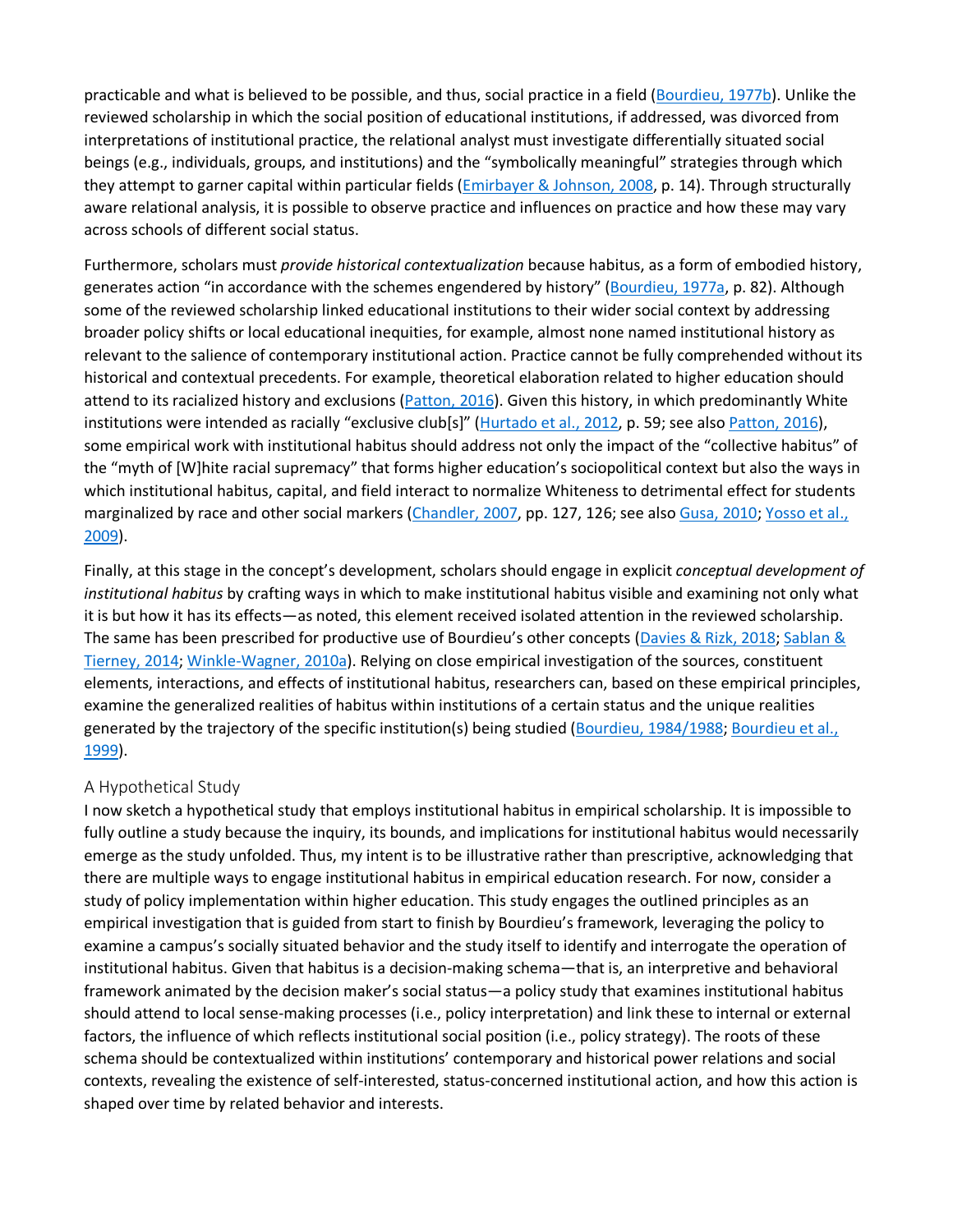#### Conceptualization

Guided by the principle of interpenetration, Bourdieu's framework would serve as a guiding principle from study conceptualization through analysis. It would inform criteria for campus selection, guiding the researcher to articulate factors of status differentiation among local campuses—that is, what functions as capital in the local arena and how do these resources create demarcations among campuses? Beyond objective measures (e.g., budget), this would include reputational (i.e., the campus relative to other local campuses) and network-related (i.e., the campus's peer institutions) criteria. The researcher would look to Bourdieu's framework for guidance on design and implementation of the study, which would have an inherently critical orientation, representing as it does the belief that observable practices contain both the content of those practices and the hierarchically organized meanings and relationships in which those practices are embedded. The study could draw on critical policy and/or critical race studies, for example, to examine ways in which the policy reinforces and/or challenges current distributions of power and how this is similar to or different from previous institutional and social patterns, signifying the principle of historical contextualization.

#### Participant selection

In pursuit of the relationalism principle, at minimum, the study would focus on one implementing campus, the educational system to which the campus belongs, and other influential entities (e.g., organizations or actors) that shape policy interpretation and implementation. This would allow the researcher to investigate the external forces to which the campus responds and that configure power relations on campus (i.e., campus in fields) and the internal forces that fashion policy response based on organizational interests and the differential influence wielded by institutional agents (i.e., campus as field). Participants, too, would be purposefully sampled to include actors most (likely) influenced by or, importantly, influential to the policy. In addition to students, other actors within the institution (e.g., teachers, administrators, and other staff) strongly direct the ways in which institutional habitus is lived through their interaction with and (re)negotiation of it. The quest would be to continually situate the campus, internal actors, and its policy activities within fields of power—What action is taking place? Motivated by what? To whose benefit?—to establish these activities as lived expressions of the pursuit of capital, the exchange and accumulation of which challenges or reinforces relations among dominant and marginalized actors. Again, the principle of interpenetration of theory and discovery is visible here. Although a study of one campus can be relational if it accounts for the mutual impact of the campus and other players in relevant fields, a multi-institutional analysis would be theoretically richer if focused, for example, on policy implementation within campuses of similar or different social statuses. The researcher would frame institutional habitus as an institutional factor in campuses' policy responses by attending to the ways in which social position is revealed within institutional practice, including the weight of capital- and field-shaped interests on policy action.

#### Data collection

A wealth of data—local documents, conversations, events, interviews, institutional changes, and/or policy relevant outcomes—could be analyzed through qualitative and/or quantitative approaches for this study [\(Emirbayer & Johnson, 2008\)](https://0-journals-sagepub-com.libus.csd.mu.edu/doi/full/10.3102/0034654318812915). Although empirical study of institutional habitus can take many forms, it must isolate details about the institution. A study that largely engages student-level actors, for example, must make aspects of the campus visible beyond student reports and experiences. Institutional metrics, artifacts, and documents, including archival material, would address the principle of historical contextualization and—as articulations of agents acting within and on behalf of the campus—could be deconstructed through content and discourse analysis as instantiations of institutional history, beliefs, and norms all of which are linked to institutional habitus. Guided by both the principles of interpenetration and of relationalism, data collection would aim to uncover the ways in which the actions of the campus(es) and of institutional actors were facilitated or constrained by their relative social positions—and this orientation would be carried into analysis.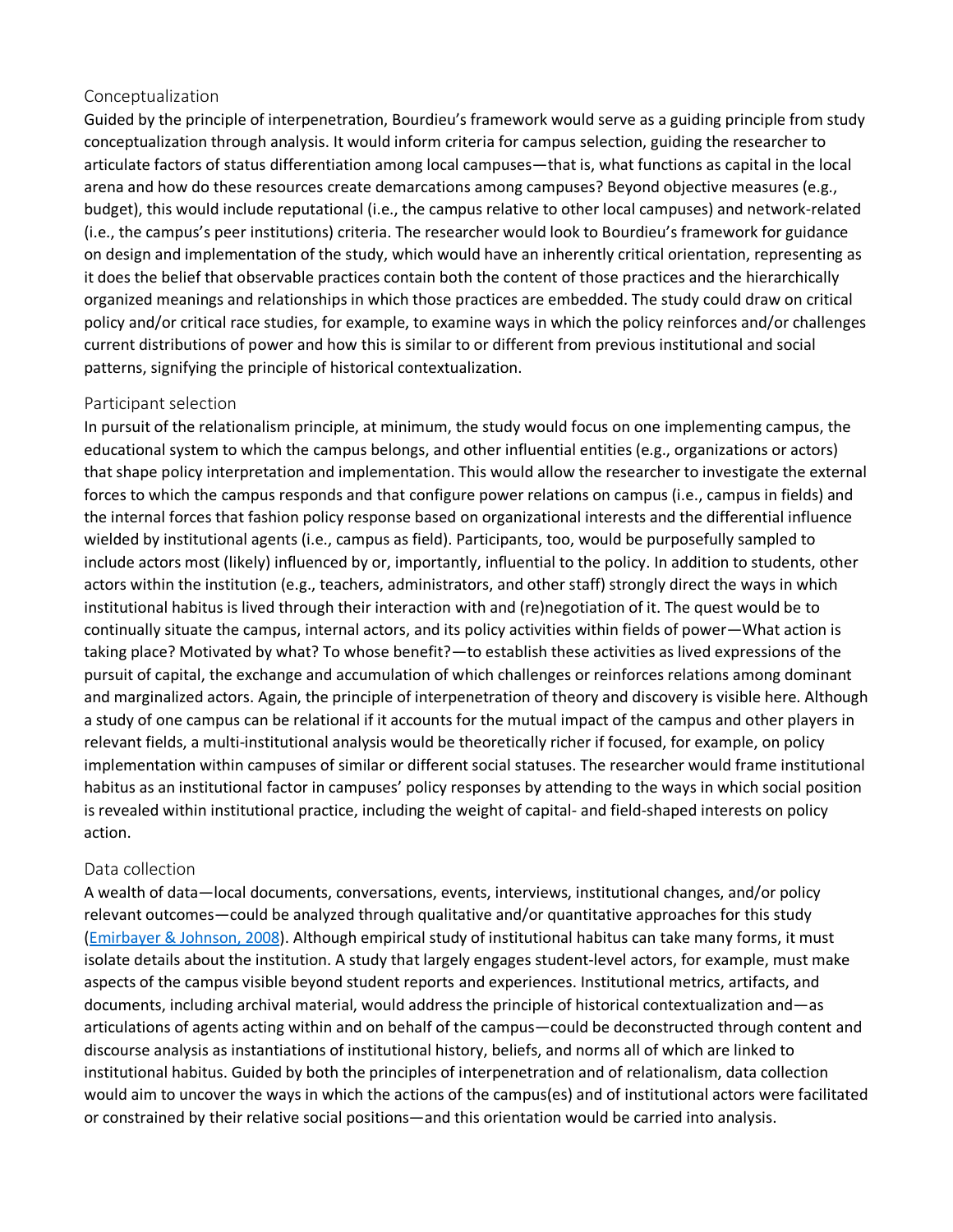#### Data analysis and interpretation

The principles of relationalism, interpenetration, and historical contextualization comingle to bring the study's aims to fruition through guiding questions about the ways of thinking and behaving institutions and actors draw on to interpret and respond to the policy: What frames and patterns emerge? How do these relate to institutional position? What (mis)alignments exist across institutional actors? Finally, how do contemporary policy activities continue and/or disrupt historical activities and orientations? In addition, the researcher should operationalize Bourdieu's core concepts of habitus, capital, and field (see also [Davies & Rizk, 2018;](https://0-journals-sagepub-com.libus.csd.mu.edu/doi/full/10.3102/0034654318812915) [Swartz,](https://0-journals-sagepub-com.libus.csd.mu.edu/doi/full/10.3102/0034654318812915)  [1997;](https://0-journals-sagepub-com.libus.csd.mu.edu/doi/full/10.3102/0034654318812915) [Winkle-Wagner, 2010a\)](https://0-journals-sagepub-com.libus.csd.mu.edu/doi/full/10.3102/0034654318812915), asking, for example,

- *Field*: What external and internal actors are relevant to policy activity? How is their influence enacted? How does their influence shape decision making? This would help uncover the dialectical interactions among internal and external stakeholders whose differential stocks of capital guide policy activity and help to make visible the campus's web of power relations. Furthermore, by identifying influential actors, a researcher can draw bounds around relevant fields, which cannot be assumed a priori but must be identified and constructed through interactions in the real world.
- *Institutional habitus*: How does sense of the institution's social position inform policy activity? This emphasizes the campus's own social status—how and when it becomes salient to policy decision making, in what terms, and to what effect—and articulates how the institution's selfidentity comes into view and how institutional actors move to protect or change this identity and why. This last element links to interaction and negotiation as well as to individual habitus because policy actors are differentially situated within and react to institutional habitus, shaping both it and the policy outcomes.
- *Capital*: What is at stake in policy interactions? Which resources determine the relative positions of actors related to the policy? What resources do actors and institutions draw on to advocate for and advance their actions? In this way, the researcher identifies the policy's its impact on capital distribution, which is actually its impact on institutional power—with dominant actors and institutions more likely to gain or retain valued capital.

Given institutional habitus' relative theoretical infancy, the policy researcher should operationalize the concept, proposing and interrogating empirical formulations, to realize the principle of conceptual development. Again, the scholar could draw on qualitative or quantitative methodologies to operationalize (the influence of) field, institutional habitus and capital. For example, factor analysis could be employed within a large data set to isolate the constituent elements of institutional habitus. Or, if as [Reay \(1998b\)](https://0-journals-sagepub-com.libus.csd.mu.edu/doi/full/10.3102/0034654318812915) suggested, the researcher agrees that expressive order is a constituent element of institutional habitus, then the policy study would identify how the norms through which the policy is communicated reflect institutional habitus, and in turn, draw institutional status and interests into everyday decision making and activity related to the policy. Furthermore, because institutional habitus is embodied in multiple aspects of the campus, the researcher can also uncover other campus elements in which institutional habitus is influential. It would be the researcher's task to articulate the theoretical reasoning that links particular elements to institutional habitus and to delineate how they have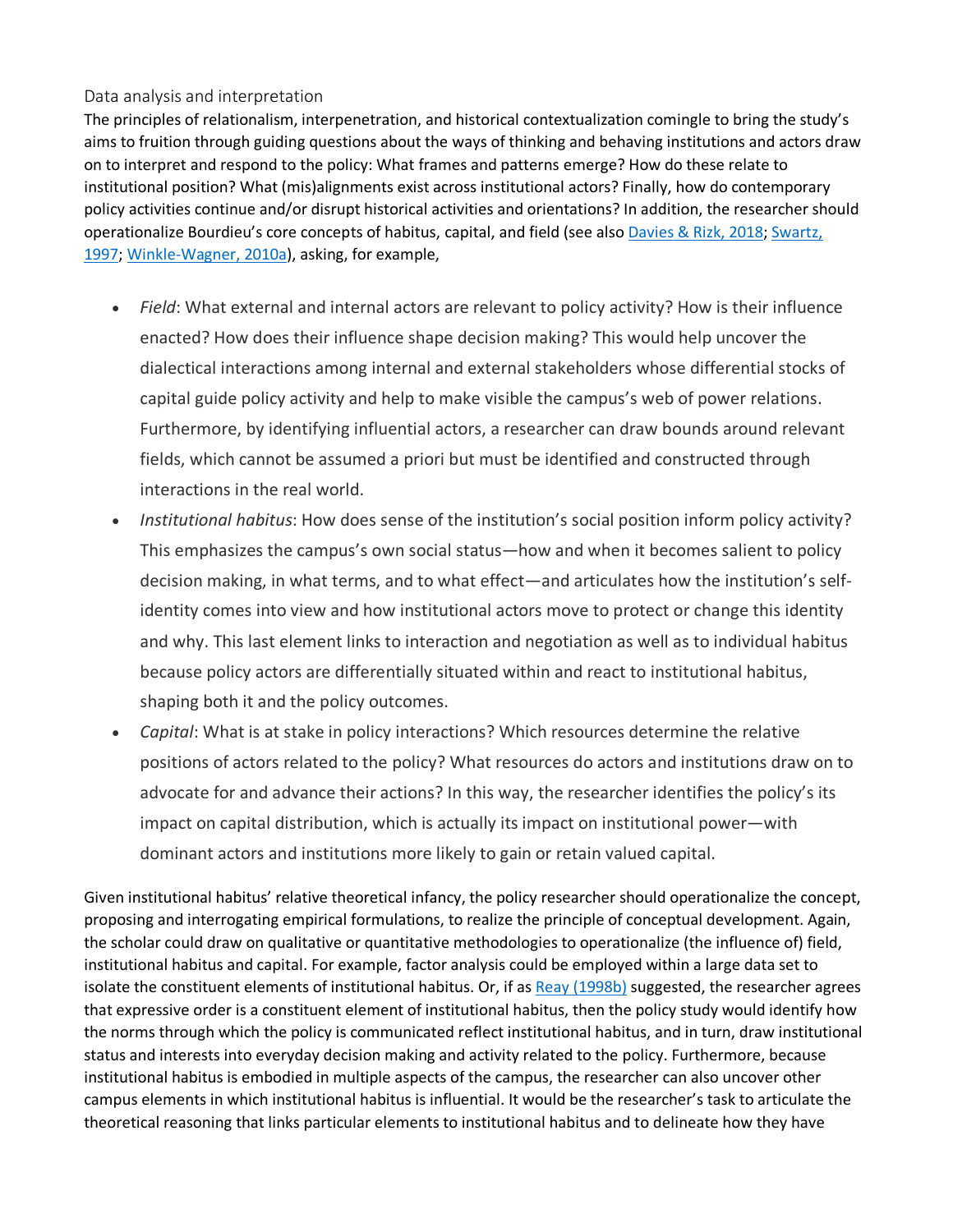impact—causally, correlationally, or situationally—for the policy based on the institutional context being studied. Relatedly, development of institutional habitus would require the policy researcher to engage others' ideas and conceptualizations. Rather than merely citing it, however, the researcher would directly interrogate and build on previous scholarship and formulations of institutional habitus, asking, "What will I carry forward? What should I address that they did not?" and most important, "Why?" as explained within Bourdieu's theory. This would silence the echo chamber in which institutional habitus has existed, and provide avenues for the concept's refinement.

In this section, I asserted a set of principles that should guide empirical application of institutional habitus in education research. The hypothetical policy study revealed how to develop a status-aware, relational study of institutional action among educational contexts differentiated by social position. Such application would advance use of institutional habitus as a conceptual tool with which to investigate the influential role of institutional social position within studies concerned with educational equity in higher education and beyond.

# Conclusion

Over more than 20 years, scholars have leveraged Bourdieu's scholarship and employed institutional habitus to emphasize the implications of educational contexts, the relevance of status to practice these institutions, the interactional processes that generate (differences in) educational experience, and differentiation and struggle within and across educational contexts. Despite these contributions, I have argued—based on a critical review of this scholarship—that these attempts to employ institutional habitus have left the concept undertheorized. Specifically, this scholarship is plagued by several key absences, including narrow attention to institutional status; failure to attribute institutional habitus to institutions; scant integration of Bourdieu's other key concepts; and limited theoretical or empirical development of the concept. Nevertheless, the project I advance is not critique of institutional habitus itself but interrogation of the concept's operationalization, and advocacy for its empirical development. I join [Reay, David, et al. \(2001\)](https://0-journals-sagepub-com.libus.csd.mu.edu/doi/full/10.3102/0034654318812915) in arguing that problems in conceptualization of institutional habitus "do not vitiate its value but, rather, suggest the need for further work" (Abstract).

To aid this work, I proposed a robust definition of institutional habitus: an institution's values, common sense, beliefs, behaviors, and taken-for-granted positions *as situated within* historical and contemporary social relations. Although the concept may be difficult to define precisely [\(Reay, 1998b\)](https://0-journals-sagepub-com.libus.csd.mu.edu/doi/full/10.3102/0034654318812915), I offer this definition as a heuristic through which to view the social world, and, most immediately, with which to interpret the meanings and effects of institutional behavior. In contrast to static notions of schools as disinterested institutions in which students merely experience success or failure, institutional habitus as outlined here offers scholars a more theoretically engaged method through which to challenge normative assumptions about social and academic integration, which serve social reproductive purposes, require students to remedy a condition that is collectively created, and de-emphasize the unique role of colleges and universities in structuring student success or failure [\(Tett, 2004\)](https://0-journals-sagepub-com.libus.csd.mu.edu/doi/full/10.3102/0034654318812915). Inadequate attention to educational institutions as social actors shaped by their own structurally determined interests puts scholars at risk of unwittingly reinforcing the reproductive nature of educational interactions by failing to recognize the relationships between institutional practices and social structure [\(Apple,](https://0-journals-sagepub-com.libus.csd.mu.edu/doi/full/10.3102/0034654318812915)  [1980;](https://0-journals-sagepub-com.libus.csd.mu.edu/doi/full/10.3102/0034654318812915) [Bourdieu, 1977b\)](https://0-journals-sagepub-com.libus.csd.mu.edu/doi/full/10.3102/0034654318812915). The offered definition helps frame schools as socially situated and context-driven social actors rather than as ahistorical entities that lack their own values, interests, preferences, and inclinations toward action. It can draw attention to otherwise invisible encounters and conversions that negatively affect student outcomes and experiences. Figured as dynamic, interested social beings, educational institutions are not passive elements in a field that structures students' experiences but actors in fields of their own for whom status and legitimacy concerns are primary [\(Reay, David, et al., 2001\)](https://0-journals-sagepub-com.libus.csd.mu.edu/doi/full/10.3102/0034654318812915).

A research agenda informed by this definition would be grounded in the assumption that educational experiences, particularly for marginalized populations, are not the sole result of individual attributes and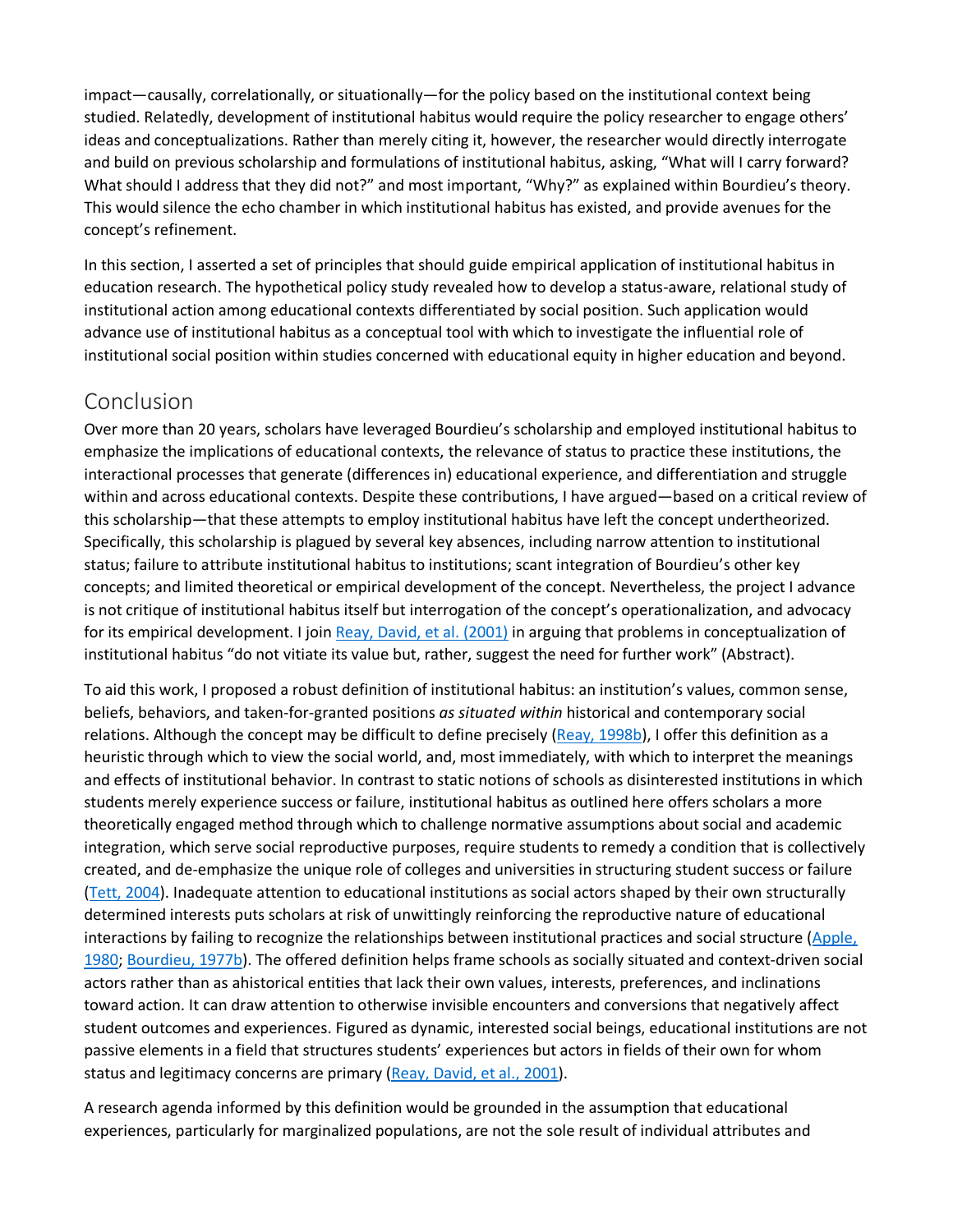capacities. Responding to [Bourdieu's \(1993a\)](https://0-journals-sagepub-com.libus.csd.mu.edu/doi/full/10.3102/0034654318812915) call to augment theory with the "specificity of an empirical reality" (p. 271), researchers can use the definition of institutional habitus offered here to unearth the apparatuses that "educational systems employ to reproduce existing social relations" [\(Webb, Schirato, & Danaher, 2002,](https://0-journals-sagepub-com.libus.csd.mu.edu/doi/full/10.3102/0034654318812915) p. 114; see also [Pearce et al., 2008;](https://0-journals-sagepub-com.libus.csd.mu.edu/doi/full/10.3102/0034654318812915) [Robbins, 1993\)](https://0-journals-sagepub-com.libus.csd.mu.edu/doi/full/10.3102/0034654318812915). Research in this vein would identify the ways in which educational practice and its outcomes emerge from the interplay of an evolving set of structurally, institutionally, and individually influenced dispositions and actions that are rooted in social power. It would also indicate that educational institutions themselves are not immune to this structuration [\(Giddens, 1979\)](https://0-journals-sagepub-com.libus.csd.mu.edu/doi/full/10.3102/0034654318812915). This underscores the value of institutional habitus above and beyond institutional culture or climate, studies of which may separate culture from structure rather than acknowledging their interdependence (e.g., [Alvesson, 2013\)](https://0-journals-sagepub-com.libus.csd.mu.edu/doi/full/10.3102/0034654318812915) or address structure without attending specifically to interactive institutional and social power relations (e.g., Hurtado, [1994\)](https://0-journals-sagepub-com.libus.csd.mu.edu/doi/full/10.3102/0034654318812915). Institutional habitus and its guiding framework resituate institutional beliefs and practices within larger social ideologies and power relations, revealing the structural roots of institutional practice and the need for grander transformations. Although institutional climate or culture may be employed to make such assessments, these are inherent to institutional habitus.

As [Tett \(2004\)](https://0-journals-sagepub-com.libus.csd.mu.edu/doi/full/10.3102/0034654318812915) argued, if educational inequities "are to be properly addressed, and systematically dismantled, there is a need to understand issues of process and structure, and exclusion and choice, in all their complexity" (p. 252). Robust operationalization of institutional habitus can help scholars and practitioners identify and take responsibility for the institutional mechanisms that facilitate student success or failure [\(Thomas, 2002\)](https://0-journals-sagepub-com.libus.csd.mu.edu/doi/full/10.3102/0034654318812915). Although schools' institutional habitus tend to pathologize differences that set students apart from the institution, institutional habitus need not reproduce inequity. Additional scholarly attention can reveal the ways in which institutional habitus marginalizes but greater awareness of these processes of marginalization can also provide insight into opportunities to interrupt this marginalization, as [Sablan and Tierney \(2014\)](https://0-journals-sagepub-com.libus.csd.mu.edu/doi/full/10.3102/0034654318812915) have also argued. Considering individual and institutional habitus as distinct but intermingled realities can reveal the mechanisms through which students become (mis)matched with educational contexts as well as the effect this may have [\(Reay, David, et al., 2001\)](https://0-journals-sagepub-com.libus.csd.mu.edu/doi/full/10.3102/0034654318812915). In clarifying this problem, different, and perhaps more equitable, solutions may emerge.

## Notes

In addition to the anonymous reviewers whose thoughtful feedback helped shape this article, the author would like to thank the following individuals for their input and support: Michael Apple, Linn Posey-Maddox, Sara Goldrick-Rab, Roland Jackson, Shameka Powell, and the Marquette University Writers' Group, whose insights and encouragement, in particular, were critical to the development of this article. Finally, Robert Lowe and Melissa Gibson acted as critical thought partners during final revisions of the manuscript.

- 1. Bourdieu's use of "strategy" was not meant to conjure the intentional pursuit of material gain or interests. Instead, the interest that guides strategy is a "socially situated concern" that, rather than rational calculation or intention, reflects the influence of habitus [\(Wacquant, 1992,](https://0-journals-sagepub-com.libus.csd.mu.edu/doi/full/10.3102/0034654318812915) p. 25), which establishes "a *tacit* calculation of interest and pursuit of distinction" in accord with one's social position and that subconsciously establishes the reason for social action [\(Swartz, 1997,](https://0-journals-sagepub-com.libus.csd.mu.edu/doi/full/10.3102/0034654318812915) p. 290, emphasis added).
- 2. [Bourdieu \(1989/1996\)](https://0-journals-sagepub-com.libus.csd.mu.edu/doi/full/10.3102/0034654318812915) employed the term *agent* rather than *individual* to emphasize social beings' preparedness to act given their orientation toward and understanding of the field of social power. Therefore, I employ the term *agent* rather than *individual* when discussing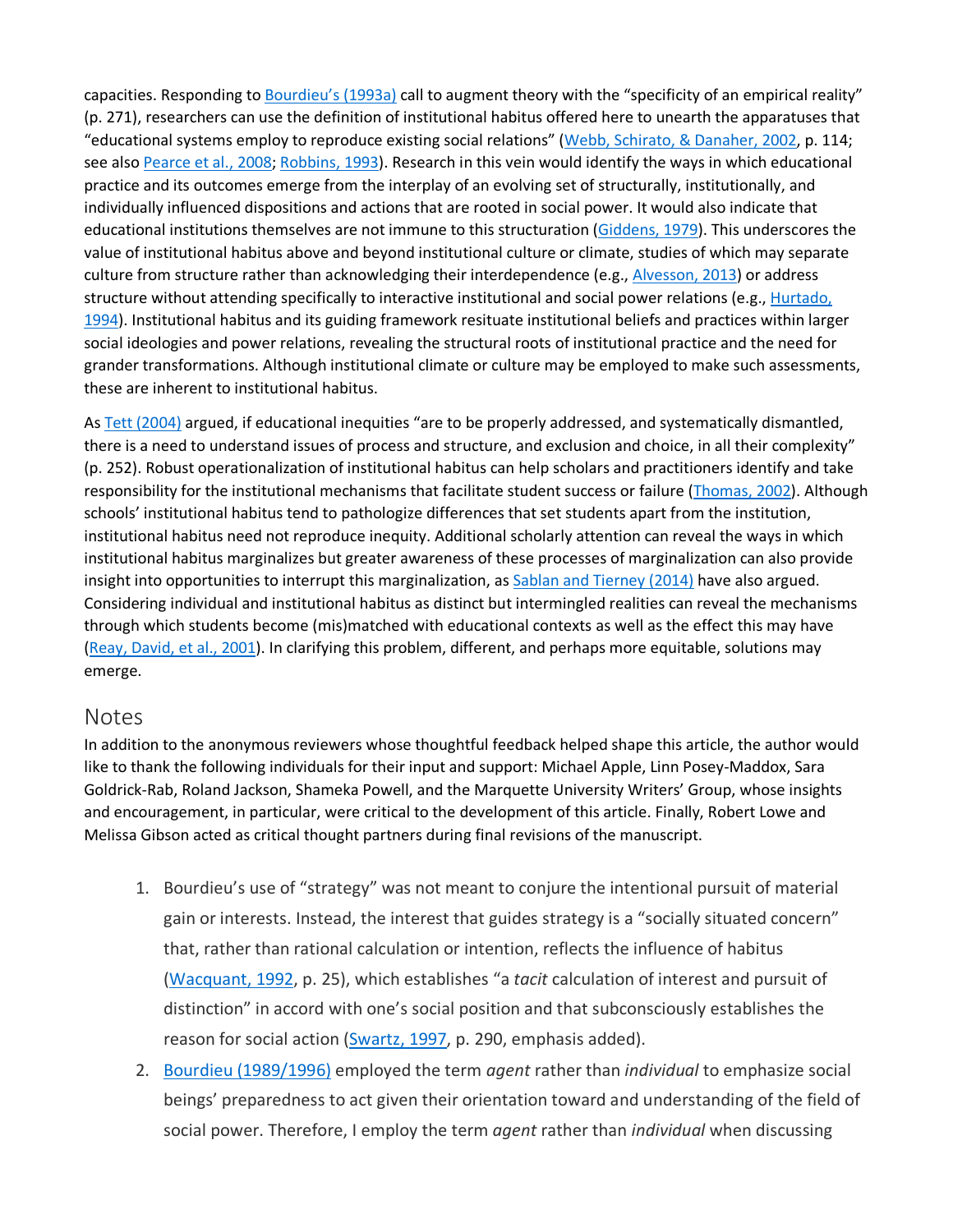Bourdieu's theoretical framework and scholarship. More broadly, however, I use *actor* in this way and reserve *agent* to refer to those who act on behalf of a school or college.

- 3. [McDonough \(1991\)](https://0-journals-sagepub-com.libus.csd.mu.edu/doi/full/10.3102/0034654318812915) explored the possibility of a habitus held at the organizational level earlier, but the scholar first used the phrase "organizational habitus" in her 1997 book.
- 4. I default to [Reay's \(1998a\)](https://0-journals-sagepub-com.libus.csd.mu.edu/doi/full/10.3102/0034654318812915) "institutional habitus" because it is more common in this literature.
- 5. There was not enough elaboration of the concept in three studies for me to assess the framing of institutional habitus employed (i.e., [Crozier et al., 2008;](https://0-journals-sagepub-com.libus.csd.mu.edu/doi/full/10.3102/0034654318812915) Leathwood & O'Connell, [2003;](https://0-journals-sagepub-com.libus.csd.mu.edu/doi/full/10.3102/0034654318812915) [Wakeling, 2005\)](https://0-journals-sagepub-com.libus.csd.mu.edu/doi/full/10.3102/0034654318812915).

## References

- \*Acevedo-Gil, N. (2014). College-going culture in an underresourced urban high school: Examining Latina/o college choice and navigation (Doctoral dissertation). University of California–Los Angeles, CA.
- \*Ahmed, N., Kloot, B., Collier-Reed, B. I. (2015). Why students leave engineering and built environment programmes when they are academically eligible to continue. European Journal of Engineering Education, 40, 128–144. doi:10.1080/03043797.2014.928670
- \*Akom, A. A. (2003). Reexamining resistance as oppositional behavior: The Nation of Islam and the creation of a Black achievement ideology. Sociology of Education, 76, 305–325. doi:10.2307/1519868
- \*Alcorn, N., Thrupp, M. (2012). Uncovering meanings: The discourses of New Zealand secondary teachers in context. New Zealand Journal of Educational Studies, 47, 107–121.
- Alvesson, M. (2013). The concept of organizational culture. In Understanding organizational culture (2nd ed., pp. 1–15). Thousand Oaks, CA: Sage.
- Apple, M. W. (1980). Analyzing determinations: Understanding and evaluating the production of social outcomes in schools. Curriculum Inquiry, 10(1), 55–76. doi:10.1080/03626784.1980.11075203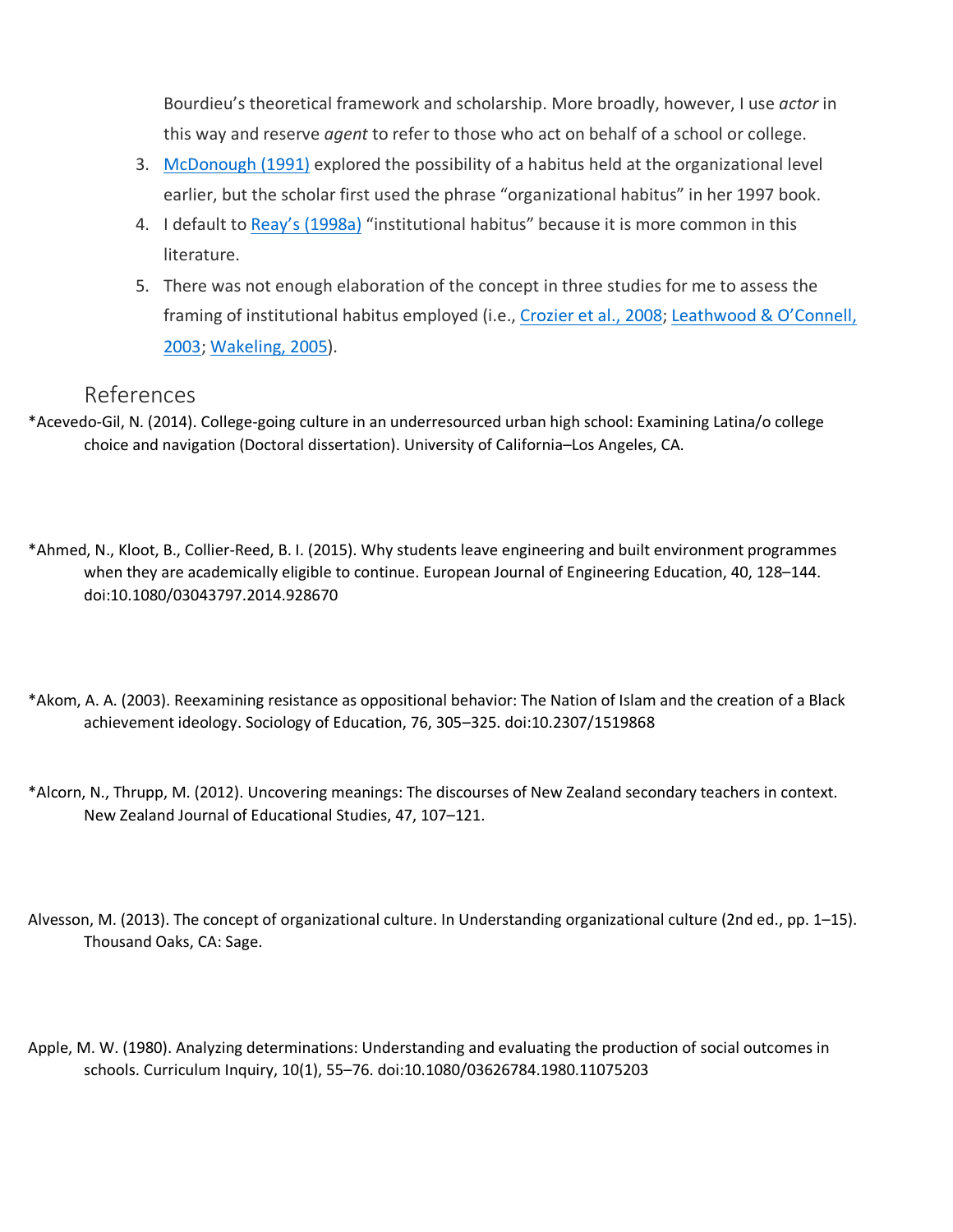- Archer, L. (2003). Social class and higher education. In Archer, L., Hutchings, M., Ross, A. (Eds.), Higher education and social class: Issues of inclusion and exclusion (pp. 5–20). London, England: RoutledgeFalmer.
- Atkinson, W. (2011). From sociological fictions to social fictions: Some Bourdieusian reflections on the concepts of "institutional habitus" and "family habitus". British Journal of Sociology of Education, 32, 331–347. doi:10.1080/01425692.2011.559337
- \*Avramidis, E., Skidmore, D. (2004). Reappraising learning support in higher education. Research in Post-Compulsory Education, 9(1), 63–82. doi:10.1080/13596740400200167
- Bailey, M., Dynarski, S. (2011). Inequality in postsecondary education. In Duncan, G., Murnane, R. (Eds.), Whither opportunity? Rising inequality, schools, and children's life chances (pp. 117–132). New York, NY: Russell Sage.
- \*Barber, T. (2002). "A special duty of care": Exploring the narration and experience of teacher caring. British Journal of Sociology of Education, 23, 383–395. doi:10.1080/0142569022000015427
- Bartlett, L., Vavrus, F. (2014). Transversing the vertical case study: A methodological approach to studies of educational policy as practice. Anthropology & Education Quarterly, 45, 131–147. doi:10.1111/aeq.12055
- \*Bathmaker, A. M., Thomas, W. (2009). Positioning themselves: An exploration of the nature and meaning of transitions in the context of dual sector FE/HE institutions in England. Journal of Further and Higher Education, 33, 119– 130. doi:10.1080/03098770902856652
- Bensimon, E. M., Harris, F., Rueda, R. (2007). The mediational means of enacting equity-mindedness among community college practitioners. Paper presented at the Association for the Study of Higher Education, Louisville, KY.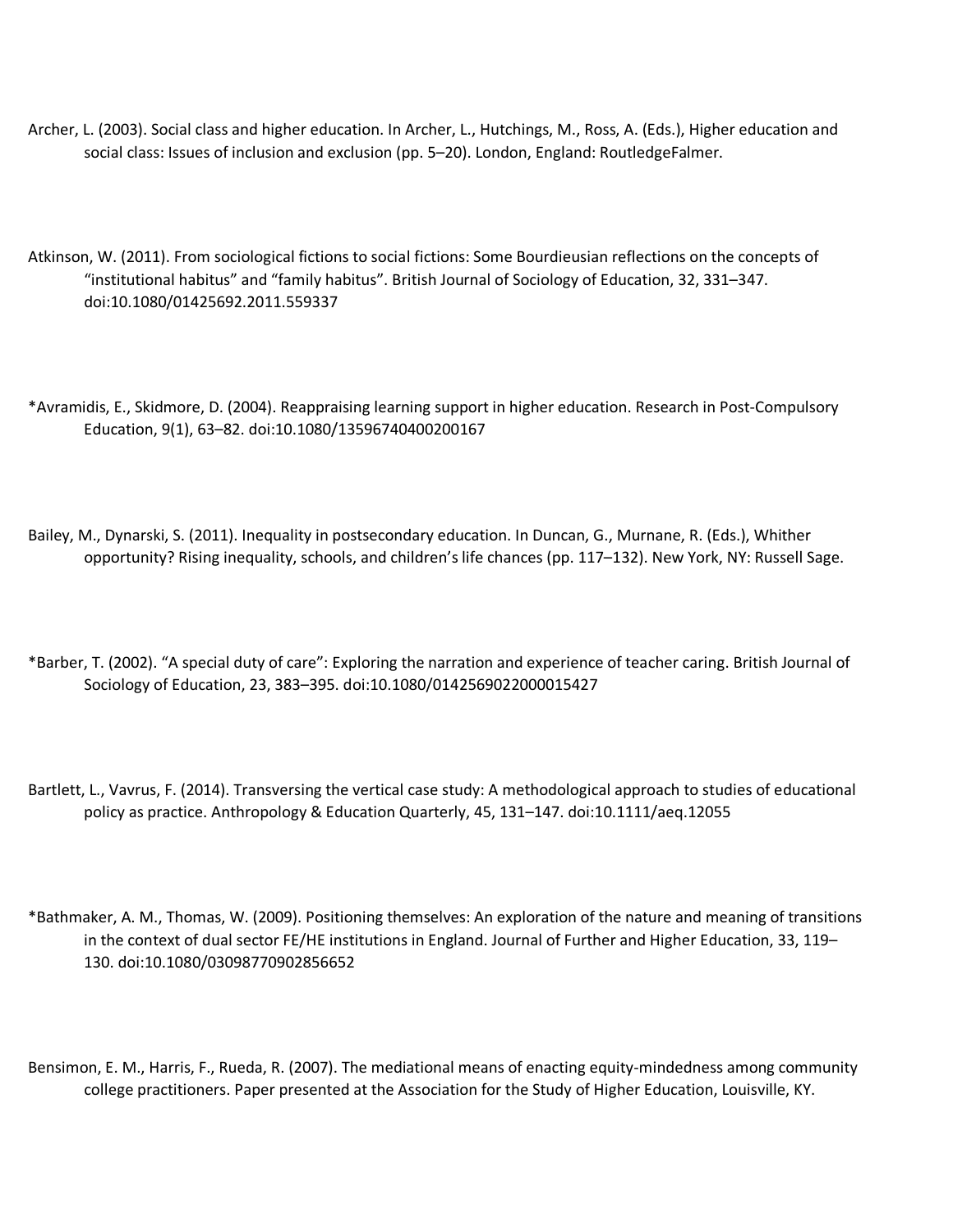- Berger, J. B. (2000). Optimizing capital, social reproduction, and undergraduate persistence: A sociological perspective. In Braxton, J. M. (Ed.), Reworking the student departure puzzle (pp. 95–124). Nashville, TN: Vanderbilt University Press.
- \*Bergerson, A. A. (2007). Exploring the impact of social class on adjustment to college: Anna's story. International Journal of Qualitative Studies in Education, 20, 99–119. doi:10.1080/09518390600923610
- Bourdieu, P. (1974). The school as a conservative force: Scholastic and cultural inequalities. In Eggleston, J. (Ed.), Contemporary research in the sociology of education: A selection of contemporary research papers together with some of the formative writings of the recent past (pp. 32–46). New York, NY: Routledge.
- Bourdieu, P. (1977a). Structures and the habitus. In Outline of a theory of practice (pp. 72–95). Cambridge, England: Cambridge University Press.
- Bourdieu, P. (1977b). Structures, habitus, power: Basis for a theory of symbolic power. In Outline of a theory of practice (pp. 159–191). Cambridge, England: Cambridge University Press.
- Bourdieu, P. (1979/1984). Distinction: A social critique of the judgement of taste. Cambridge, MA: Harvard University Press.

Bourdieu, P. (1984/1988). Homo academicus (Collier, P. , Trans.). Stanford, CA: Stanford University Press.

Bourdieu, P. (1985). The social space and the genesis of groups. Theory and Society, 14, 723–744. doi:10.1007/BF00174048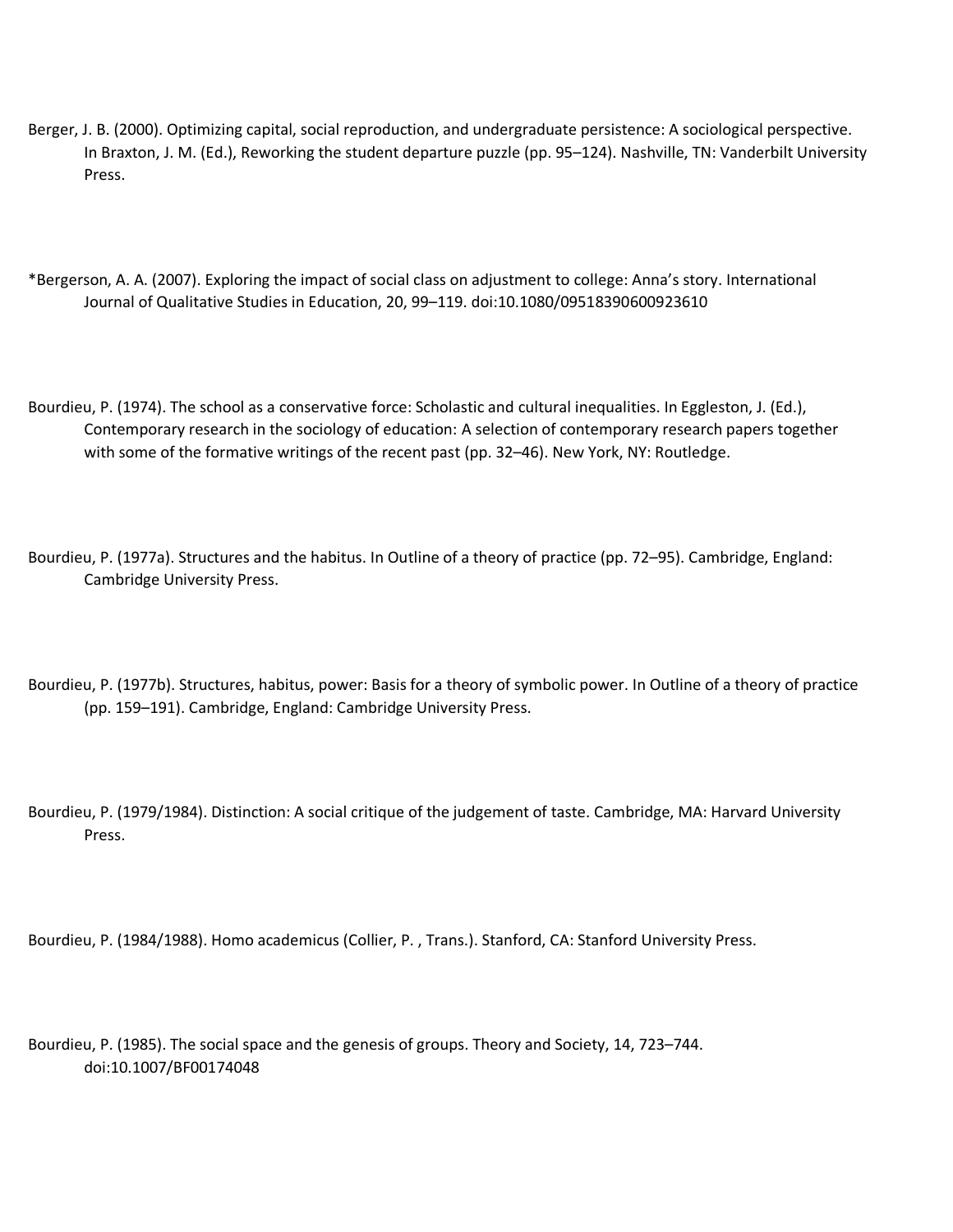- Bourdieu, P. (1986). The forms of capital. In Richardson, J. G. (Ed.), Handbook of theory and research for the sociology of education (pp. 241–258). Westport, CT: Greenwood Press.
- Bourdieu, P. (1989/1996). The state nobility: Elite schools in the field of power (Clough, L. C. , Trans.). Stanford, CA: Stanford University Press.
- Bourdieu, P. (1990a). Preface to the 1990 edition. In Reproduction in education, society, and culture (Nice, R. , Trans., 2nd ed., pp. vii–xiii). London, England: Sage.
- Bourdieu, P. (1990b). Structures, habitus, practices. In The logic of practice (Nice, R. , Trans., pp. 52–65). Cambridge, England: Polity Press.

Bourdieu, P. (1993a). Sociology in question. Thousand Oaks, CA: Sage.

Bourdieu, P. (1993b). Some properties of fields. In Sociology in question (pp. 72–77). Thousand Oaks, CA: Sage.

Bourdieu, P., Accardo, A., Balazs, G., Beaud, S., Bonvin, F., Bourdieu, E., . . . Wacquant, L. J. D. (1999). The weight of the world: Social suffering in contemporary society (Ferguson, P. P., Emanuel, S., Johnson, J., Waryn, S. T., Trans.). Stanford, CA: Stanford University Press.

Bourdieu, P., Passeron, J. C. (1990). Reproduction in education, society, and culture (2nd ed.). London, England: Sage.

Bourdieu, P., Passeron, J. C., de Saint Martin, M. (1994). Academic discourse: Linguistic misunderstanding and professorial power. Cambridge, England: Polity Press.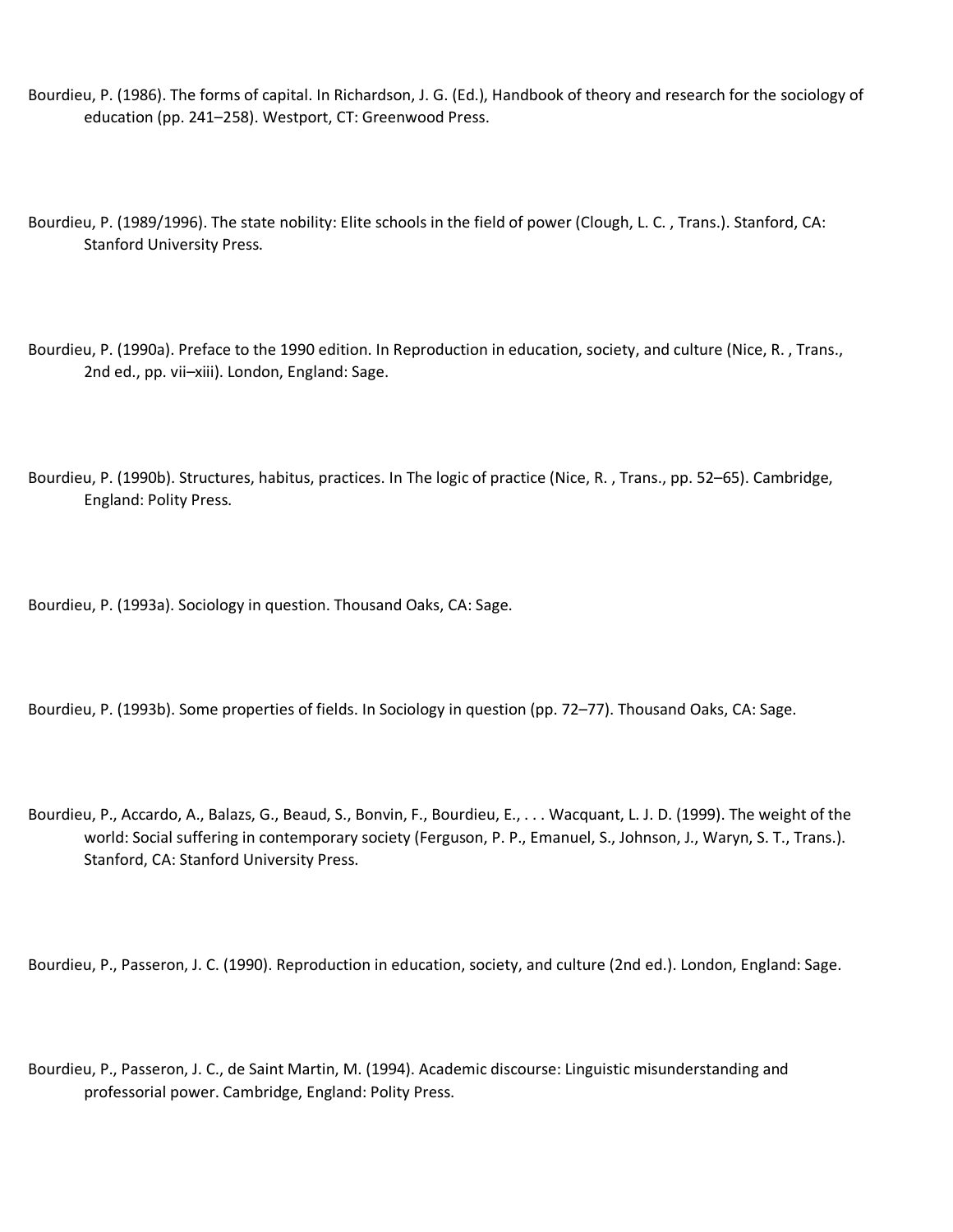Bourdieu, P., Wacquant, L. J. D. (1992). An invitation to reflexive sociology. Chicago, IL: University of Chicago Press.

- Burke, C. T., Emmerich, N., Ingram, N. (2013). Well-founded social fictions: A defence of the concepts of institutional and familial habitus. British Journal of Sociology of Education, 34, 165–182. doi:10.1080/01425692.2012.746263
- byrd, d. (2013, April 27-May 1). Beyond barriers to entry: Institutional habitus and postsecondary success. Paper presented at the Annual Meeting of the American Educational Research Association, San Francisco, CA.
- byrd, d. (2015, November 5-7). The culture of institutional change: Institutional habitus and transformational change for equity in higher education. Paper presented at the Annual Meeting of the Assocation for the Study of Higher Education, Denver, Colorado.
- Callahan, M., Chumney, D. (2009). "Write like college": How remedial writing courses at a community college and a research university position "at-risk" students in the field of higher education. Teachers College Record, 111, 1619–1664.
- Carter, P. L. (2003). "Black" cultural capital, status positioning, and schooling conflicts for low-income African American youth. Social Problems, 50, 136–155. doi:10.1525/sp.2003.50.1.136
- Carter, P. L., Welner, K. G. (Eds.). (2013). Closing the opportunity gap: What America must do to give every child an even chance. Oxford, England: Oxford University Press.
- \*Chamberlin, J. L. (2010). The cultural reproduction of architecture: Examining the roles of cultural capital and organizational habitus in the socialization of architectural education (Doctoral dissertation). University of Michigan, Ann Arbor.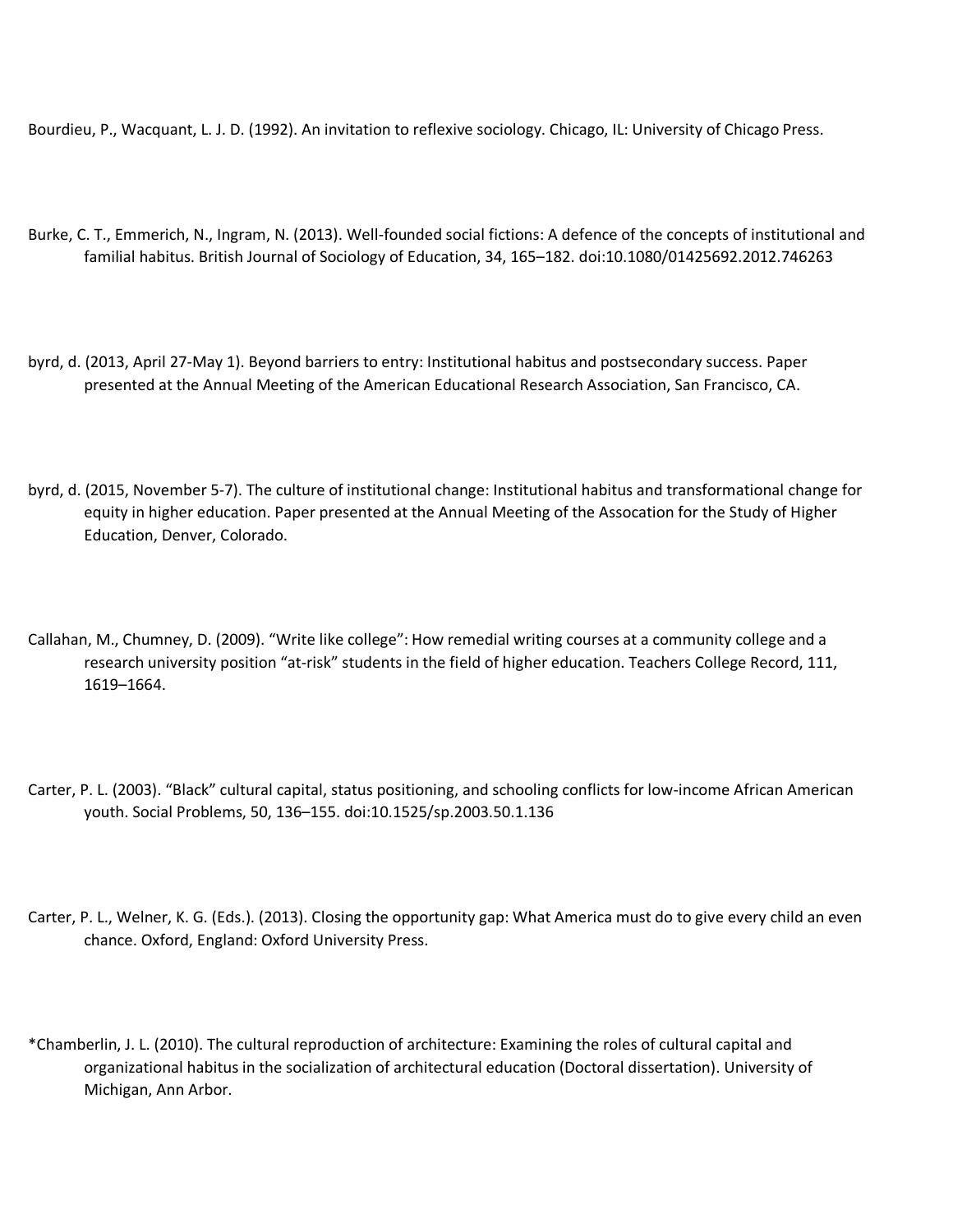- Chandler, P. T. (2007). White teachers, social studies, and race: A case study of the intersection of teachers' habitus and pedagogy (Doctoral dissertation). University of Alabama, Tuscaloosa.
- Charmaz, K. (2014). Constructing grounded theory: A practical guide through qualitative analysis (2nd ed.). Thousand Oaks, CA: Sage.
- \*Chonwerawong, R. (2006). The educational experiences of low-income first generation college students of color at a major public university: An illusion of meritocracy [sic] and educational opportunity (Doctoral dissertation). University of Wisconsin–Madison, Madison.
- \*Cipollone, K., Stich, A. E. (2017). Shadow capital: The democratization of college preparatory education. Sociology of Education, 90, 333–354. doi:10.1177/0038040717739071
- \*Coldron, J., Crawford, M., Jones, S., Simkins, T. (2014). The restructuring of schooling in England: The responses of wellpositioned headteachers. Educational Management Administration & Leadership, 42, 387–403. doi:10.1177/1741143214521592
- \*Cornbleth, C. (2010). Institutional habitus as the de facto diversity curriculum of teacher education. Anthropology & Education Quarterly, 41, 280–297. doi:10.1111/j.1548-1492.2010.01088.x
- \*Crozier, G., Reay, D., Clayton, J., Colliander, L., Grinstead, J. (2008). Different strokes for different folks: Diverse students in diverse institutions—Experiences of higher education. Research Papers in Education, 23, 167–177. doi:10.1080/02671520802048703
- \*Darmody, M. (2012). Institutional habitus and secondary school transitions: Comparative study of Ireland and Estonia. Research in Comparative and International Education, 7, 530–546. doi:10.2304/rcie.2012.7.4.530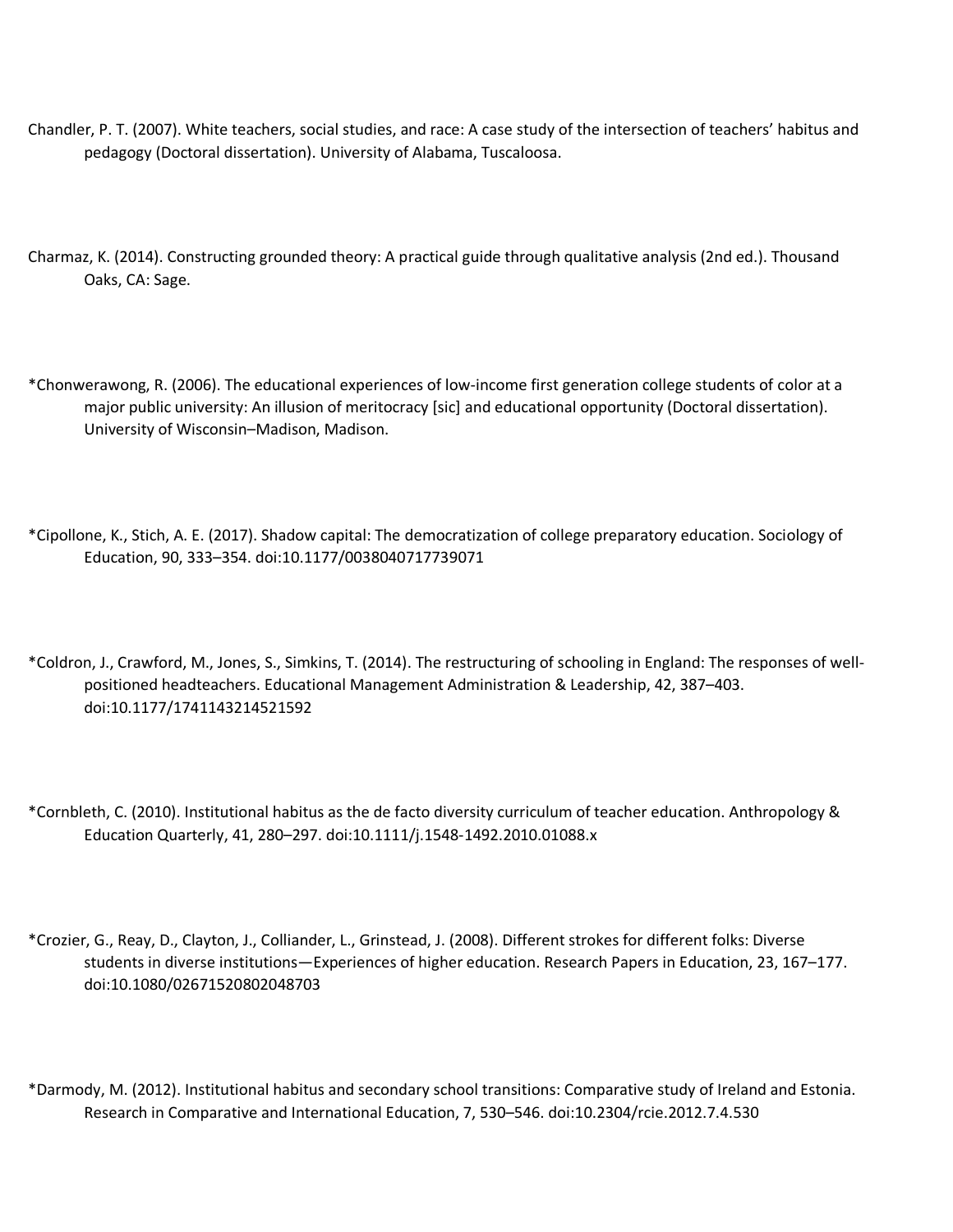- \*David, M. E., Ball, S. J., Davies, J., Reay, D. (2003). Gender issues in parental involvement in student choices of higher education. Gender and Education, 15(1), 21–36. doi:10.1080/0954025032000042121
- Davies, S., Rizk, J. (2018). The three generations of cultural capital research: A narrative review. Review of Educational Research, 88, 331–365. doi:10.3102/0034654317748423
- Dean, J. (2016). Recruiting young volunteers in an area of selective education: A qualitative case study. British Journal of Sociology of Education, 37, 643–661. doi:10.1080/01425692.2014.973016
- \*Diamond, J. B., Randolph, A., Spillane, J. P. (2004). Teachers' expectations and sense of responsibility for student learning: The importance of race, class, and organizational habitus. Anthropology & Education Quarterly, 35(1), 75–98. doi:10.1525/aeq.2004.35.1.75
- Donnelly, M. (2018). Inequalities in higher education: Applying the sociology of Basil Bernstein. Sociology, 52, 316–332. doi:10.1177/0038038516656326
- \*Doolan, K., Lukic, N., Bukovic, N. (2016). The embodiment of class in the Croatian VET school system. European Journal of Education, 51, 345–359. doi:10.1111/ejed.12183
- \*Dundar, A. (2011). A multilevel analysis of student transfer from community colleges to four-year institutions in Indiana (Doctoral dissertation). Indiana University, Bloomington.
- Emirbayer, M., Johnson, V. (2008). Bourdieu and organizational analysis. Theory and Society, 37(1), 1–44. doi:10.1007/s11186-007-9052-y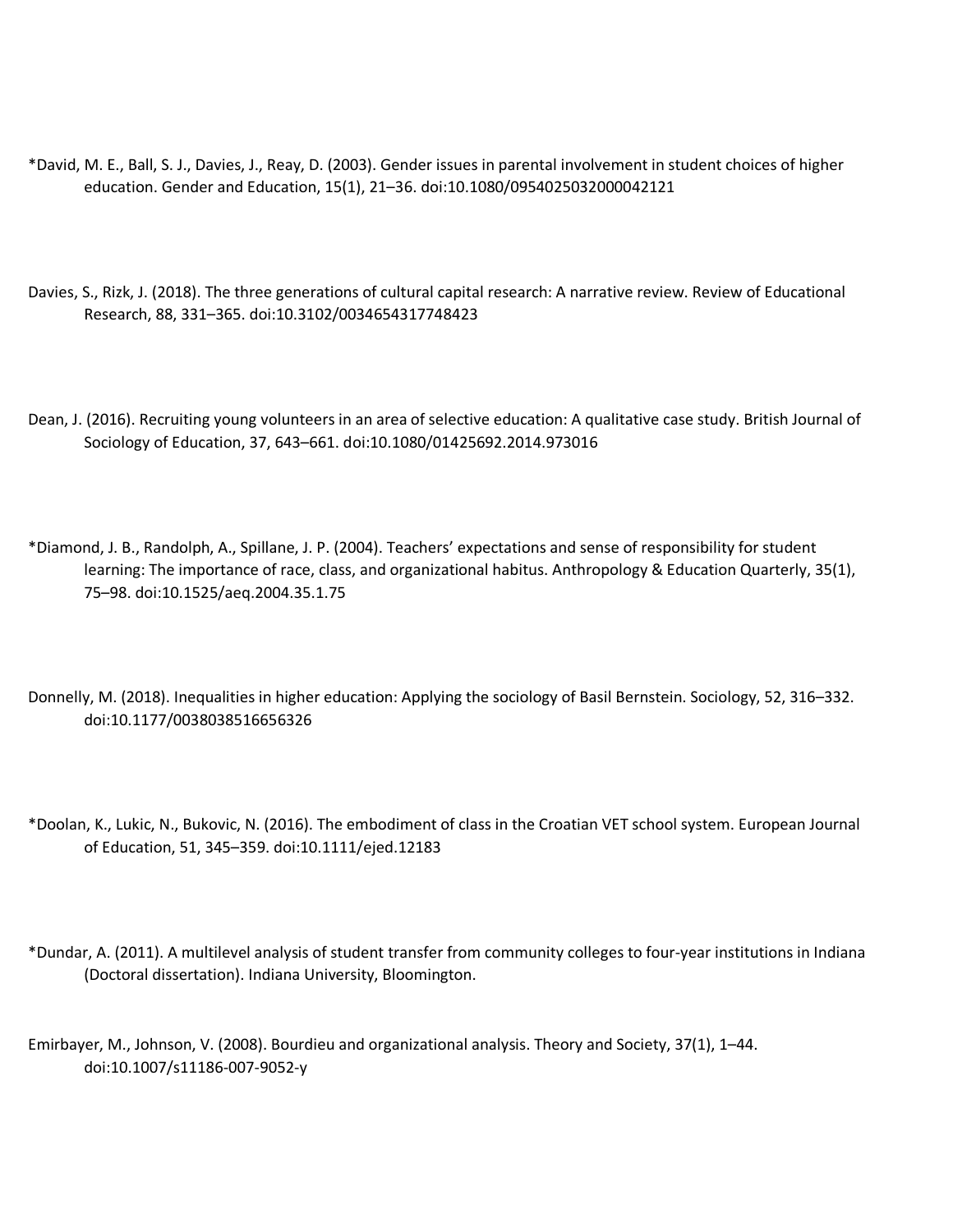- \*Forbes, A. (2008, July). A new retention model. Paper presented at the Higher Education Academy Annual Conference, Harrogate, England.
- Furlong, A., Cartmel, F. (2009). Mass higher education In Furlong, A. (Ed.), Handbook of youth and young adulthood: New perspectives and agendas (pp. 121–126). New York, NY: Routledge.
- Gaddis, S. M. (2013). The influence of habitus in the relationship between cultural capital and academic achievement. Social Science Research, 42, 1–13. doi:10.1016/j.ssresearch.2012.08.002
- Giddens, A. (1979). Central problems in social theory: Action, structure, and contradiction in social analysis. Berkeley: University of California Press.
- \*Glaesser, J., Cooper, B. (2014). Using rational action theory and Bourdieu's habitus theory together to account for educational decision-making in England and Germany. Sociology, 48, 463–481. doi:10.1177/0038038513490352

\*Grodsky, E., Jackson, E. (2009). Social stratification in higher education. Teachers College Record, 111, 2347–2384.

- Grodsky, E., Riegle-Crumb, C. (2010). Those who choose and those who don't: Social background and college orientation. Annals of the American Academy of Political and Social Science, 627(1), 14–35. doi:10.1177/0002716209348732
- Gusa, D. L. (2010). White institutional presence: The impact of Whiteness on campus climate. Harvard Educational Review, 80, 464–490. doi:10.17763/haer.80.4.p5j483825u110002
- Harper, S. R. (2012). Race without racism: How higher education researchers minimize racist institutional norms. Review of Higher Education, 36(1 Suppl.), 9–29. doi:10.1353/rhe.2012.0047
- Hoffman, J. V., Wetzel, M. M., Maloch, B., Greeter, E., Taylor, L., DeJulio, S., Vlach, S. K. (2015). What can we learn from studying the coaching interactions between cooperating teachers and preservice teachers? A literature review. Teaching and Teacher Education, 52, 99–112. doi:10.1016/j.tate.2015.09.004
- Horn, L. J., Berger, R. (2004). College persistence on the rise? Changes in 5-year degree completion and postsecondary persistence rates between 1994 and 2000. Washington, DC: U.S. Department of Education, National Center for Education Statistics.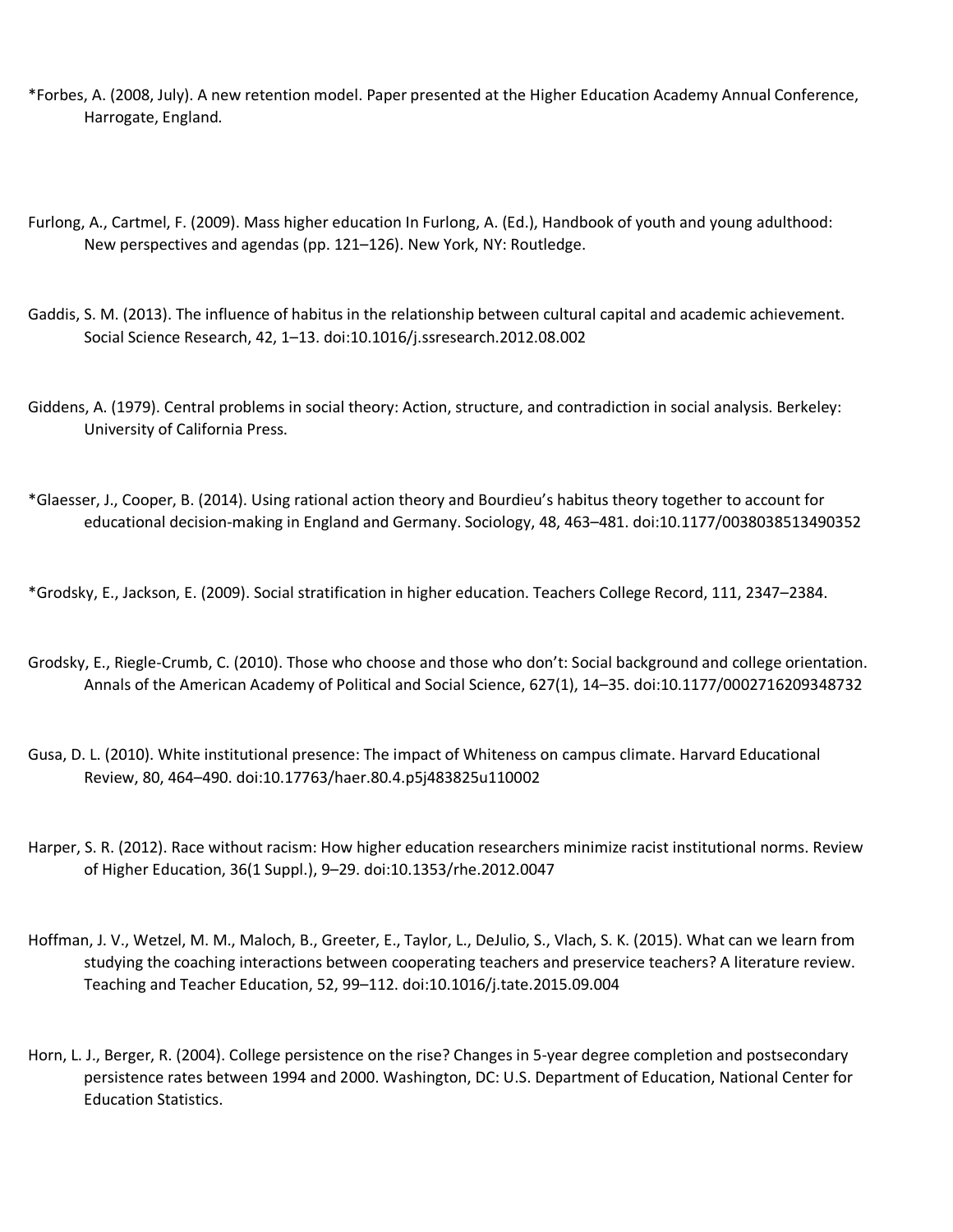- \*Horvat, E. M., Antonio, A. L. (1999). "Hey, those shoes are out of uniform": African American girls in an elite high school and the importance of habitus. Anthropology & Education Quarterly, 30, 317–342. doi:10.2307/3196024
- Hurtado, S. (1994). The institutional climate for talented Latino students. Research in Higher Education, 35(1), 21–41. doi:10.1007/BF02496660
- Hurtado, S., Alvarez, C. L., Guillermo-Wann, C., Cuellar, M., Arellano, L. (2012). A model for diverse learning environments. In Smart, J. C., Paulsen, M. B. (Eds.), Higher education: Handbook of theory and research (Vol. 27, pp. 41–122). New York, NY: Springer.
- Hurtado, S., Griffin, K. A., Arellano, L., Cuellar, M. (2008). Assessing the value of climate assessments: Progress and future directions. Journal of Diversity in Higher Education, 1, 204–221. doi:10.1037/a0014009
- \*Ingram, N. (2009). Working-class boys, educational success and the misrecognition of working-class culture. British Journal of Sociology of Education, 30, 421–434. doi:10.1080/01425690902954604
- \*Jabal, E. (2013). Institutional identity and school-community matters: "Encapsulated" and "inclusive" lessons for engagement from two international schools in Hong Kong. Journal of Research in International Education, 12(1), 3–21. doi:10.1177/1475240913478088
- Johnson-Ahorlu, R. N. (2012). The academic opportunity gap: How racism and stereotypes disrupt the education of African American undergraduates. Race Ethnicity and Education, 15, 633–652. doi:10.1080/13613324.2011.645566
- Kloot, B. C. (2011). A Bourdieuian analysis of foundation programmes within the field of engineering education: Two South African case studies (Doctoral dissertation). University of Cape Town, Cape Town, South Africa.
- Lareau, A. (2000). Home advantage: Social class and parental intervention in elementary education (Vol. Updated). Lanham, MD: Rowman & Littlefield.

Lareau, A. (2003). Unequal childhoods: Class, race, and family life. Berkeley: University of California Press.

Lareau, A., Weininger, E. B. (2003). Cultural capital in educational research: A critical assessment. Theory and Society, 32, 567–606. doi:10.1023/B:RYSO.0000004951.04408.b0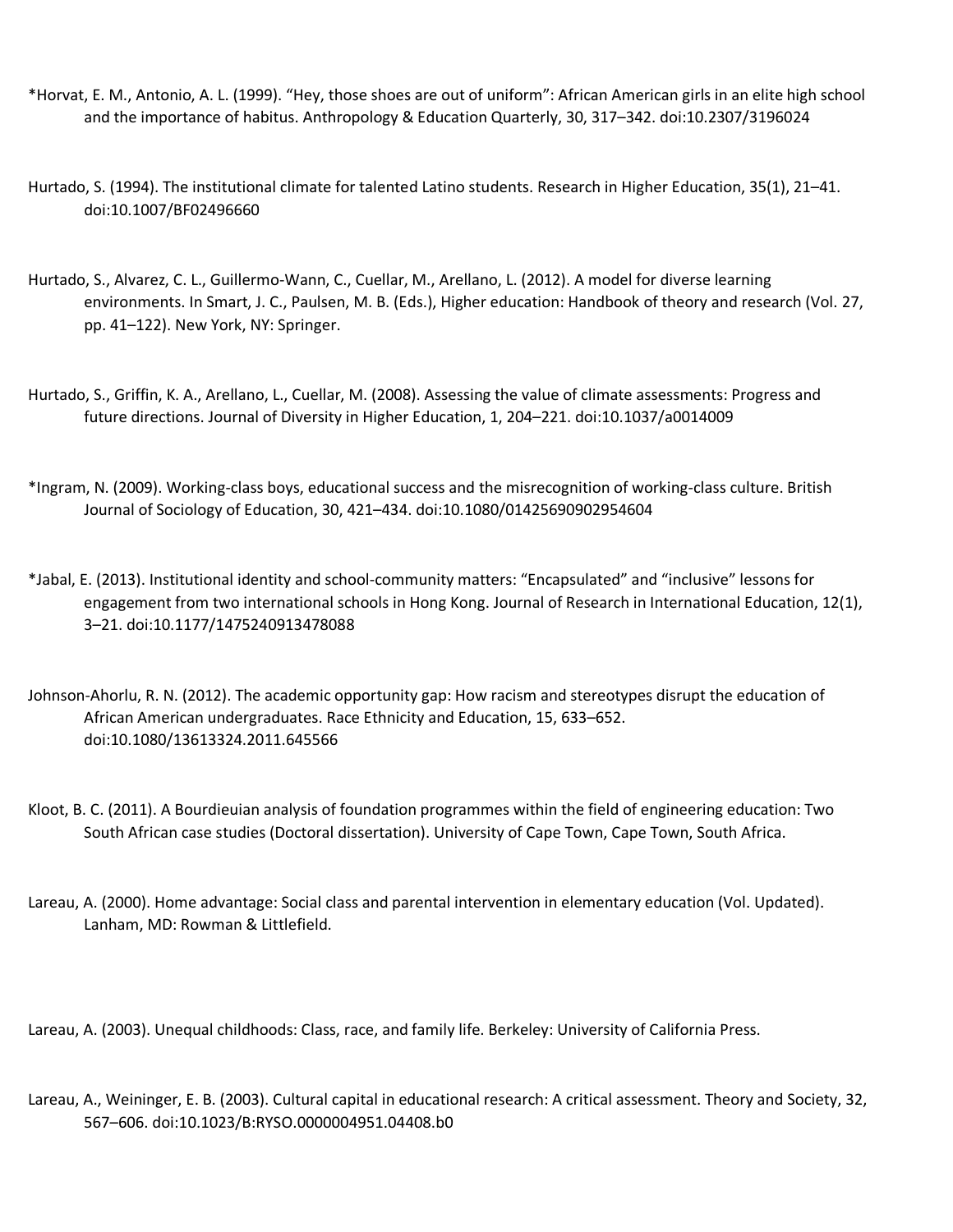- \*Leathwood, C., O'Connell, P. (2003). "It's a struggle": The construction of the "new student" in higher education. Journal of Education Policy, 18, 597–615. doi:10.1080/0268093032000145863
- Light, A., Strayer, W. (2002). From Bakke to Hopwood: Does race affect college attendance and completion? Review of Economics and Statistics, 84(1), 34–44. doi:10.1162/003465302317331900
- Marginson, S. (2008). Global field and global imagining: Bourdieu and worldwide higher education. British Journal of Sociology of Education, 29, 303–315. doi:10.1080/01425690801966386
- \*Mathers, J., Parry, J. (2009). Why are there so few working-class applicants to medical schools? Learning from the success stories. Medical Education, 43, 219–228. doi:10.1111/j.1365-2923.2008.03274.x
- Maton, K. (2005). A question of autonomy: Bourdieu's field approach and higher education policy. Journal of Education Policy, 20, 687–704. doi:10.1080/02680930500238861
- McDermott, R. P. (1987). The explanation of minority school failure, again. Anthropology & Education Quarterly, 18, 361–364. doi:10.1525/aeq.1987.18.4.04x0025y
- McDonough, P. M. (1991, April). Who goes where to college: Social class and organizational context effects. Paper presented at the American Educational Research Association, Chicago, IL.
- \*McDonough, P. M. (1997). Choosing colleges: How social class and schools structure opportunity. Albany: State University of New York Press.
- McDonough, P. M., Antonio, A. L. (1996, April). Ethnic and racial differences in selectivity of college choice. Paper presented at the American Educational Research Association, New York, NY.
- \*Morrison, A. (2009). Too comfortable? Young people, social capital development and the FHE institutional habitus. Journal of Vocational Education and Training, 61, 217–230. doi:10.1080/13636820902954672
- Naidoo, R. (2004). Fields and institutional strategy: Bourdieu on the relationship between higher education, inequality and society. British Journal of Sociology of Education, 25, 457–471. doi:10.1080/0142569042000236952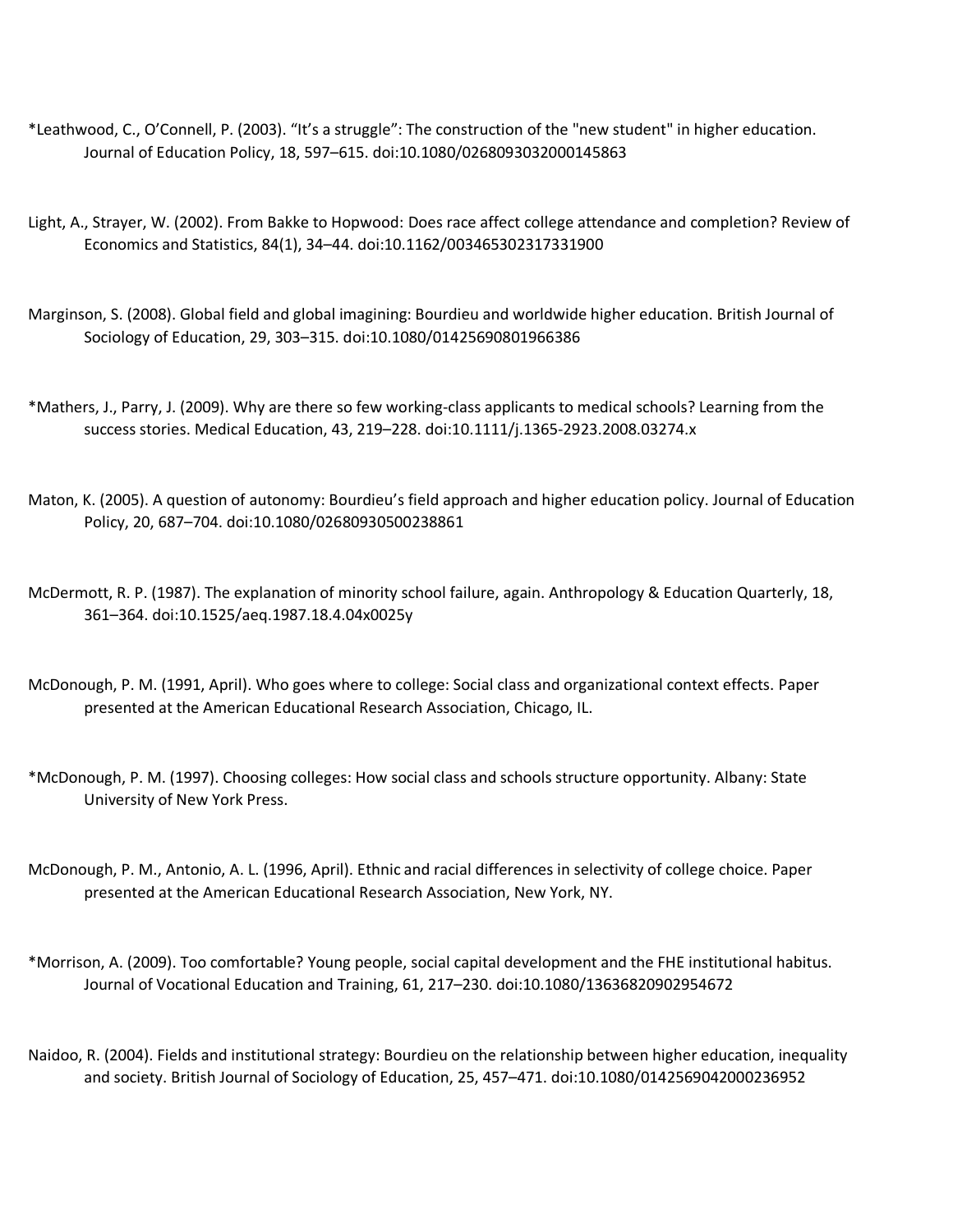- \*Núñez, A., Bowers, A. J. (2011). Exploring what leads high school students to enroll in Hispanic-serving institutions: A multilevel analysis. American Educational Research Journal, 48, 1286–1313. doi:10.2307/41306387
- \*Oliver, C., Kettley, N. (2010). Gatekeepers or facilitators: The influence of teacher habitus on students' applications to elite universities. British Journal of Sociology of Education, 31, 737–753. doi:10.1080/01425692.2010.515105
- \*Palardy, G. J. (2015). High school socioeconomic composition and college choice: Multilevel mediation via organizational habitus, school practices, peer and staff attitudes. School Effectiveness and School Improvement, 26, 329–353. doi:10.1080/09243453.2014.965182
- Patton, L. D. (2016). Disrupting postsecondary prose: Toward a critical race theory of higher education. Urban Education, 51, 315–342. doi:10.1177/0042085915602542
- \*Pearce, J., Down, B., Moore, E. (2008). Social class, identity and the "good" student: Negotiating university culture. Australian Journal of Education, 52, 257–271. doi:10.1177/000494410805200304
- \*Reay, D. (1998a). "Always knowing" and "never being sure": Familial and institutional habituses and higher education choice. Journal of Education Policy, 13, 519–529. doi:10.1080/0268093980130405
- \*Reay, D. (1998b). Class work: Mothers' involvement in their children's primary schooling. London, England: Routledge.
- Reay, D. (2004). "It's all becoming a habitus": Beyond the habitual use of habitus in educational research. British Journal of Sociology of Education, 25, 431–444. doi:10.1080/0142569042000236934
- \*Reay, D., Crozier, G., Clayton, J. (2010). "Fitting in" or "standing out": Working-class students in UK higher education. British Educational Research Journal, 36, 107–124. doi:10.1080/01411920902878925
- \*Reay, D., David, M., Ball, S. (2001). Making a difference?: Institutional habituses and higher education choice. Sociological Research Online, 5(4). doi:10.5153/sro.548
- \*Reay, D., David, M. E., Ball, S. J. (2005). Making a difference: Institutional habituses. In Degrees of choice: Class, race, gender and higher education (pp. 35–60). Staffordshire, England: Trentham Books.
- Reay, D., Davies, J., David, M., Ball, S. J. (2001). Choices of degree or degrees of choice? Class, race and the higher education choice process. Sociology, 35, 855–874. doi:10.1017/S0038038501008550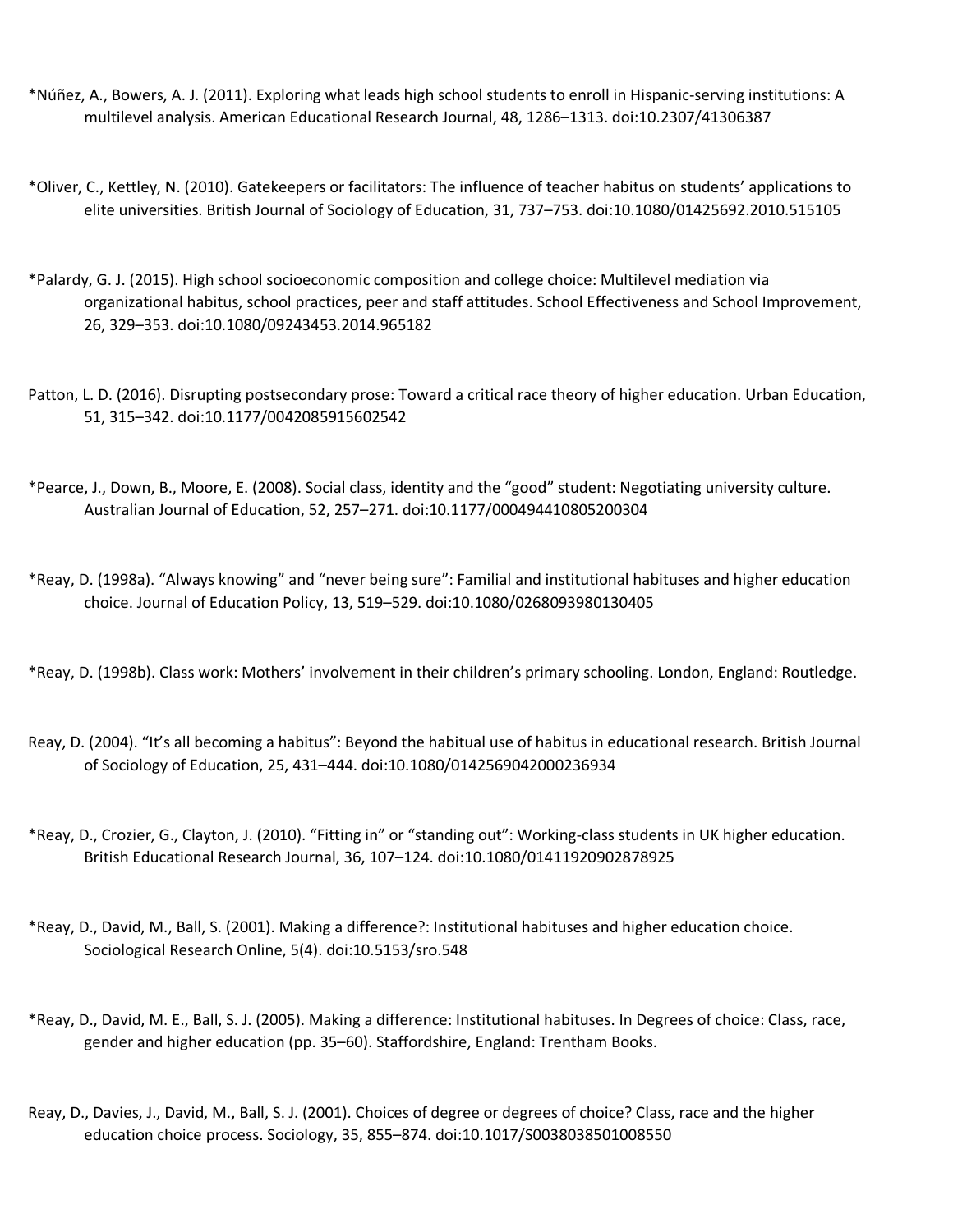- Robbins, D. (1993). The practical importance of Bourdieu's analyses of higher education. Studies in Higher Education, 18, 151–163. doi:10.1080/03075079312331382339
- Rogers, R., Malancharuvil-Berkes, E., Mosley, M., Hui, D., Joseph, G. O. (2005). Critical discourse analysis in education: A review of the literature. Review of Educational Research, 75, 365–416. doi:10.3102/00346543075003365
- Rubin, M., Denson, N., Kilpatrick, S., Matthews, K. E., Stehlik, T., Zyngier, D. (2014). "I am working-class" subjective selfdefinition as a missing measure of social class and socioeconomic status in higher education research. Educational Researcher, 43, 196–200. doi:10.3102/0013189X14528373
- Sablan, J. R., Tierney, W. G. (2014). The changing nature of cultural capital. In Paulsen, M. B. (Ed.), Higher education: Handbook of theory and research (Vol. 29, pp. 153–188). New York, NY: Springer.
- Saldaña, J. (2009). The coding manual for qualitative researchers (2nd ed.). Thousand Oaks, CA: Sage.
- Schofer, E., Meyer, J. W. (2005). The worldwide expansion of higher education in the twentieth century. American Sociological Review, 70, 898–920. doi:10.1177/000312240507000602

Shavit, Y. (Ed.). (2007). Stratification in higher education: A comparative study. Stanford, CA: Stanford University Press.

\*Sheridan, V. (2011). A holistic approach to international students, institutional habitus and academic literacies in an Irish third level institution. Higher Education, 62, 129–140. doi:10.1007/s10734-010-9370-2

- \*Smyth, E., Banks, J. (2012). "There was never really any question of anything else": Young people's agency, institutional habitus and the transition to higher education. British Journal of Sociology of Education, 33, 263–281. doi:10.1080/01425692.2012.632867
- \*Smyth, E., Hannan, C. (2007). School processes and the transition to higher education. Oxford Review of Education, 33, 175–194. doi:10.1080/03054980701259964

Swartz, D. L. (1997). Culture & power: The sociology of Pierre Bourdieu. Chicago: University of Chicago Press.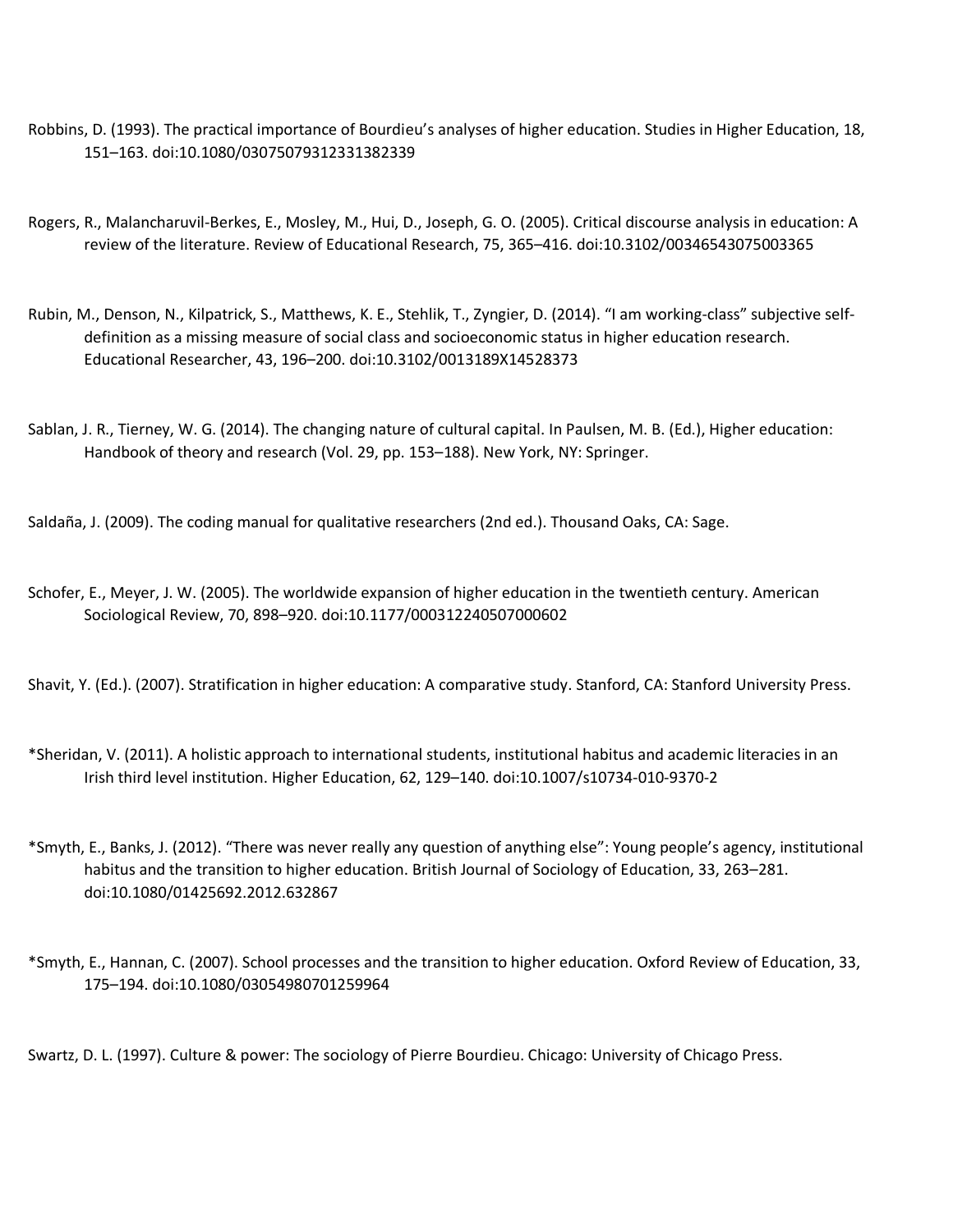- Swartz, D. L. (2008). Bringing Bourdieu's master concepts into organizational analysis. Theory and Society, 37(1), 45–52. doi:10.1007/s11186-007-9053-x
- Tett, L. (2004). Mature working-class students in an "elite" university: Discourses of risk, choice and exclusion. Studies in the Education of Adults, 36, 252–264. doi:10.1080/02660830.2004.11661500
- \*Thomas, L. (2002). Student retention in higher education: The role of institutional habitus. Journal of Education Policy, 17, 423–442. doi:10.1080/02680930210140257
- Trivedi, H. (2007). Translating culture vs. cultural translation. In St-Pierre, P., Kar, P. C. (Eds.), In translation: Reflections, refractions, transformations (pp. 277–287). Philadelphia, PA: John Benjamins.
- Usher, E. L., Pajares, F. (2008). Sources of self-efficacy in school: Critical review of the literature and future directions. Review of Educational Research, 78, 751–796. doi:10.3102/0034654308321456
- Wacquant, L. J. D. (1989). Towards a reflexive sociology: A workshop with Pierre Bourdieu. Sociological Theory, 7(1), 26– 63. doi:10.2307/202061
- Wacquant, L. J. D. (1992). Toward a social praxeology: The structure and logic of Bourdieu's sociology. In Bourdieu, P., Wacquant, L. J. D (Eds.), An invitation to reflexive sociology (pp. 1–59). Chicago, IL: University of Chicago Press.
- \*Wakeling, P. (2005). La noblesse d'etat anglaise? Social class and progression to postgraduate study. British Journal of Sociology of Education, 26, 505–522. doi:10.1080/01425690500200020
- \*Wassmer, R., Moore, C., Shulock, N. (2004). Effect of racial/ethnic composition on transfer rates in community colleges: Implications for policy and practice. Research in Higher Education, 45, 651–672. doi:10.1023/B:RIHE.0000040267.68949.d1
- Watson, J., Nind, M., Humphris, D., Borthwick, A. (2009). Strange new world: Applying a Bourdieuian lens to understanding early student experiences in higher education. British Journal of Sociology of Education, 30, 665– 681. doi:10.1080/01425690903235144

Webb, J., Schirato, T., Danaher, G. (2002). Understanding Bourdieu. London, England: Sage.